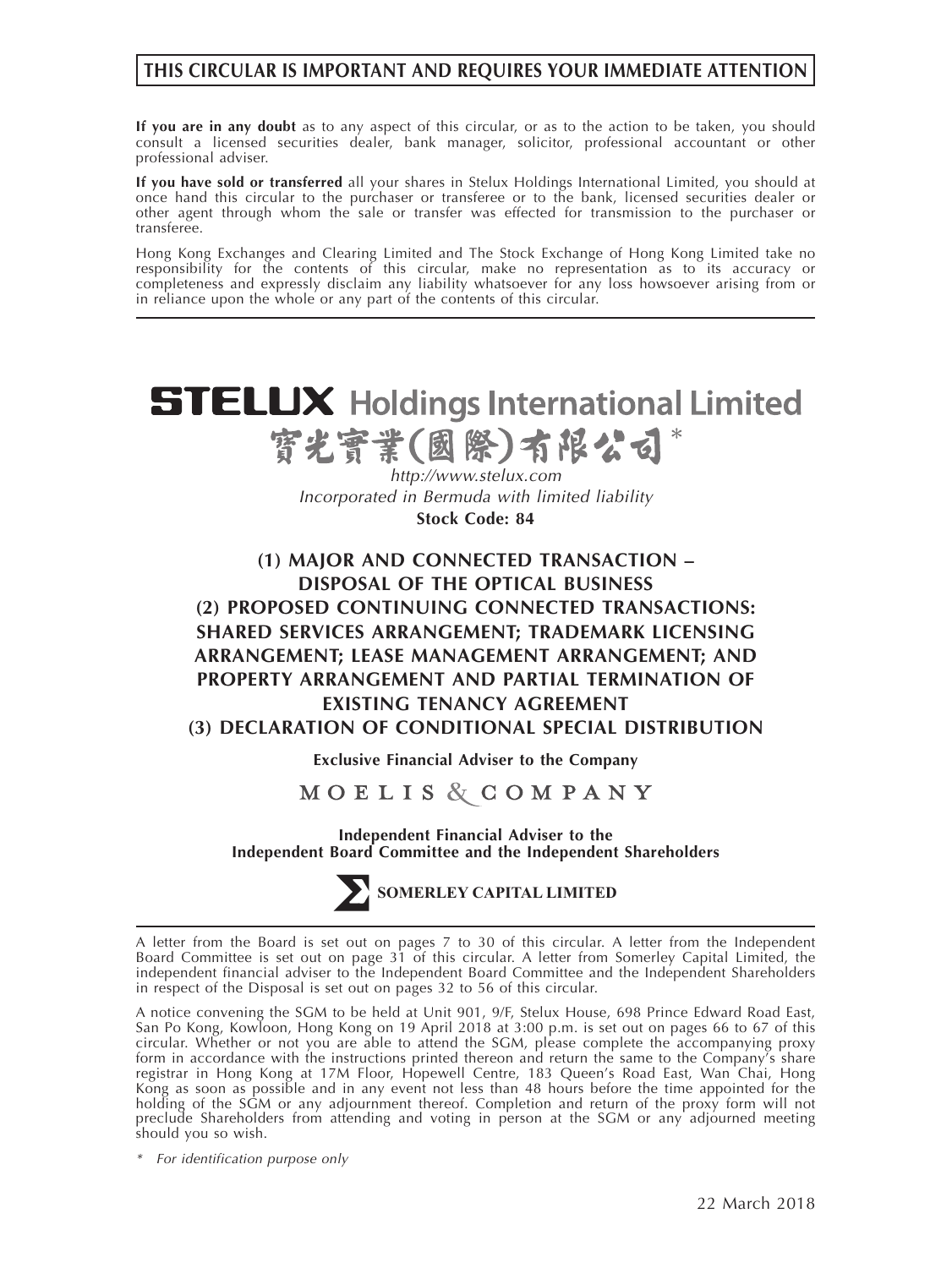# **CONTENTS**

# *PAGE*

|                                                | 31 |
|------------------------------------------------|----|
| Letter from the Independent Financial Adviser  | 32 |
| Appendix I: Financial Information of the Group | 57 |
|                                                | 60 |
|                                                |    |

**This circular in both English and Chinese is available in printed form and published on the respective websites of the Company at " http://www.stelux.com " and Hong Kong Exchanges and Clearing Limited at " http://www.hkexnews.hk ". To the extent that there are any inconsistencies between the English version and the Chinese version of this circular, the English version shall prevail.**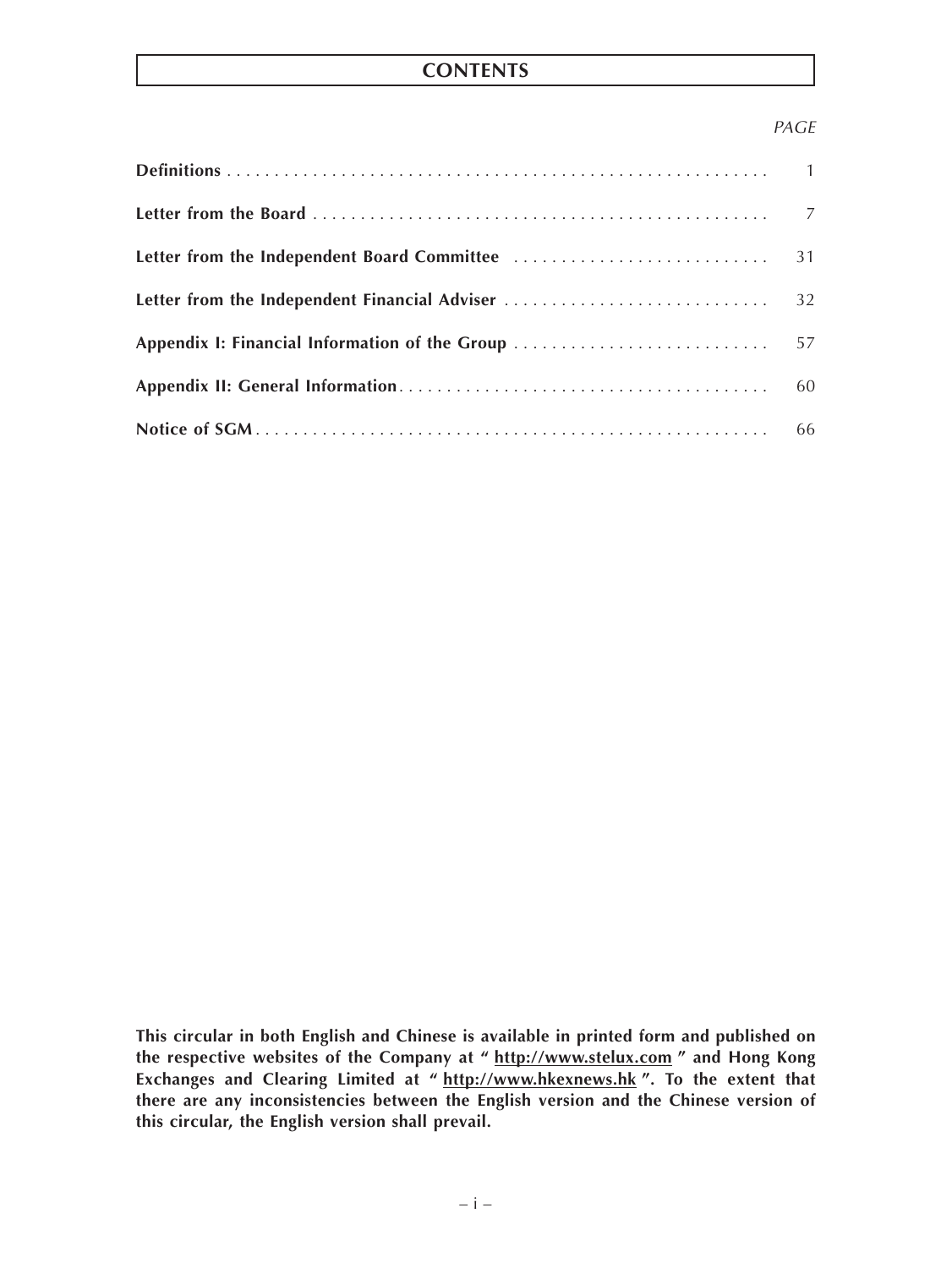*In this circular the following expressions have the following meanings unless the*

| context requires otherwise:           |                                                                                                                                                                                                                                                                                           |
|---------------------------------------|-------------------------------------------------------------------------------------------------------------------------------------------------------------------------------------------------------------------------------------------------------------------------------------------|
| "Board"                               | the board of Directors;                                                                                                                                                                                                                                                                   |
| "BVI"                                 | the British Virgin Islands;                                                                                                                                                                                                                                                               |
| "Company"                             | Stelux Holdings International Limited, a company<br>incorporated in Bermuda with limited liability, the<br>Shares of which are listed on the Main Board of the<br>Stock Exchange (Stock Code: 84);                                                                                        |
| "Completion"                          | completion of the Disposal;                                                                                                                                                                                                                                                               |
| "Conditional Special<br>Distribution" | the conditional special distribution in cash of<br>HK\$0.19 per Share as more particularly described<br>under the section headed "DECLARATION<br>OF<br>CONDITIONAL SPECIAL DISTRIBUTION" in this<br>circular;                                                                             |
| "connected person(s)"                 | has the meaning ascribed thereto under the Listing<br>Rules;                                                                                                                                                                                                                              |
| "Director(s)"                         | the director(s) of the Company;                                                                                                                                                                                                                                                           |
| "Disposal"                            | the disposal of (i) the Optical 88 Share, the EGG<br>Share, the Thong Sia Optical Share and the<br>Receivables by the Seller to the Purchaser and (ii)<br>the Optical 88 (Thailand) Shares by the Seller to the<br>Purchaser Guarantor, in each case pursuant to the<br>terms of the SPA; |
| "Disposed Entities"                   | Optical 88, EGG, Thong Sia Optical and Optical 88<br>(Thailand);                                                                                                                                                                                                                          |
| "Disposed Entities Group"             | Disposed<br>Entities<br>their<br>the<br>and<br>respective<br>subsidiaries<br>following<br>completion<br>of<br>the<br>Reorganisation;                                                                                                                                                      |
| "Disposed Entities Shares"            | the Optical 88 Share, the EGG Share, the Thong Sia<br>Optical Share and the Optical 88 (Thailand) Shares;                                                                                                                                                                                 |
| "EGG"                                 | eGG Optical Boutique Group Limited, a company<br>incorporated in the BVI;                                                                                                                                                                                                                 |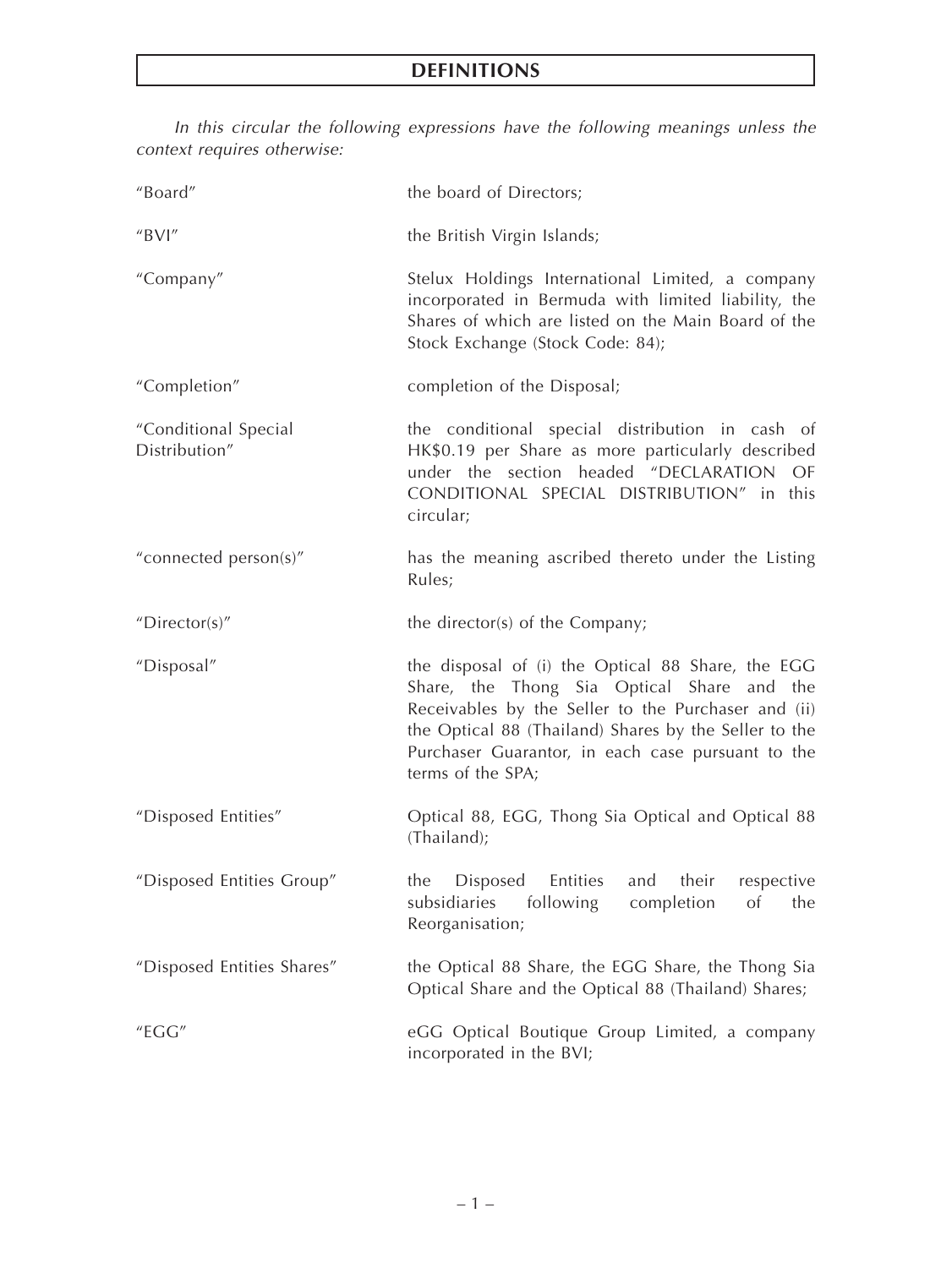| "EGG Receivable"                  | all receivables that are due from EGG to the Seller<br>as at 11:59 p.m. on the day immediately before<br>Completion and are to be assigned by the Seller to<br>the Purchaser at Completion;                                                                                                                                                                                                                         |
|-----------------------------------|---------------------------------------------------------------------------------------------------------------------------------------------------------------------------------------------------------------------------------------------------------------------------------------------------------------------------------------------------------------------------------------------------------------------|
| "EGG Share"                       | one ordinary share in EGG (representing its entire<br>issued share capital);                                                                                                                                                                                                                                                                                                                                        |
| "Group"                           | the Company and its subsidiaries;                                                                                                                                                                                                                                                                                                                                                                                   |
| "HK\$"                            | Hong Kong dollars, the lawful currency of Hong<br>Kong;                                                                                                                                                                                                                                                                                                                                                             |
| "Hong Kong"                       | the Hong Kong Special Administrative Region of the<br>People's Republic of China;                                                                                                                                                                                                                                                                                                                                   |
| "Independent Board<br>Committee"  | the independent committee of the Board, comprising<br>Wu Chun Sang, Lawrence Wu Chi Man and Agnes<br>Kwong Yi Hang,<br>being the Independent<br>Non-executive Directors of the Company, formed to<br>Independent Shareholders<br>advise the<br>on<br>the<br>Disposal;                                                                                                                                               |
| "Independent Financial Adviser"   | Somerley Capital Limited;                                                                                                                                                                                                                                                                                                                                                                                           |
| "Independent Shareholders"        | Shareholders other than those who are required by<br>the Listing Rules to abstain from voting on the<br>resolution approving the Disposal;                                                                                                                                                                                                                                                                          |
| "Latest Practicable Date"         | 15 March 2018;                                                                                                                                                                                                                                                                                                                                                                                                      |
| "Lease Management<br>Arrangement" | the proposed arrangement between the Retained<br>Group and the Purchaser Group for the provision by<br>the Purchaser Group to the Retained Group of lease<br>management services, as more particularly described<br>section headed "THE PROPOSED<br>under the<br>CONTINUING CONNECTED TRANSACTIONS AND<br>PARTIAL TERMINATION OF EXISTING TENANCY<br>AGREEMENT - Lease Management Arrangement" in<br>this circular; |
| "Listing Rules"                   | The Rules Governing the Listing of Securities on the<br>Stock Exchange;                                                                                                                                                                                                                                                                                                                                             |
| "LTM EV/EBITDA"                   | multiple expressing enterprise value as a ratio of<br>earnings before interest, taxes, depreciation<br>and<br>amortisation generated over the preceding<br>last<br>twelve months from the latest reporting date;                                                                                                                                                                                                    |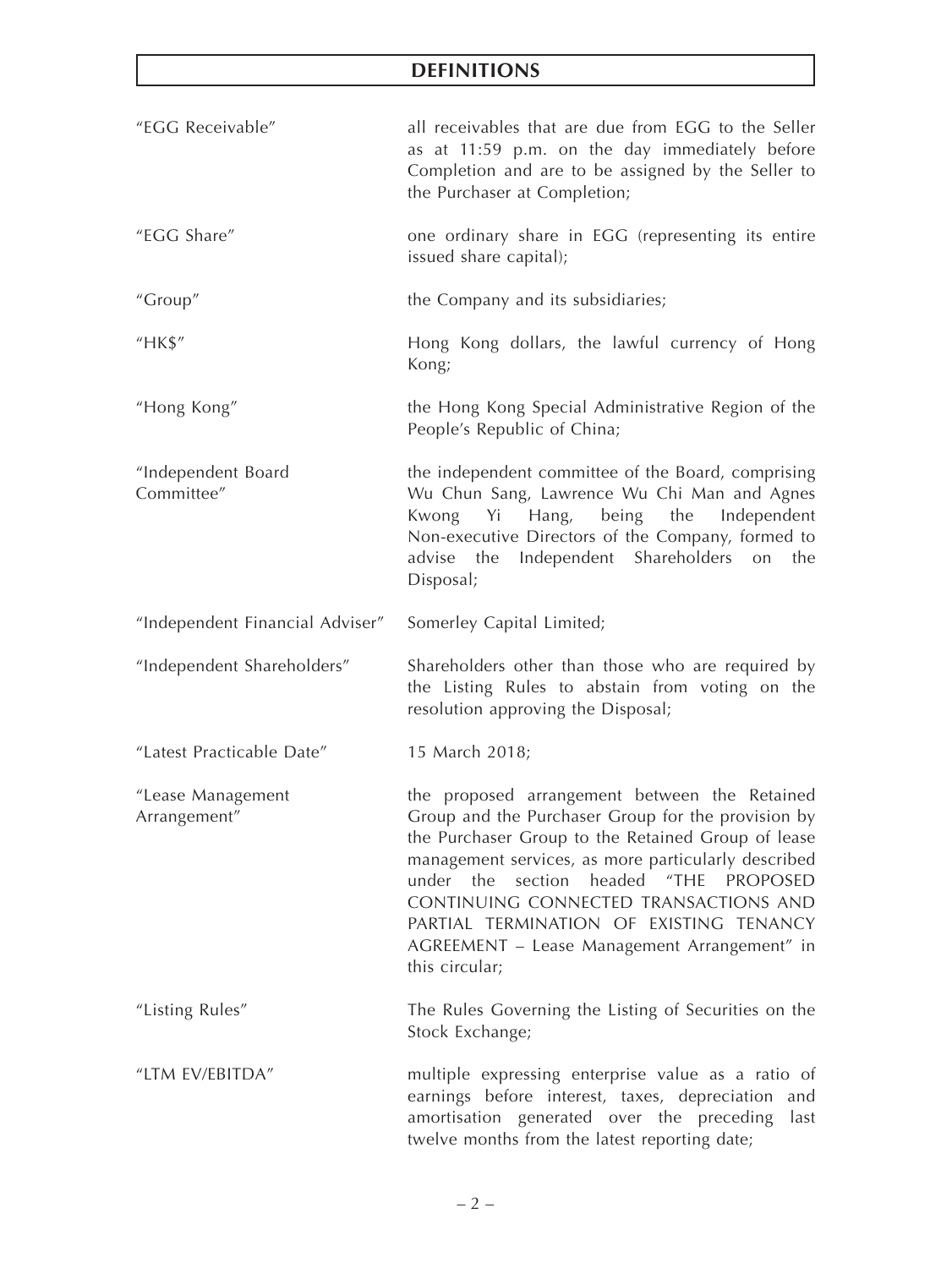| "Macau"                                  | the Macau Special Administrative Region of the<br>People's Republic of China;                                                                                                                                                                    |
|------------------------------------------|--------------------------------------------------------------------------------------------------------------------------------------------------------------------------------------------------------------------------------------------------|
| "Macau Properties"                       | the two properties known as "Em Macau, Rua da<br>Palha N22 SanVo Res-do-Chao E" and "Em Macau,<br>Estrada da Areia Preta N5, Kei Kuan Bairro (Bloco 1<br>A Bloco 6) Res-do-Chao G";                                                              |
| "Optical 88"                             | Optical 88 Group (BVI) Limited, a company<br>incorporated in the BVI;                                                                                                                                                                            |
| "Optical 88 Receivable"                  | all receivables that are due from Optical 88 to the<br>Seller as at 11:59 p.m. on the day immediately<br>before Completion and are to be assigned by the<br>Seller to the Purchaser at Completion;                                               |
| "Optical 88 Share"                       | one ordinary share in Optical 88 (representing its<br>entire issued share capital);                                                                                                                                                              |
| "Optical 88 (Thailand)"                  | Optical 88 (Thailand) Ltd., a company incorporated<br>in Thailand;                                                                                                                                                                               |
| "Optical 88 (Thailand) Shares"           | 245,000 ordinary shares in Optical 88 (Thailand)<br>(representing all of the issued ordinary shares in<br>Optical 88 (Thailand));                                                                                                                |
| "Optical Business"                       | optical retail and optical wholesale trading business<br>and related healthcare business operated by the<br>Disposed Entities Group and to be disposed by the<br>Company to the Purchaser and the Purchaser<br>Guarantor through the Disposal;   |
| "Optical Premises"                       | 19th Floor of Stelux House, the portion of 21st Floor<br>of Stelux House occupied by Thong Sia Optical and<br>4 carpark spaces of Stelux House occupied by the<br><b>Optical Business;</b>                                                       |
| "Post-Reorganisation Net<br>Liabilities" | has the meaning given to it in the section headed<br>"INFORMATION<br>ON<br><b>THE</b><br><b>PARTIFS</b><br>TO <sub>1</sub><br><b>THE</b><br>DISPOSAL - Information on the Disposed Entities<br>Group and the Optical Business" in this circular; |
| "PRC"                                    | the People's Republic of China (which for the<br>purposes of this circular shall exclude Hong Kong<br>and Macau);                                                                                                                                |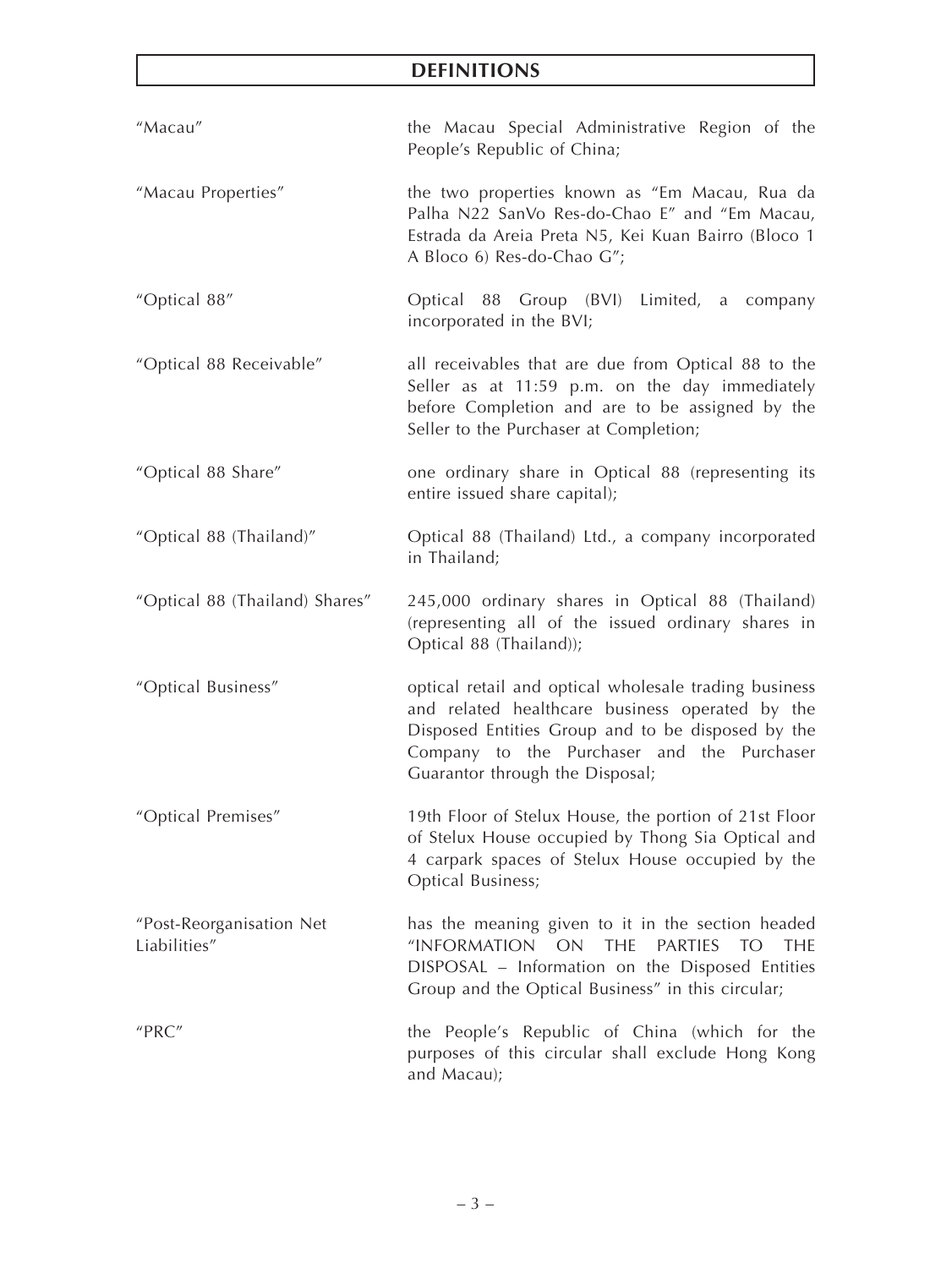| "Property Arrangement" | the proposed arrangement between the Retained   |
|------------------------|-------------------------------------------------|
|                        | Group and the Purchaser Group for the leasing,  |
|                        | sub-leasing or licensing of offices, shops and  |
|                        | warehouses to and from each other, as more      |
|                        | particularly described under the section headed |
|                        | "THE PROPOSED CONTINUING CONNECTED              |
|                        | TRANSACTIONS AND PARTIAL TERMINATION OF         |
|                        | EXISTING TENANCY AGREEMENT - Property           |
|                        | Arrangement" in this circular;                  |

- "Proposed Continuing Connected Transactions" the Shared Services Arrangement, the Trademark Licensing Arrangement, the Lease Management Arrangement and the Property Arrangement;
- "Purchase Price" the purchase price payable by the Purchaser and/or the Purchaser Guarantor to the Seller pursuant to the SPA, as more particularly described under the section headed "THE DISPOSAL AND THE SPA" in this circular;

# "Purchaser" Bright Odyssey Limited, a company incorporated in the BVI;

- "Purchaser Group" the Purchaser and its subsidiaries following Completion, and, following Completion, Optical 88 (Thailand);
- "Purchaser Guarantor" Mr. Chumphol Kanjanapas (also known as Joseph C.C. Wong);
- "Receivables" the Optical 88 Receivable, the EGG Receivable and the Thong Sia Optical Receivable;
- "Remaining Business" watch retail, watch wholesale trading and related businesses, which will continue to be operated by the Retained Group following Completion;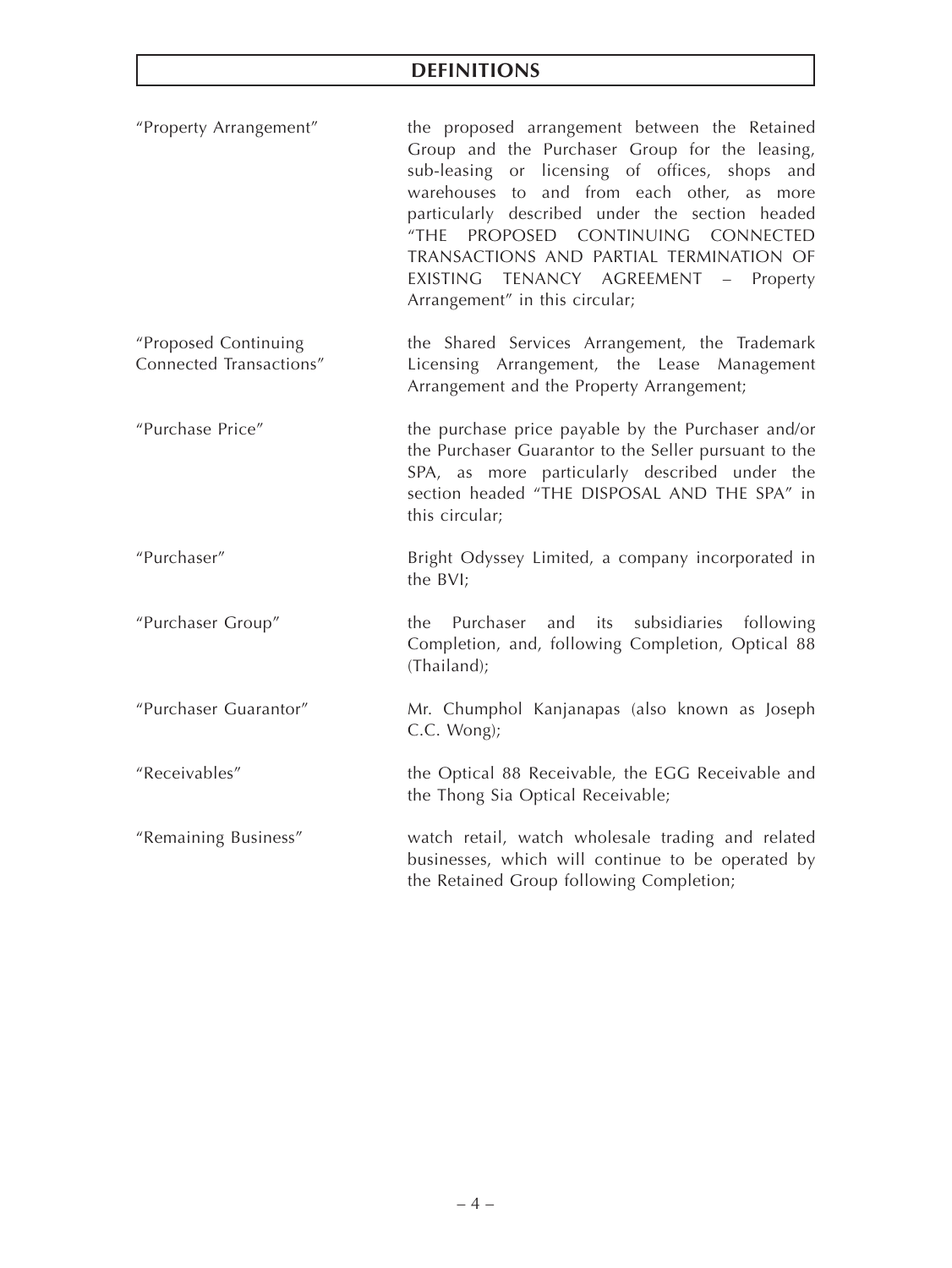| "Reorganisation" | the reorganisation of the Group for the purpose of<br>the Disposal, which involves, among others, (i) the<br>transfer of certain subsidiaries that operate the<br>Optical Business from members of the Group to the<br>Disposed Entities Group; (ii) the termination of the<br>Retained Group's existing tenancies in relation to<br>the Optical Premises; (iii) the setting-off of all<br>outstanding intra-group receivables and payables<br>between the Retained Group and the Purchaser<br>Group; and (iv) the amendment of various banking<br>facilities of the Group, each as more particularly set<br>out in the SPA; |
|------------------|------------------------------------------------------------------------------------------------------------------------------------------------------------------------------------------------------------------------------------------------------------------------------------------------------------------------------------------------------------------------------------------------------------------------------------------------------------------------------------------------------------------------------------------------------------------------------------------------------------------------------|
|                  |                                                                                                                                                                                                                                                                                                                                                                                                                                                                                                                                                                                                                              |

"Retained Group" the Company and its subsidiaries excluding the Disposed Entities Group;

"Seller" City Chain (Bermuda) Holdings Limited, a company incorporated in Bermuda and a wholly-owned subsidiary of the Company;

- "SFO" Securities and Futures Ordinance (Cap. 571 of the Laws of Hong Kong);
- "SGM" the special general meeting of the Company to be held to, among other things, consider and, if thought fit, approve the Disposal;
- "Shared Services Arrangement" the proposed arrangement between the Retained Group and the Purchaser Group for the sharing of legal and compliance, financial and accounting (including insurance management), information technology, human resources and general office administration services, as more particularly described under the section headed "THE PROPOSED CONTINUING CONNECTED TRANSACTIONS AND PARTIAL TERMINATION OF EXISTING TENANCY AGREEMENT – Shared Services Arrangement" in this circular;
- "Shareholder(s)" shareholder(s) of the Company;

"Shares" the shares in the Company;

"Singapore" the Republic of Singapore;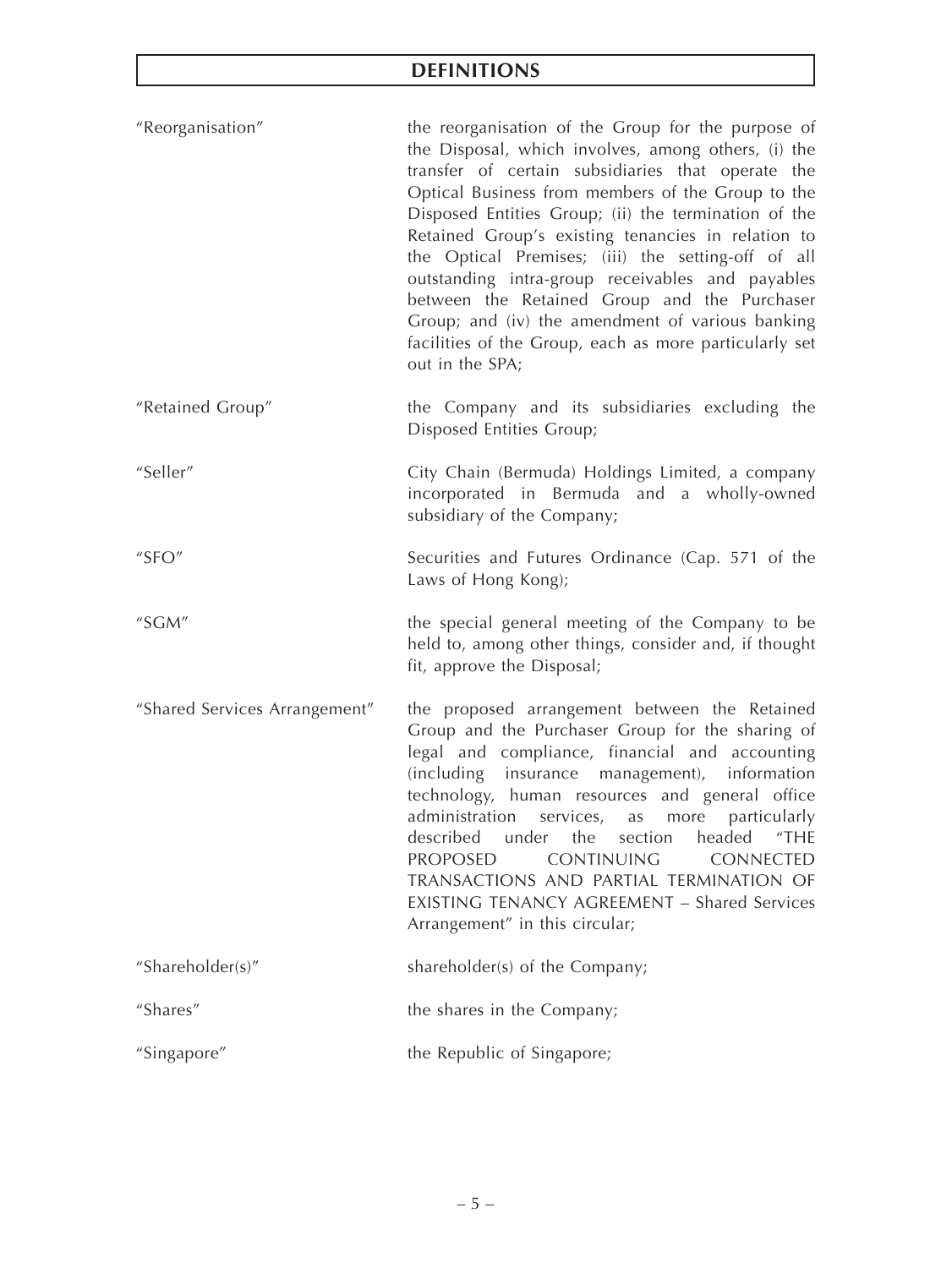| "SPA"                                | the share purchase agreement dated 26 January<br>2018 entered into between the Seller, the Purchaser<br>and the Purchaser Guarantor in relation to the<br>Disposal;                                                                                                                                                                                                                                                                                                                                                     |
|--------------------------------------|-------------------------------------------------------------------------------------------------------------------------------------------------------------------------------------------------------------------------------------------------------------------------------------------------------------------------------------------------------------------------------------------------------------------------------------------------------------------------------------------------------------------------|
| "Stelux House"                       | the building known as "Stelux House" situated at<br>698 Prince Edward Road East, San Po Kong,<br>Kowloon, Hong Kong, erected on New Kowloon<br>Inland Lot No. 4790;                                                                                                                                                                                                                                                                                                                                                     |
| "Stelux House Tenancy<br>Agreement"  | the tenancy agreements entered into on 5 April<br>2016 between Mengiwa Property Investment Limited<br>(as landlord), and Stelux Holdings Limited and<br>Thong Sia Watch Company Limited (as tenants) in<br>respect of certain premises and carpark spaces at<br>Stelux House;                                                                                                                                                                                                                                           |
| "Stock Exchange"                     | The Stock Exchange of Hong Kong Limited;                                                                                                                                                                                                                                                                                                                                                                                                                                                                                |
| "Thailand"                           | the Kingdom of Thailand;                                                                                                                                                                                                                                                                                                                                                                                                                                                                                                |
| "Thong Sia Optical"                  | Thong Sia Optical Group Limited, a company<br>incorporated in the BVI;                                                                                                                                                                                                                                                                                                                                                                                                                                                  |
| "Thong Sia Optical Receivable"       | all receivables that are due from Thong Sia Optical<br>to the Seller as at 11:59 p.m. on the day<br>immediately before Completion and are to be<br>assigned by the Seller to the Purchaser at<br>Completion;                                                                                                                                                                                                                                                                                                            |
| "Thong Sia Optical Share"            | ordinary share in Thong Sia<br>Optical<br>one<br>(representing its entire issued share capital);                                                                                                                                                                                                                                                                                                                                                                                                                        |
| "Trademark Licensing<br>Arrangement" | the proposed arrangement between the Retained<br>Group and the Purchaser Group for the licensing to<br>members of the Purchaser Group and the Purchaser<br>Group's franchisees, licensees and distributors<br>various trademarks owned by members of the<br>Retained Group, as more particularly described<br>section<br>headed "THE PROPOSED<br>under the<br>CONTINUING CONNECTED TRANSACTIONS AND<br>PARTIAL TERMINATION OF EXISTING TENANCY<br>AGREEMENT - Trademark Licensing Arrangement"<br>in this circular; and |

"%" per cent.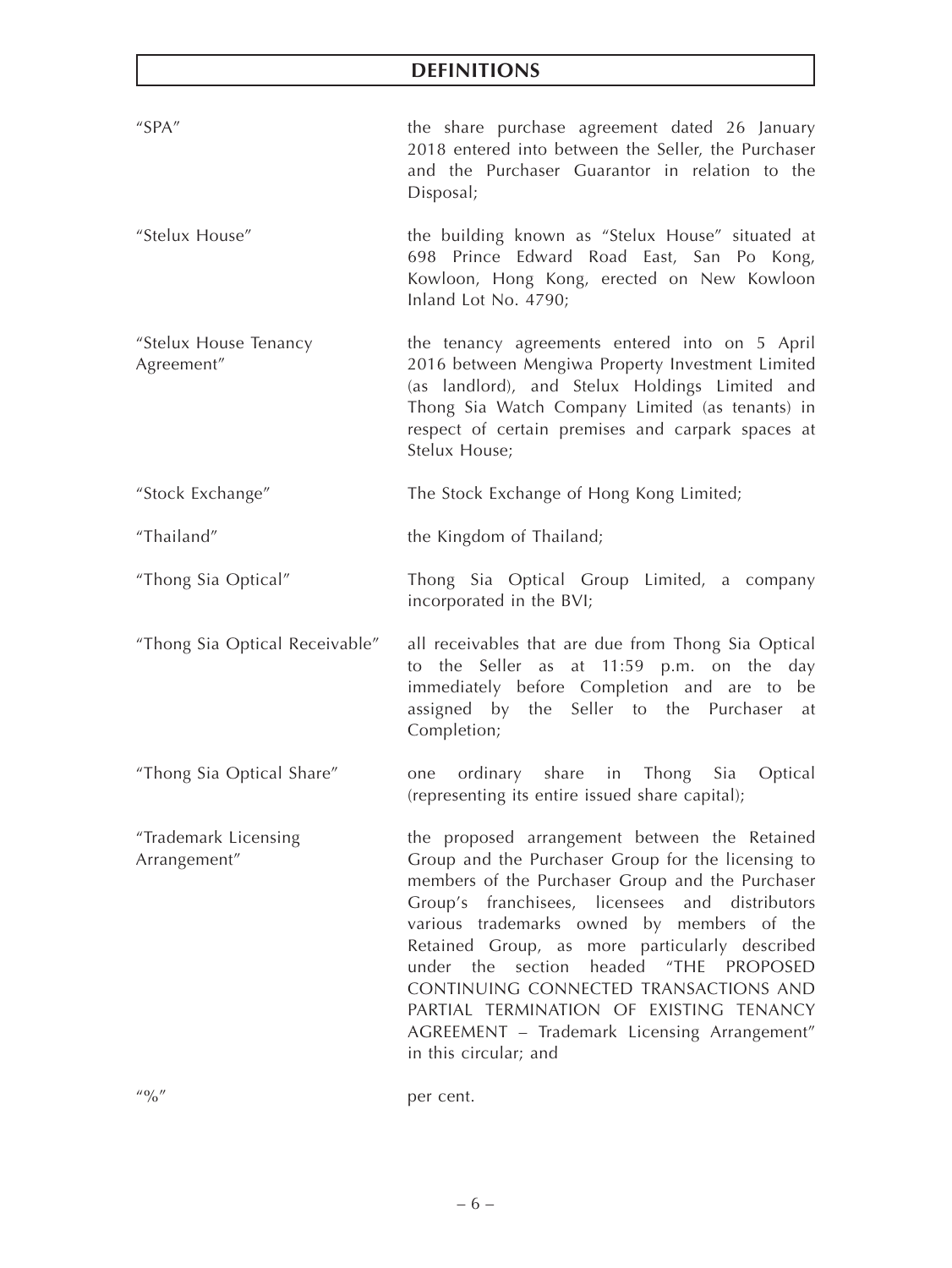# **STELUX** Holdings International Limited 寳光寳業(國際)有限公司

*http://www.stelux.com Incorporated in Bermuda with limited liability* **Stock Code: 84**

*Directors:* Mr. Chumphol Kanjanapas (also known as Joseph C.C. Wong)<sup>1</sup> *(Chairman and Chief Executive Officer)* Mr. Wallace Kwan Chi Kin<sup>1</sup> *(Chief Financial Officer)* Mr. Wu Chun Sang $2$ Professor Lawrence Wu Chi Man<sup>2</sup> Dr. Agnes Kwong Yi Hang<sup>2</sup>

*Chief Counsel & Company Secretary:* Ms. Caroline Chong

<sup>1</sup> Executive Director <sup>2</sup> Independent Non-executive Director

*Registered Office:* Canon's Court 22 Victoria Street Hamilton, HM12 Bermuda

*Principal Office:* 27th Floor, Stelux House 698 Prince Edward Road East San Po Kong Kowloon Hong Kong

22 March 2018

*To the Shareholders*

Dear Sir or Madam,

# **(1) MAJOR AND CONNECTED TRANSACTION – DISPOSAL OF THE OPTICAL BUSINESS (2) PROPOSED CONTINUING CONNECTED TRANSACTIONS: SHARED SERVICES ARRANGEMENT; TRADEMARK LICENSING ARRANGEMENT; LEASE MANAGEMENT ARRANGEMENT; AND PROPERTY ARRANGEMENT AND PARTIAL TERMINATION OF EXISTING TENANCY AGREEMENT (3) DECLARATION OF CONDITIONAL SPECIAL DISTRIBUTION**

## **INTRODUCTION**

## **THE DISPOSAL**

We refer to the announcement of the Company dated 26 January 2018 that the Seller, the Purchaser and the Purchaser Guarantor entered into the SPA on 26 January 2018, pursuant to which:

- (1) the Seller has conditionally agreed to sell, or procure the sale of, and the Purchaser has conditionally agreed to purchase (and the Purchaser Guarantor
- *\* For identification purpose only*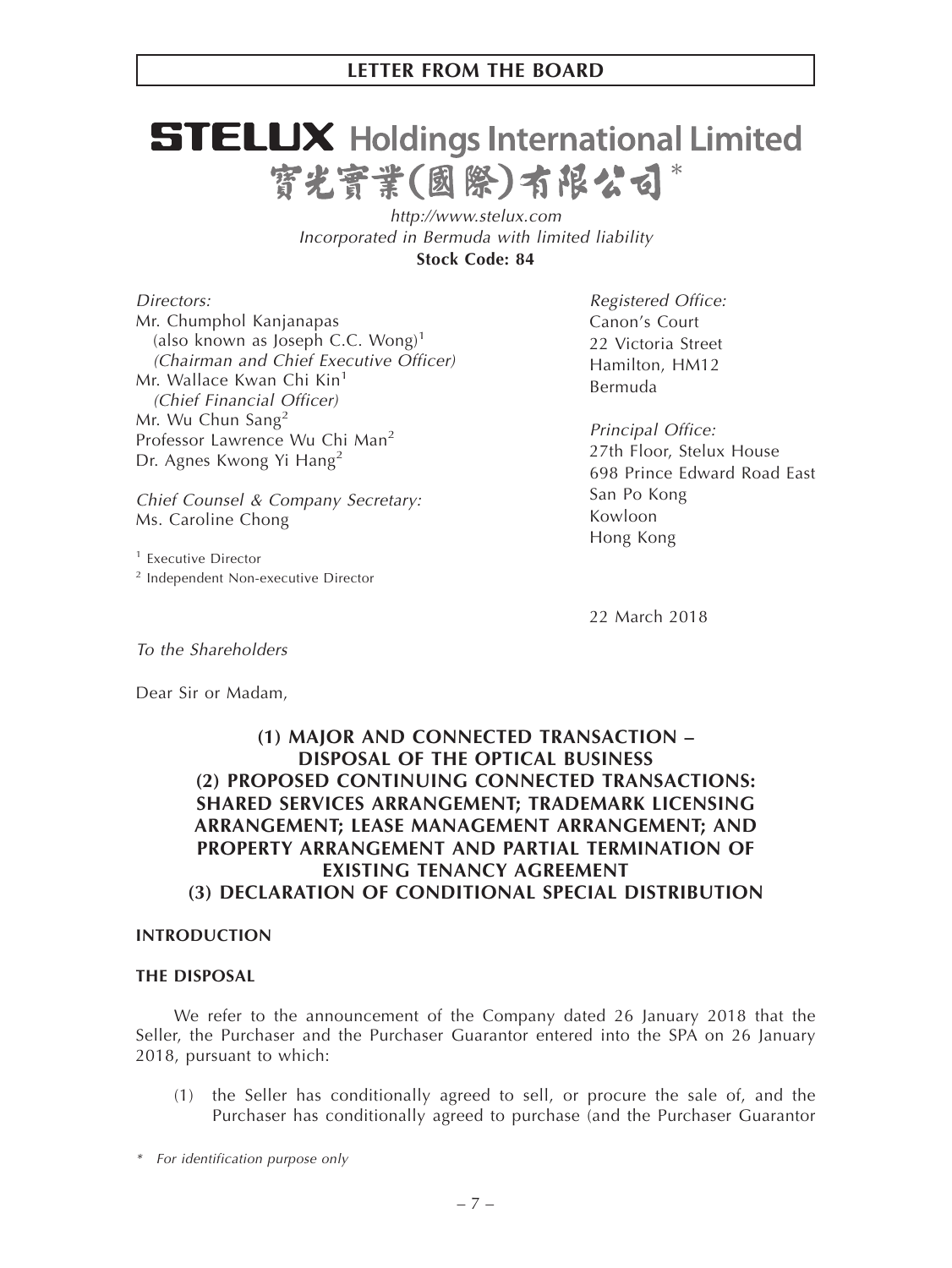has agreed to guarantee the obligations of the Purchaser under the SPA), the Optical 88 Share, the EGG Share, the Thong Sia Optical Share and the Receivables; and

(2) the Seller has conditionally agreed to sell, or procure the sale of, and the Purchaser Guarantor has conditionally agreed to purchase either by himself or through his nominee, the Optical 88 (Thailand) Shares,

for a total Purchase Price of HK\$400 million (subject to certain adjustments which are described in the section headed "THE DISPOSAL AND THE SPA"). Upon Completion, the Disposed Entities will cease to be subsidiaries of the Company and the Company will no longer hold any shares in the Disposed Entities Group.

The Group is principally engaged in the business of watch retailing, optical retailing and the wholesale trading of watches and optical frames. The Seller is incorporated in Bermuda and is a wholly-owned subsidiary of the Company.

The Purchaser is a special purpose vehicle incorporated in the BVI and is wholly owned by the Purchaser Guarantor. The Purchaser Guarantor has been the chairman and chief executive officer of the Group since 2011 and 1996, respectively.

The Disposed Entities Group operates the Optical Business, which comprises the entirety of the Optical 88 and EGG retail operations and the Thong Sia Optical wholesale trading business, the operations of which span across Hong Kong, Macau, the PRC, Singapore, Malaysia and Thailand.

Following Completion, the Company will continue to own and operate the Remaining Business, which comprises the CITY CHAIN watch retail business, the watch wholesale trading business, as well as production facilities in Switzerland for Swiss watch movements and Swiss-made watches. The CITY CHAIN watch retail business is based on a unique business model as a multi-branded retailer selling third party foreign brands and also as a producer of its own house brands, such as "Solvil et Titus" and "CYMA", which are available exclusively at CITY CHAIN stores. The Remaining Business is also the sole distributor for SEIKO clocks and watches in Malaysia, Singapore and Hong Kong.

The Disposal will allow the Company to focus on the operation and development of the Remaining Business, which include strengthening the Remaining Business' position as a pan-Asian lifestyle-oriented fast fashion accessory business through initiatives such as:

- $\bullet$  refreshing the watch product portfolio by introducing new affordable luxury brands and other products, including smart wearables;
- $\bullet$  major revamping of watch retail shops, including new shop decorations and layout, to align the CITY CHAIN image with current trends to create a fresher and younger lifestyle shopping environment; and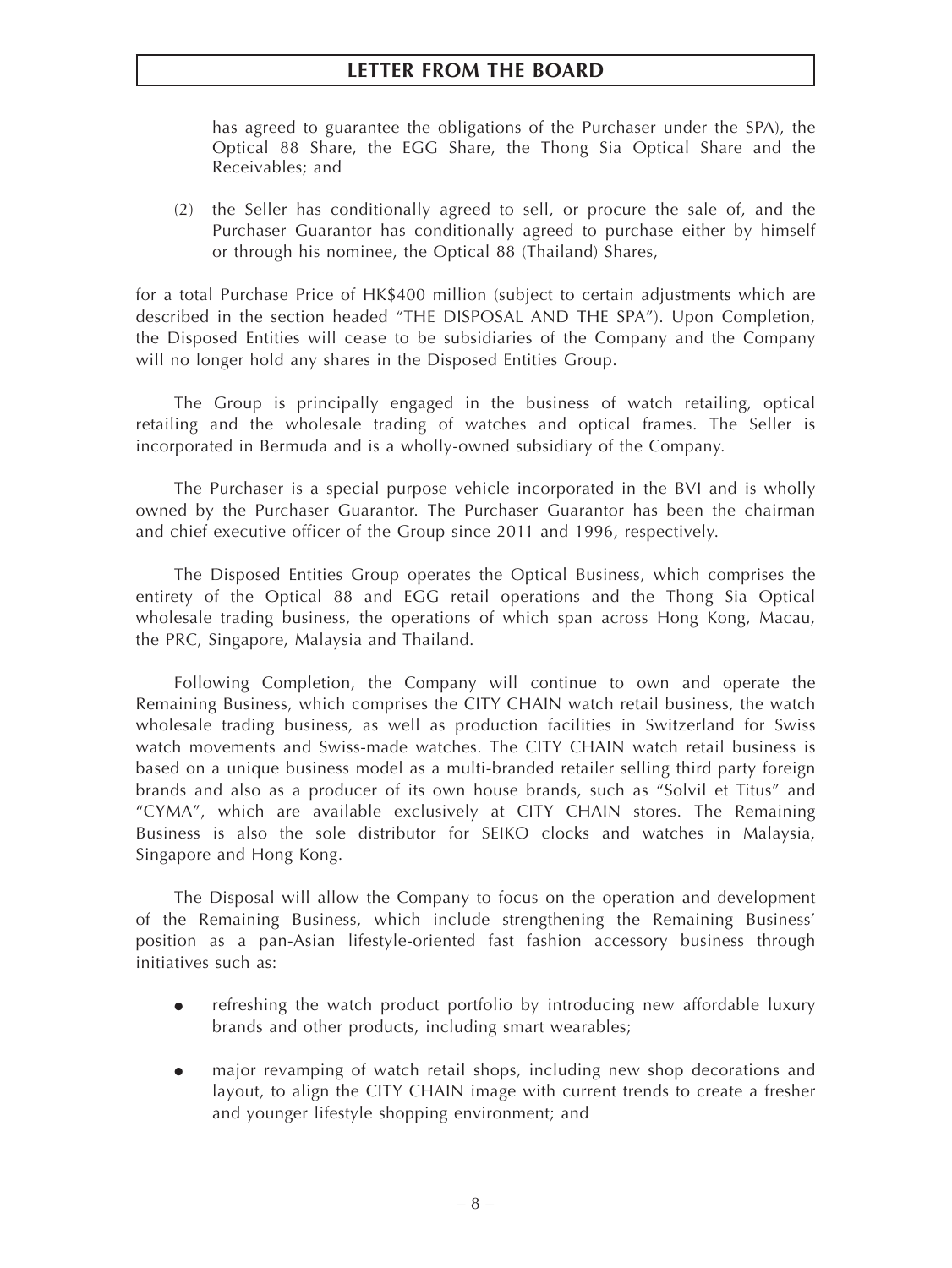$\bullet$  continuing the Company's investment in e-commerce business and online sales channels, including enhancing integration of online and offline shopping experiences for customers, developing e-commerce platforms in the PRC, Hong Kong and Southeast Asia, and increasing the level of advertising and marketing spending on social media.

The Remaining Business employs around 1,700 employees and has operations in Hong Kong, the PRC, Macau, Malaysia, Singapore, Thailand and Switzerland, including more than 250 watch retail stores across the above regions, together with a network of independent watch retailers spanning Southeast Asia.

Following Completion, the Company intends to fund the Remaining Business through its operating cashflows and existing bank facilities. Subject to future changes in the retail market, the Company intends to maintain, in the next two financial years, the present number of shops of the Remaining Business at or around the same level.

Mr. Chumphol Kanjanapas (also known as Joseph C.C. Wong), being the Company's largest shareholder and holding approximately 52.5% of the shares in the Company, has confirmed to the Company that he currently does not have any intention to reduce his shareholding in the Company.

Further information in relation to the reasons for the Disposal and the Company's plan for the Remaining Business is described in the sections headed "REASONS FOR AND BENEFITS OF THE DISPOSAL" and "BUSINESS PLAN AND FUTURE PROSPECTS OF THE REMAINING BUSINESS", respectively.

The Group intends to, upon Completion, enter into the Proposed Continuing Connected Transactions to deal with ongoing transactions after Completion between the Retained Group and the Purchaser Group so that the Optical Business and the Remaining Business are not unduly affected.

It is also proposed that, with effect from Completion, the tenancy in respect of the Optical Premises under the Stelux House Tenancy Agreement be terminated.

Further information in relation to the above is described in the section headed "THE PROPOSED CONTINUING CONNECTED TRANSACTIONS AND PARTIAL TERMINATION OF EXISTING TENANCY AGREEMENT".

The purpose of this circular is to provide you with, among other information, (a) further details of the Disposal and the Proposed Continuing Connected Transactions; (b) the recommendations of the Independent Board Committee to the Independent Shareholders in respect of the Disposal; (c) the letter from Somerley Capital Limited to the Independent Board Committee and the Independent Shareholders in respect of the Disposal; and (d) a notice of the SGM.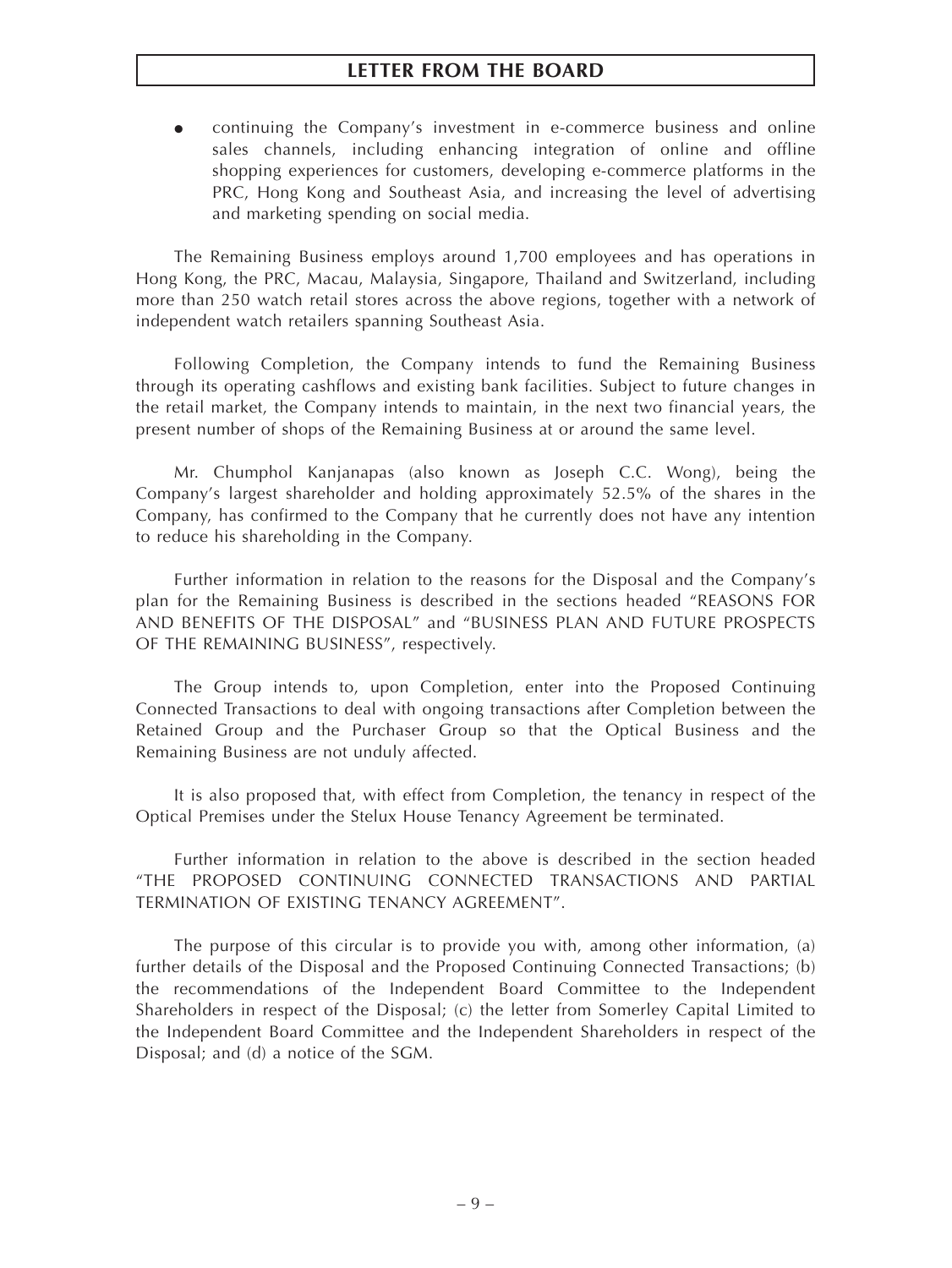### **DECLARATION OF CONDITIONAL SPECIAL DISTRIBUTION**

The Board has declared a Conditional Special Distribution in cash of HK\$0.19 per Share (which equals to a total of approximately HK\$198.8 million based on the total number of issued Shares as at the Latest Practicable Date). The Conditional Special Distribution will be payable out of part of the proceeds from the Disposal and will be distributed as soon as practicable after Completion to the Shareholders whose names appear on the register of members of the Company on a record date to be determined by the Board. The payment of the Conditional Special Distribution is conditional upon Completion taking place.

Further details of the Conditional Special Distribution, the closure date of the register of members of the Company, the record date and the pay-out date for the Conditional Special Distribution will be determined by the Board after the SGM and announced on or around the date of Completion.

**If the resolution approving the Disposal is not passed by the Independent Shareholders at the SGM or if the Disposal does not complete in accordance with the provisions of the SPA for any reason, the Conditional Special Distribution will not be paid to Shareholders. Shareholders and potential investors in the Company should therefore exercise caution when dealing in or investing in the securities of the Company.**

#### **THE DISPOSAL AND THE SPA**

| <b>Date</b>                       | $\mathbb{Z}^{\mathbb{Z}}$ | 26 January 2018                                                                                                                                                                                                                                                                                                                                                                                                                                                                                                                                                                                                                                                                                                                                                                                                                  |
|-----------------------------------|---------------------------|----------------------------------------------------------------------------------------------------------------------------------------------------------------------------------------------------------------------------------------------------------------------------------------------------------------------------------------------------------------------------------------------------------------------------------------------------------------------------------------------------------------------------------------------------------------------------------------------------------------------------------------------------------------------------------------------------------------------------------------------------------------------------------------------------------------------------------|
| Parties                           | $\mathbb{R}^{\mathbb{Z}}$ | the Seller<br>(a)                                                                                                                                                                                                                                                                                                                                                                                                                                                                                                                                                                                                                                                                                                                                                                                                                |
|                                   |                           | the Purchaser<br>(b)                                                                                                                                                                                                                                                                                                                                                                                                                                                                                                                                                                                                                                                                                                                                                                                                             |
|                                   |                           | the Purchaser Guarantor<br>(C)                                                                                                                                                                                                                                                                                                                                                                                                                                                                                                                                                                                                                                                                                                                                                                                                   |
| General nature<br>of the Disposal | $\mathbb{Z}^{\times}$ .   | The Seller has conditionally agreed to sell, or procure the sale<br>of, and the Purchaser has conditionally agreed to purchase, the<br>Optical 88 Share, the EGG Share, the Thong Sia Optical Share<br>and the Receivables, and the Seller has conditionally agreed to<br>sell, or procure the sale of, and the Purchaser Guarantor has<br>conditionally agreed to purchase either by himself or through<br>his nominee, the Optical 88 (Thailand) Shares, in accordance<br>with the terms of the SPA. The Purchaser Guarantor has agreed<br>to guarantee the obligations of the Purchaser under the SPA.<br>Upon Completion, the Disposed Entities will cease to be<br>subsidiaries of the Company.<br>The existing banking facilities of the Optical Business will be<br>settled by cash held by the Optical Business prior to |
|                                   |                           | Completion.                                                                                                                                                                                                                                                                                                                                                                                                                                                                                                                                                                                                                                                                                                                                                                                                                      |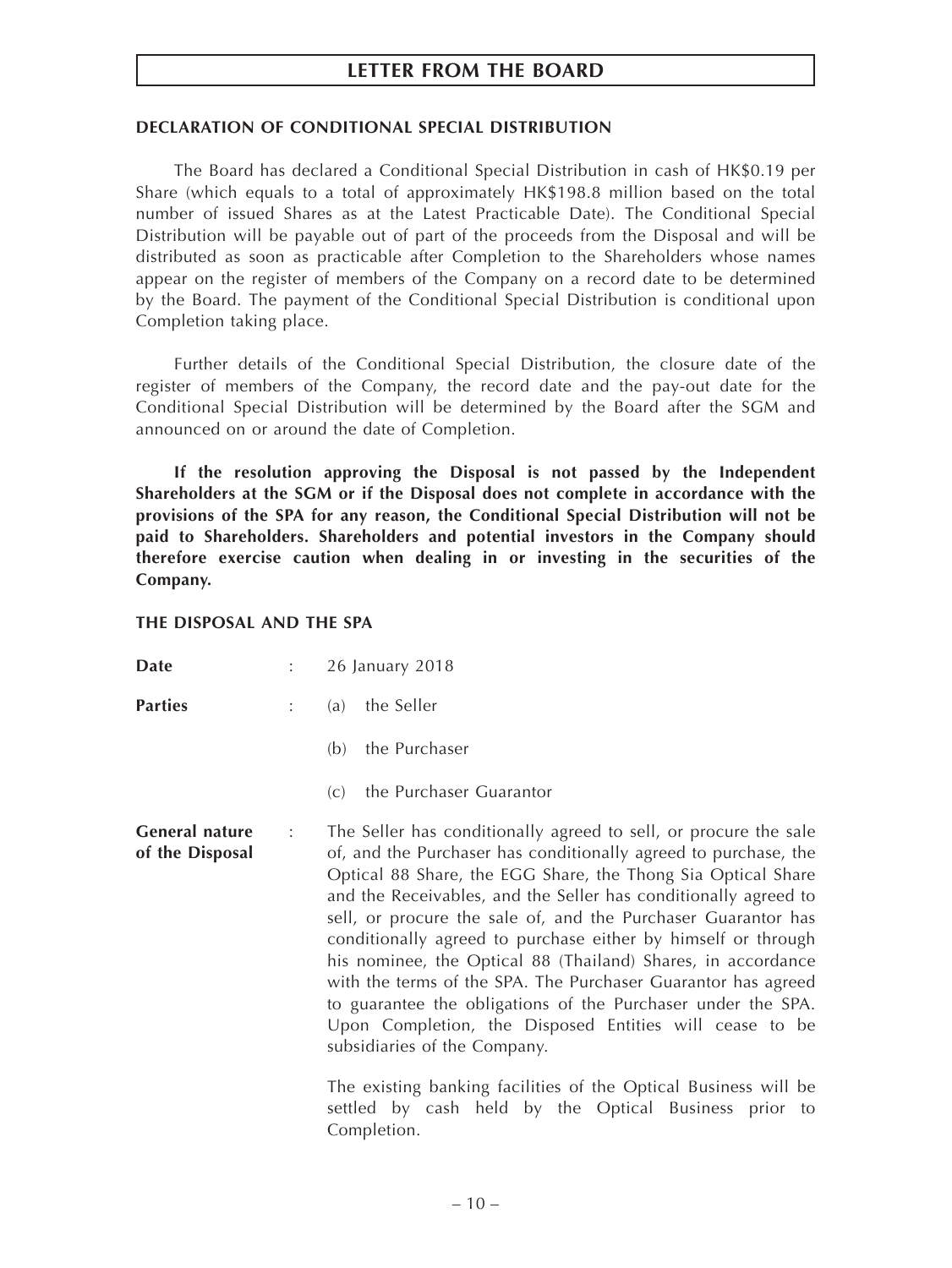The Disposal excludes the Macau Properties that are currently held by the Disposed Entities Group and the Macau Properties will be transferred back to the Retained Group.

An amount equal to approximately HK\$56 million in cash will remain with the Optical Business at Completion. Cash held by the Optical Business exceeding such amount will be transferred back to the Retained Group prior to Completion.

**Purchase Price and payment terms** : The total Purchase Price for the Disposed Entities Shares and the Receivables is HK\$400 million (subject to certain adjustments as stated below), which shall be payable in cash by the Purchaser and/or the Purchaser Guarantor at Completion.

> The Purchase Price will be subject to adjustments based on the total amount of cash held by the Disposed Entities Group at Completion. Such adjustments are not expected to be material.

> The Purchase Price for the Disposal was arrived at after arm's length negotiations between the Seller and the Purchaser and/ or the Purchaser Guarantor with reference to the historical performance and future prospects of the Disposed Entities Group.

> In determining the Purchase Price, the Company took into account the following factors: (a) the net asset value of the Optical Business and the Receivables; (b) the Optical Business' financial contribution to the Group; (c) the Group's historical trading multiples; (d) trading comparable analysis of Hong Kong retail and Asian optical peers; and (e) analysis of precedent Hong Kong retail and global optical retail transactions.

> The Company notes that the Purchase Price represents a consideration that:

> (a) provides a premium of HK\$65 million over the combined net asset value of the Optical Business and the Receivables of HK\$335 million as at the last financial reporting date of 30 September 2017 (see section headed "FINANCIAL EFFECTS OF THE DISPOSAL ON THE RETAINED GROUP – Impact on the Retained Group's Earnings" for further details);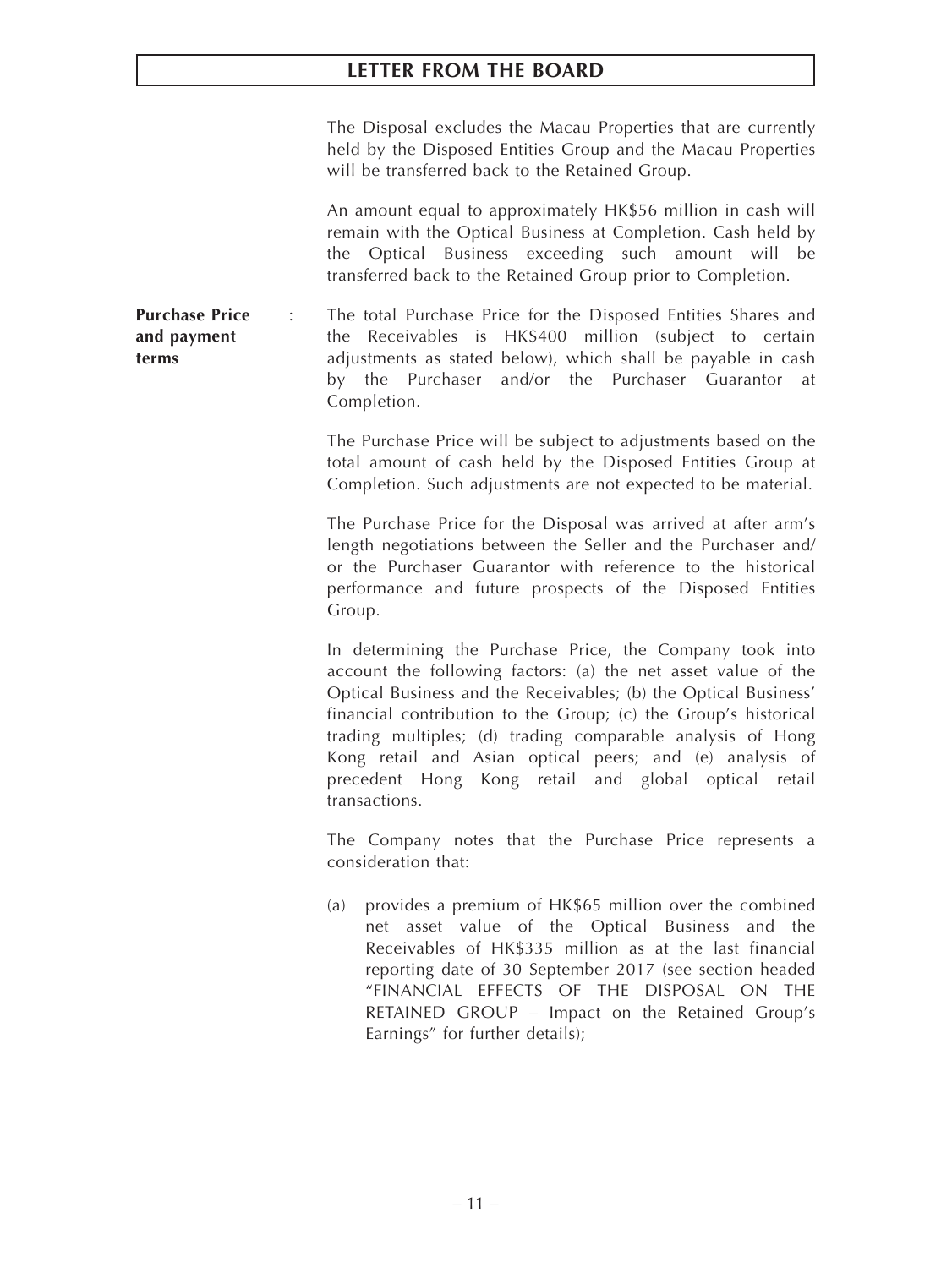- (b) provides a premium of HK\$136 million over the look-through value of the Optical Business, as determined by applying the Optical Business' approximately 40% average annual proportionate contribution to revenue and gross profit of the Group since the financial year ended 31 March 2013 to the Group's average market capitalisation of HK\$660 million based on the closing price of the 30 trading days prior to 26 January 2018 (the date of the Company's announcement in respect of the Disposal). As a reference, based on the Optical Business' contribution to revenue of approximately 43% for the financial year ended 31 March 2017 and the market capitalisation of approximately HK\$743 million based on the closing price as at the Latest Practicable Date, the implied valuation for the Optical Business was approximately HK\$319 million;
- (c) provides a premium to the Group's median LTM EV/ EBITDA trading multiple over the last 5 years prior to 26 January 2018 (the date of the Company's announcement in respect of the Disposal);
- (d) provides a premium over the median of LTM EV/EBITDA multiples of comparable Hong Kong retail and Asian optical listed companies as determined on the day prior to 26 January 2018 (the date of the Company's announcement in respect of the Disposal). The relevant median LTM EV/EBITDA trading multiple was 7.7x, while the Purchase Price implies a historical EV/EBITDA multiple of 11.1x. The Company considers the relevant comparables to comprise of 10 listed companies, including iconic Hong Kong retailers of fast fashion apparel, cosmetic and personal care products that similarly target mass market consumers in geographic areas in which the Company operates, as well as optical retail companies listed on other Asian stock exchanges, that employ a similar multi-brand strategy and may also have self-owned, fast-fashion brands, and have a degree of geographical overlap with the Optical Business; and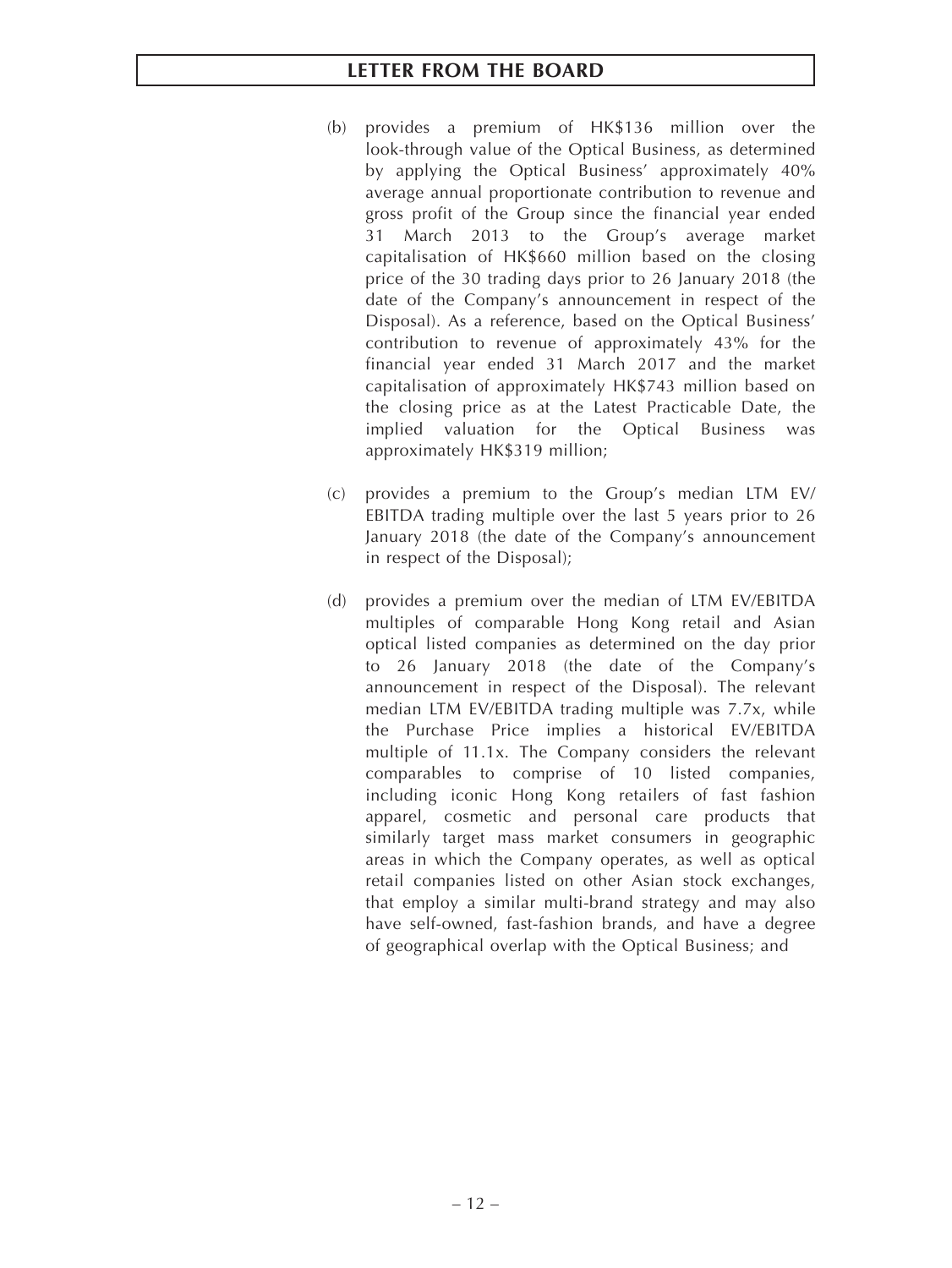|                                |                      | (e)<br>provides a premium over the median of LTM EV/EBITDA<br>multiples of comparable precedent Hong Kong retail and<br>global optical retail transactions. The relevant median<br>LTM EV/EBITDA multiple is 7.6x, while the Purchase Price<br>implies a historical EV/EBITDA multiple of 11.1x. The<br>Company considered seven M&A transactions in which a<br>controlling stake was transacted, and in which the target<br>was primarily focused on the retailing of fast fashion<br>apparel, cosmetic and personal care products in Hong<br>Kong, or was a global optical retail company. |
|--------------------------------|----------------------|----------------------------------------------------------------------------------------------------------------------------------------------------------------------------------------------------------------------------------------------------------------------------------------------------------------------------------------------------------------------------------------------------------------------------------------------------------------------------------------------------------------------------------------------------------------------------------------------|
| <b>Conditions</b><br>Precedent | $\ddot{\phantom{a}}$ | Completion is conditional upon the satisfaction of, among<br>other things, the following conditions:                                                                                                                                                                                                                                                                                                                                                                                                                                                                                         |
|                                |                      | (i)<br>the approval by the Independent Shareholders in respect<br>of the Disposal;                                                                                                                                                                                                                                                                                                                                                                                                                                                                                                           |
|                                |                      | the completion of the Reorganisation in all material<br>(ii)<br>respects; and                                                                                                                                                                                                                                                                                                                                                                                                                                                                                                                |
|                                |                      | (iii) definitive<br>agreements in<br>respect of<br>the<br>Proposed<br>Continuing<br>Connected<br>Transactions<br>having<br>been<br>executed.                                                                                                                                                                                                                                                                                                                                                                                                                                                 |
| Completion                     | $\ddot{\cdot}$       | Pursuant to the SPA, Completion shall take place on the 90th<br>day after the date on which the Seller notifies the Purchaser<br>that certain of the conditions precedent under the SPA have<br>been satisfied or waived (or on such other earlier date as the<br>parties to the SPA may mutually agree).                                                                                                                                                                                                                                                                                    |
|                                |                      | If the conditions precedent under the SPA are not satisfied or<br>waived on or before six months after the date of the SPA (or<br>such later date as the parties to the SPA may agree), the SPA<br>shall terminate (other than in respect of certain surviving<br>provisions therein).                                                                                                                                                                                                                                                                                                       |
|                                |                      | It is currently intended that Completion will take place in May<br>or June 2018.                                                                                                                                                                                                                                                                                                                                                                                                                                                                                                             |

# **REASONS FOR AND BENEFITS OF THE DISPOSAL**

The reasons for the Disposal are explained below.

## **Diverging strategic focus for the Optical Business and the Remaining Business**

The Disposal follows from the strategic decision made by the Company to split the Optical Business and the Remaining Business, and allows the Retained Group to focus on the operation and development of the Remaining Business, including strengthening its position as a pan-Asian lifestyle-oriented fast fashion accessory business.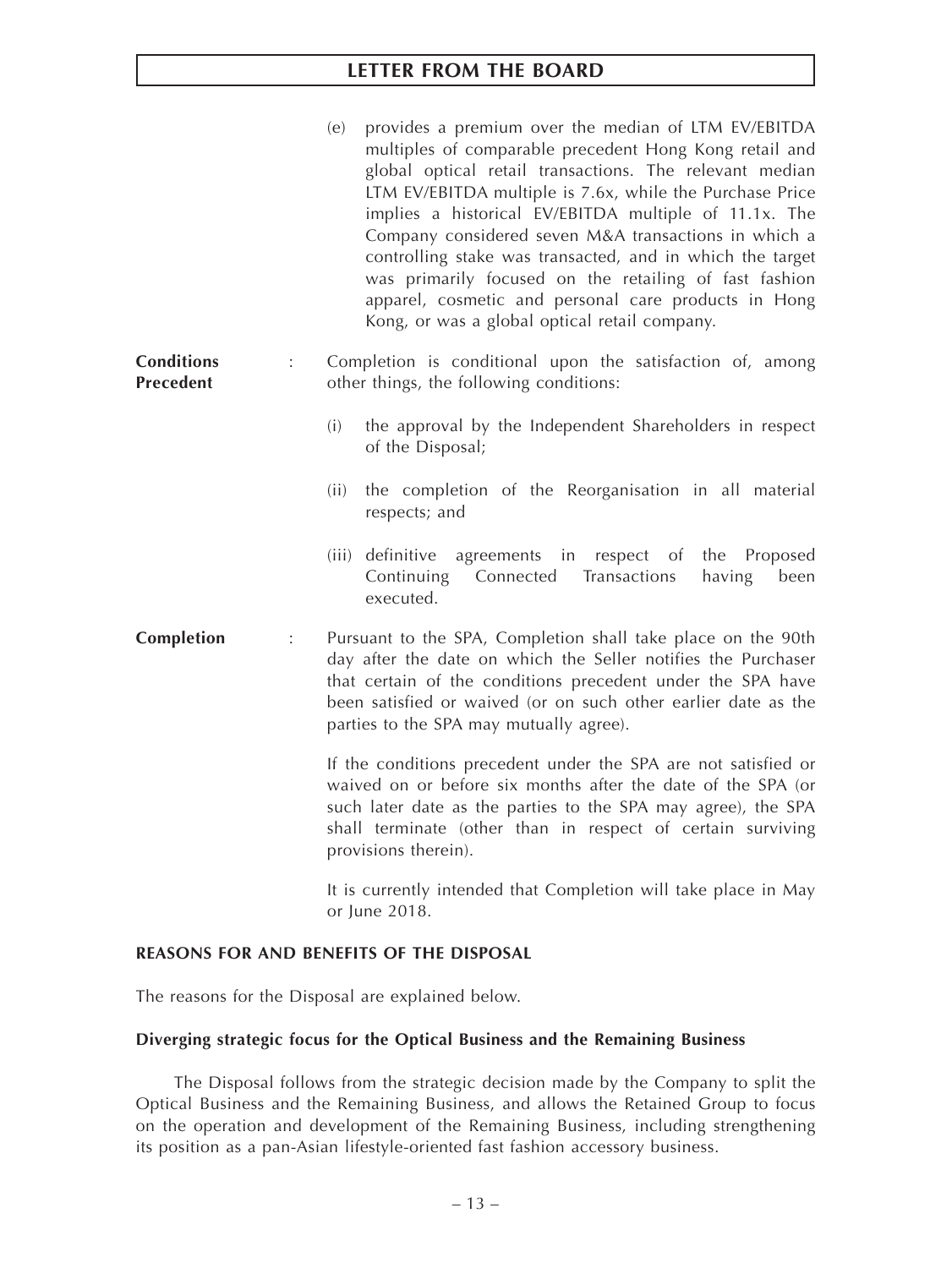Given the increasing competitiveness in the markets in which the Company operates and in order for the Company to further differentiate and protect its business, as stated in the Company's 2017 Annual Report, the majority of the Optical Business operating under the Optical 88 brand is undergoing a major strategy change to focus not only on optical retailing, but also on developing professional healthcare businesses, including professional eye-care centres and other healthcare-related services and products (such as hearing care services and products). In order to support this transformation into a more professional healthcare-based business, additional funding will be required. However, the Group is unable to commit to such further funding requirements as its current focus is on deleveraging the Group's high level of borrowings in anticipation of rising interest rates.

Furthermore, the Remaining Business and the Optical Business are serving target markets that are increasingly diverging from each other and, in fact, the Remaining Business and the Optical Business already operate relatively independently of each other.

Further information relating to the Company's plan for the Remaining Business and its prospects are set out in the section headed "BUSINESS PLAN AND FUTURE PROSPECTS OF THE REMAINING BUSINESS".

#### **Funding requirements for the Optical Business**

As a consequence of the major strategy change in the Optical Business to address the increasing competitiveness in the markets in which it operates, it is envisaged that further capital contributions will be needed to fund future investment growth of the Optical Business. However, as at 30 September 2017, the Group had total borrowings of approximately HK\$1.1 billion. This relatively high level of debt would mean that it would not be economically feasible for the Group to make further borrowings to fund the proposed growth plans for the Optical Business. The Group is unable to commit to such requirements as it is focused on deleveraging in anticipation of rising interest rates.

#### **Reduction of borrowings to strengthen the Retained Group's balance sheet**

Following the Disposal, approximately HK\$200 million of the net proceeds from the Disposal are intended to be used to repay existing borrowings in order to reduce the Group's gearing ratio and strengthen the Group's capital structure. Consequently, the gearing ratio of the Retained Group is expected to reduce from 65.4% (as at 30 September 2017) to approximately 54.0% and the Retained Group is expected to benefit from savings in finance costs, including interest savings of approximately HK\$7 million per financial year.

#### **Benefit to Shareholders – the Conditional Special Distribution**

Shareholders are expected to benefit from the Disposal via a cash realisation from the Conditional Special Distribution.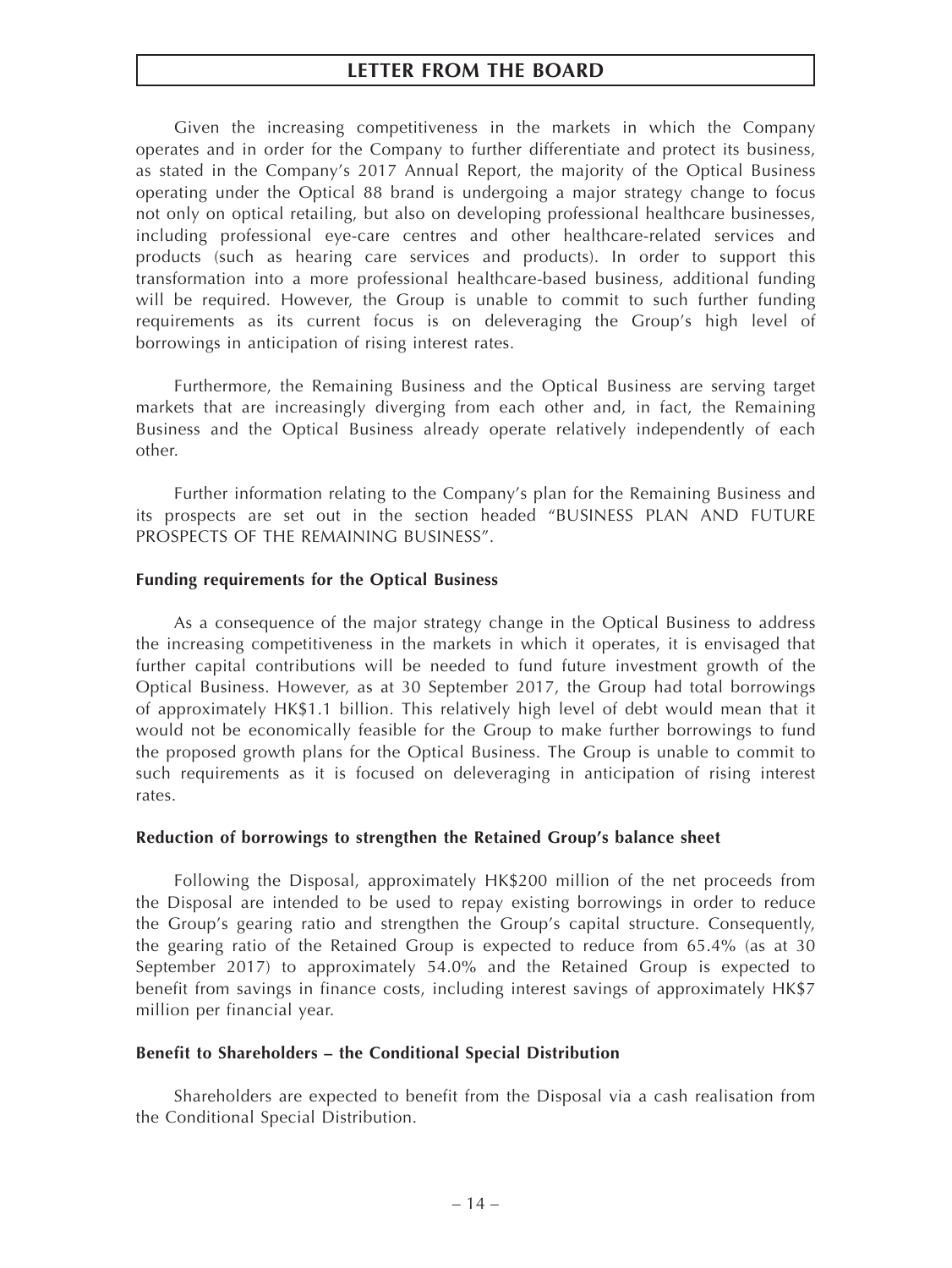In particular, it should be noted that the Conditional Special Distribution of HK\$0.19 per Share represents: (i) approximately 50% of the Purchase Price; and (ii) 33% of the average closing trading price of the Shares for the 30 trading days immediately prior to the Latest Practicable Date. Accordingly, the Disposal will provide Shareholders with an opportunity to realise value from their investment in the Company.

#### **BUSINESS PLAN AND FUTURE PROSPECTS OF THE REMAINING BUSINESS**

Based on an assessment of the retail market from the Company's perspective as a sizeable mass market and mid-price watch retailer in Hong Kong and in the light of the Company's substantial experience in the watch retail industry in Hong Kong, it is the Company's view that the Remaining Business has been operating within a challenging retail environment, caused by a cyclical downturn in the retail business cycle and changing consumer behaviour as a result of the impact of new technologies. As a point of reference and based on the monthly statistical reports of "Report on Monthly Survey of Retail Sales" published by the Hong Kong Census and Statistics Department, the total sales value for the "jewellery, watches and clocks, and valuable gifts" sector recorded a decline of 17.1% and 11.1% in the financial years ended 31 March 2016 and 31 March 2017, respectively, compared with the same period in the previous year. Please note that the watch retail business within the Remaining Business, as a mid-price watch retail business, only forms a segment of the sector covered by the figures set out above.

To enhance its competitiveness and to better position itself for future growth, the Remaining Business is presently undergoing a major transformation to attract both a younger and local customer base through new initiatives introduced to improve and modernise the customer experience so as to embrace this fast-changing retail ecosystem.

These initiatives include: (i) refreshing product portfolio; (ii) improving store image; (iii) store network optimisation; (iv) strengthening cost containment measures; (v) pursuing other top-line opportunities; and (vi) refreshing marketing campaigns. With these initiatives, the Directors believe that the Remaining Business will be well-positioned to benefit as the industry continues to evolve and, as the retail environment continues to strengthen, expect improvements in revenue and gross margins of the Remaining Business.

#### **(i) Refreshing Product Portfolio**

To better align with the changing consumer patterns and preferences, the Company is in the process of rebalancing its product mix by not only introducing smart wearables into the Remaining Business' stores, but also introducing products that align with the refreshing store image strategy discussed below.

These new products are expected to help refresh consumer perception of the CITY CHAIN retail brand and to ultimately drive improvements in revenue and margins of the Retained Group.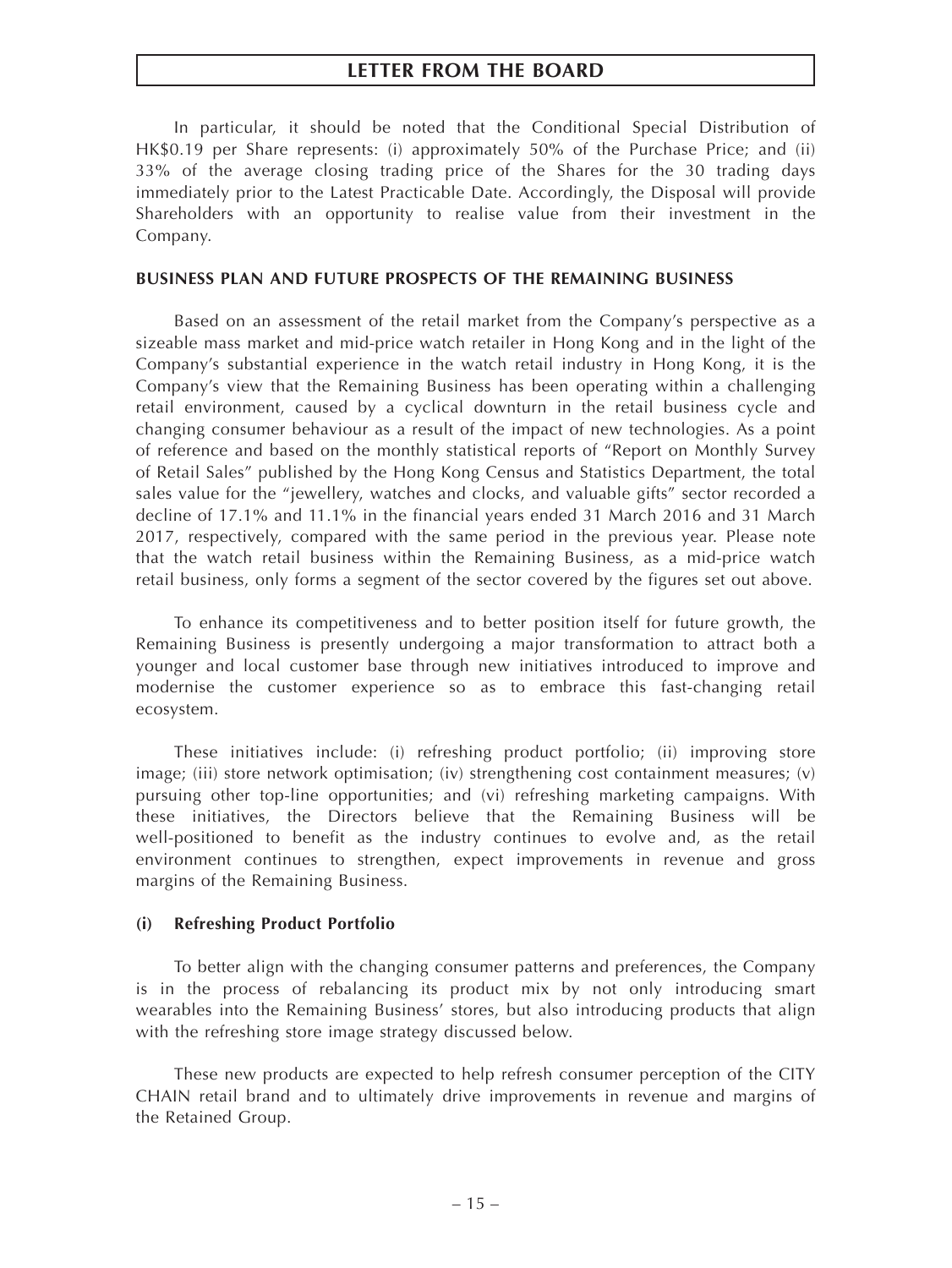Since the launching of the initiative, the Company has observed improvements in walk-in traffic and sell-through rates, which in turn have driven same store sales growth and increased gross margins. From September 2017 to December 2017, same store sales grew by 5.1% and the average monthly sales per store grew by 16.3% compared with the same period in the preceding year.

#### **(ii) Improving Store Image**

The Company has also been revamping the design of its retail stores to align the CITY CHAIN image with current trends and to roll out a new lifestyle store concept which encompasses refreshed store decorations and an inviting open store layout.

By the end of the first half of the financial year ending 31 March 2018, the Retained Group will have revamped more than one-third of its total number of stores in Hong Kong, Guangdong and Thailand. In December 2017, same store sales of these revamped stores recorded a growth of more than 10% compared with the same period in the preceding year, and was higher than the same store sales of the non-revamped stores in the same respective regions.

The Retained Group expects to revamp the majority of the Remaining Business' store portfolio over the coming two financial years as rental leases roll off, and the estimated cost required for such revamping will be approximately HK\$31 million for the financial year ending 31 March 2019. This initiative to improve store image, and thus customer shopping experience, is expected to continue to drive improvements in same store sales growth going forward.

#### **(iii) Store Network Optimisation**

The Retained Group is also in the process of optimising its store network by closing non-performing stores and seeking alternative locations with appropriate customer mix and higher local footfall at reduced rentals. Closure of loss-making stores and the expiry of high rental leases have already contributed to a 20.1% fall in the total store rental expenses for the six months ended 30 September 2017 compared with the same period in the preceding year.

Going forward, the Company expects that closures or relocations of loss-making stores for which leases expire over the financial year ending 31 March 2019 will result in rental savings of at least HK\$33 million in that financial year.

#### **(iv) Strengthening Cost Containment Measures**

Since late 2016, the Remaining Business has been restructuring its watch supply chain management subsidiary to enhance the gross profit margin and the quality of its house brands watches. In the past, the assembly of the Swiss-made watches of the Remaining Business was undertaken by third party assemblers in Switzerland. Going forward, part of the Swiss-made watches will be assembled by one of our Swiss subsidiaries. Bringing this assembly in-house is expected to improve the overall quality of the watches and the profitability of the Remaining Business.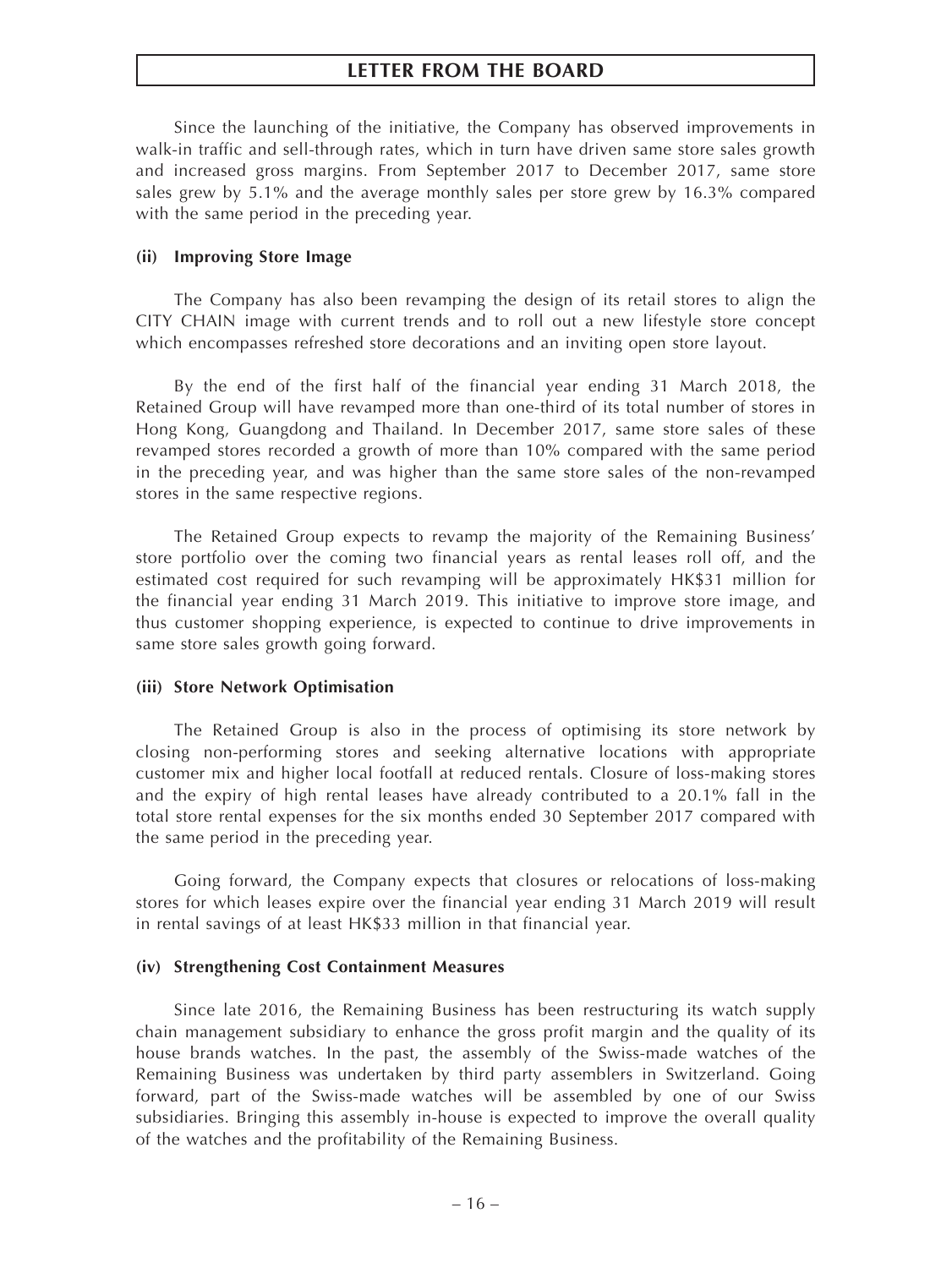In addition, the Company will continue to tighten its inventory replenishment strategy by continuing to monitor its inventory levels so that such levels align with the expected sales targets of the Remaining Business.

As a result of the supply chain management and inventory control improvements to date, operating costs of the Remaining Business fell by 12% in the first half of the financial year ending 31 March 2018 compared to the first half of the preceding financial year.

#### **(v) Pursuing Other Top-line Opportunities**

To date, the Remaining Business' e-commerce business is principally conducted through its online stores on Tmall (https://citychain-hk.tmall.hk/) and Jingdong (http://mall.jd.com/index-54221.html) in the PRC, and through an online store on International Tmall (https://titus.world.tmall.com/) in Hong Kong. In the first half of the financial year ending 31 March 2018, watch turnover through the Group's e-commerce channels accounted for approximately 1% of the total sales of the Remaining Business; however, the Company notes that this grew by more than 60% compared to the similar period in the preceding financial year. The online sales derived by the Remaining Business through the e-commerce channels are targeted to increase by at least 50% by the financial year ending 31 March 2019.

The Company plans to further expand the Remaining Business' current e-commerce activities, and launched its own "TITUS" website (https://www.solvil-et-titus.hk/) in Hong Kong shortly before Christmas 2017, with further roll out to other countries expected to take place in 2018.

The Company is also developing the Remaining Business' e-commerce platform with a view to enhance the online-to-offline synergy between the online and offline shopping experiences of the customers of the Remaining Business. The Company expects that as the e-commerce platform gains scale, this will serve as an effective marketing tool in itself and thus drive growth of in-store sales.

## **(vi) Refreshing Marketing Campaigns**

As part of the transformation of the Remaining Business, the Company is also increasingly shifting more of its advertisement and marketing spending onto social media platforms to capture younger and more digitally savvy consumers. Focus will be on strengthening the image of CITY CHAIN and major house brand "Solvil et Titus", and expanding our customer base to include younger, local, middle-class customers in addition to tourists. The campaigns are targeted to enhance customer experience so as to improve the walk-in traffic, sell-through rate of the CITY CHAIN stores and sales of house brand products.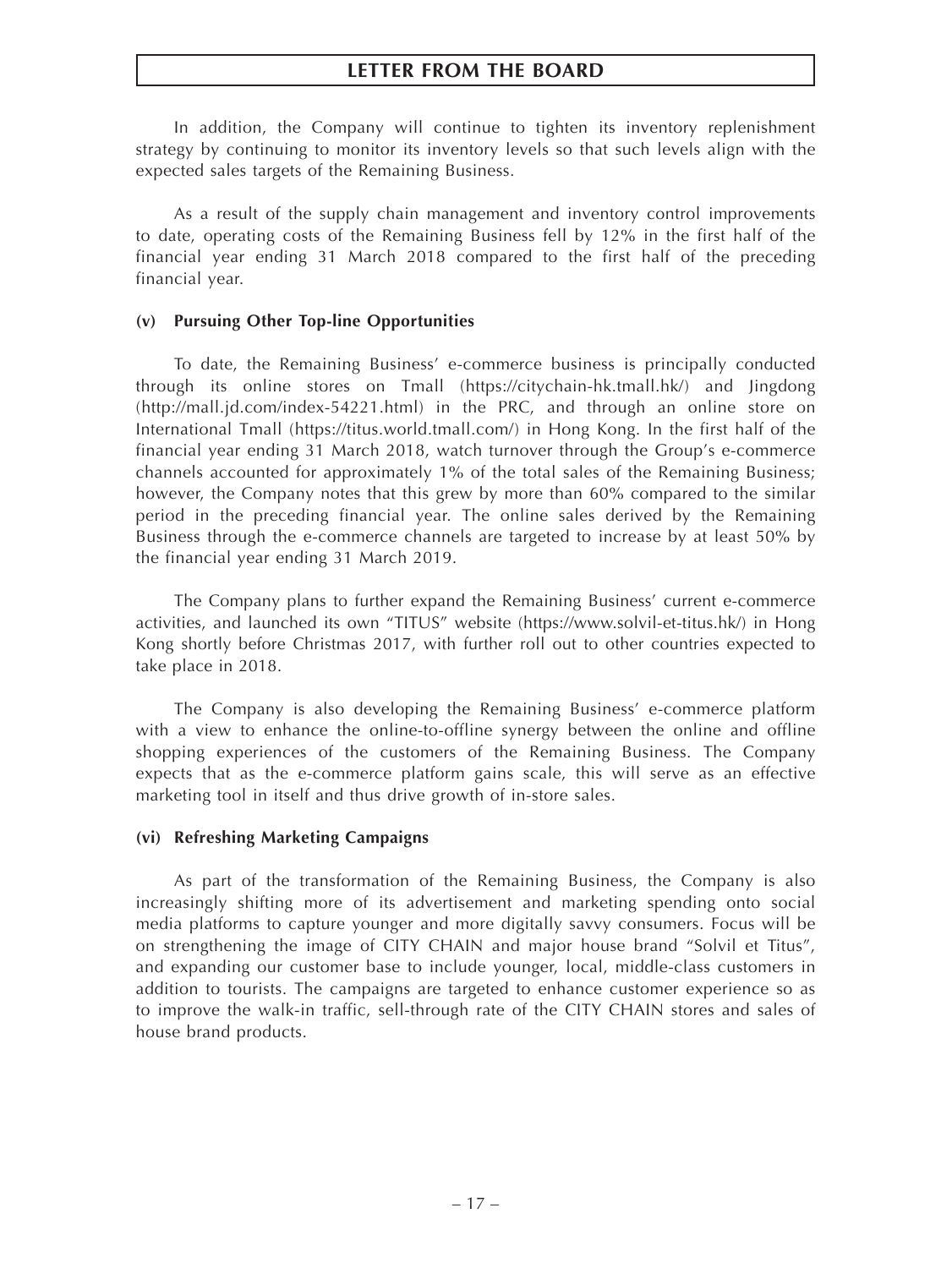# **Sales Revenue**

The combined impact of the above initiatives is expected to deliver stable organic growth for the Remaining Business. Sales of the Remaining Business is targeted to improve gradually over the financial years ending 31 March 2019 and 31 March 2020, reflecting the effects of the above initiatives and a gradual recovery in the general retail environment. The anticipated performance for the Remaining Business is based on the assumption that the number of shops will remain stable during these financial years subsequent to the completion of shop revamping and shop re-mapping measures.

# **Operating Results**

The Company anticipates around an 8% reduction in shop rental expenses in the financial year ending 31 March 2019, after the expiration of high rental leases of non-performing shops which will either be closed or relocated. The Company is targeting to manage the growth in other operating costs at a rate that is comparable to the rate of inflation of the relevant region. As a result, the various costs to sales ratios of the Remaining Business are expected to improve gradually from the financial year ending 31 March 2019.

As the Company's competitiveness is expected to improve with the above initiatives, this will drive improvements in the financial performance of the Remaining Business. Based on the above and assuming no adverse unforeseen circumstances, the Board considers that a low to moderate organic growth rate in revenue of the Remaining Business is reasonably achievable in the medium term. The Company believes that the Remaining Business will likely return to profitability within 4 to 5 years.

**Statements contained in this section that are not historical facts may be forward-looking statements. Statements in this section are based on a number of assumptions regarding our present and future business strategies and the environment in which we will operate in the future. While the Directors consider such assumptions to be reasonable, whether actual results will meet their expectations will depend on a number of risks and uncertainties over which they have no control and actual results may differ materially from those express or implied in these forward-looking statements. Under no circumstances should the inclusion of such information in this circular be regarded as a representation, warranty or prediction with respect to the accuracy of the underlying assumptions by the Company, the Board, the Financial Adviser or the auditors that these results will be achieved or are likely to be achieved.**

**The statements in this section are not a profit forecast for the purposes of the Listing Rules and have not been reviewed or reported on by the Financial Adviser or the auditors.**

**Shareholders and prospective investors in the Company are cautioned not to place undue reliance on these forward-looking statements that speak only as at the date of this circular. The Company undertakes no obligation to update or revise any forward-looking statements in this section.**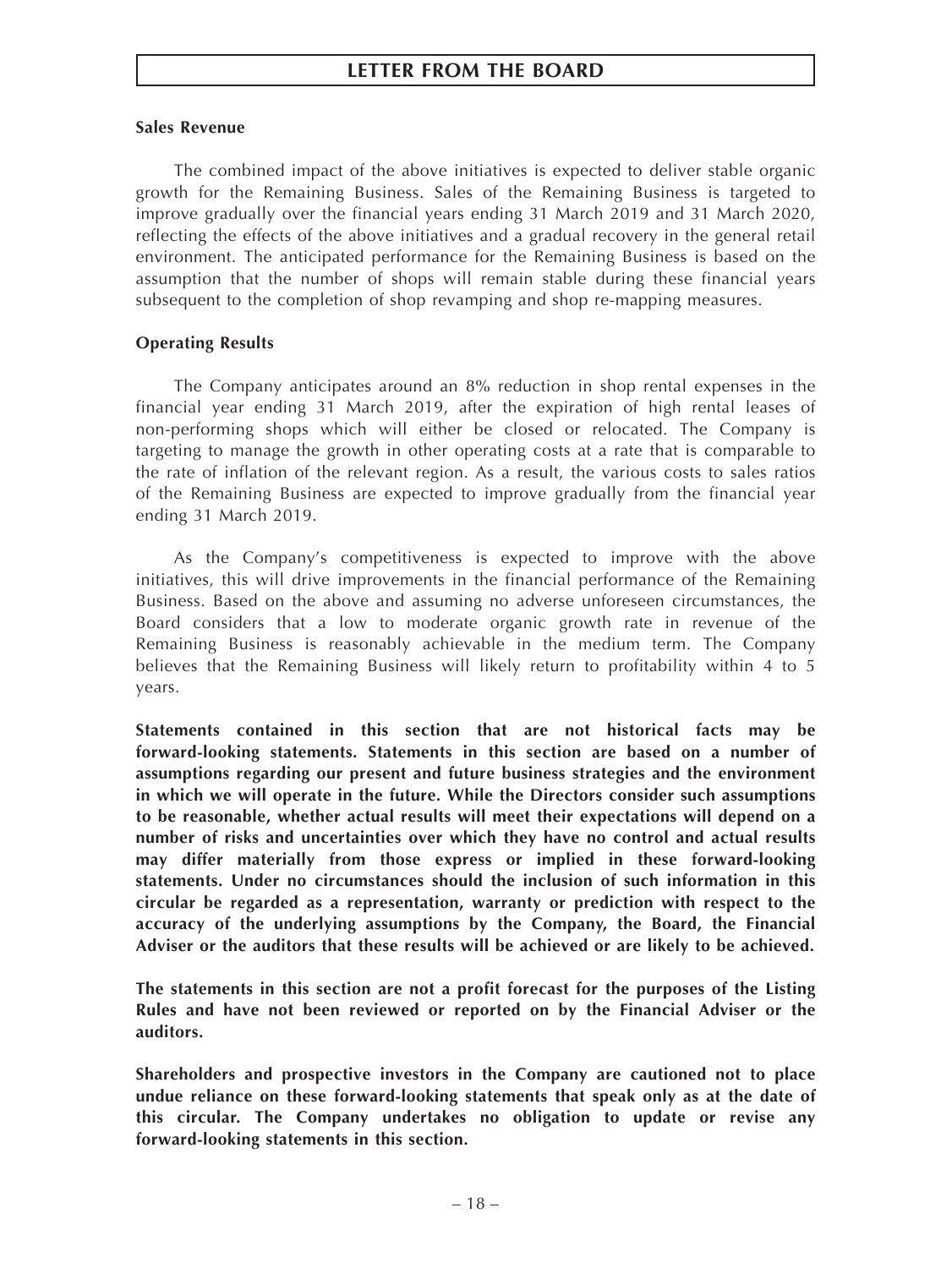### **INFORMATION ON THE PARTIES TO THE DISPOSAL**

#### **Information on the Disposed Entities Group and the Optical Business**

Following Completion, the Purchaser Group, which will include the Disposed Entities Group, will operate the Optical Business.

As at 30 September 2017, the carrying value of the Optical Business was approximately negative HK\$88 million. Immediately prior to the Disposal, the Company will implement the Reorganisation, which involves implementing the following steps:

- (a) settlement of existing banking facilities of the Optical Business, which equates to approximately HK\$119 million as of 30 September 2017; and
- (b) transfer of excess cash held at the Optical Business such that an amount equal to approximately HK\$56 million in cash will remain with the Optical Business at Completion.

In addition to the Reorganisation steps set out above, the Macau Properties will be transferred by the Disposed Entities Group to the Retained Group at their independently appraised valuation of HK\$56 million (valued as of 31 March 2017) as the terms of the Disposal do not include the Macau Properties. The Macau Properties are not included in the Disposal as it is not part of the Company's strategy to dispose of the Macau Properties and it is the Company's intention that the Remaining Business continue to own the Macau Properties. Part of the Macau Properties will continue to be used by the Retained Group as retail shops for the Remaining Business, with the remainder of the Macau Properties to be leased to the Optical Business for the Optical Business' current use as retail shops. For this reason, the Purchase Price excludes the value of the Macau Properties.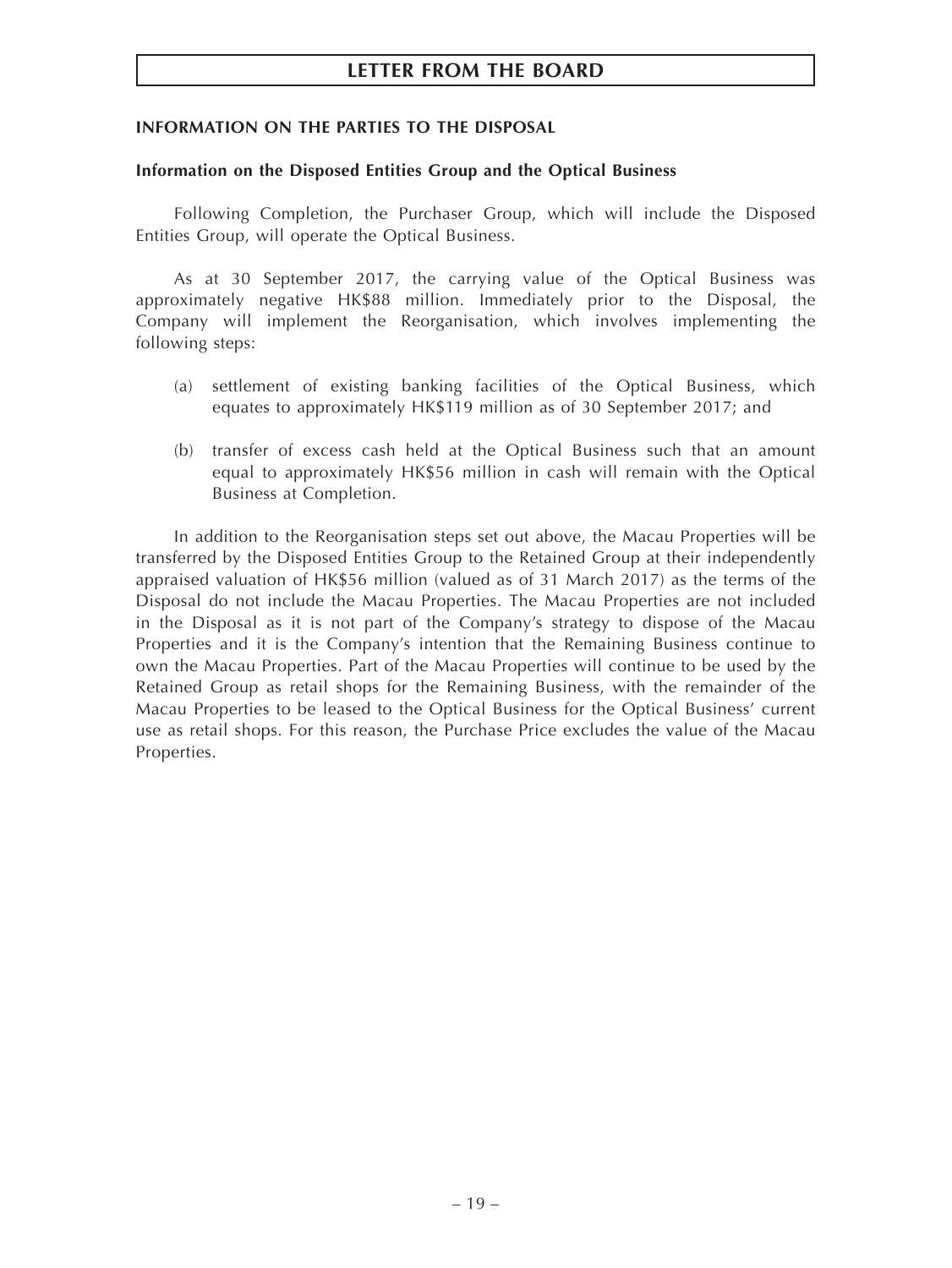The impact of the implementation of the above reorganisation steps on the balance sheet of the Optical Business is set out below and is estimated to increase further the net liabilities of the Optical Business by approximately HK\$17 million, resulting in net liabilities of HK\$105 million after accounting for the reorganisation steps above (the "**Post-Reorganisation Net Liabilities**"):

|                                  | Optical<br><b>Business as at</b><br>30 September<br>2017<br>(HK\$ million)<br>(unaudited) | Transfer of<br>Macau<br><b>Properties</b><br>Note 1<br>(HK\$ million)<br>(unaudited) | Settlement<br>of Optical<br><b>Business</b><br><b>Borrowings</b><br>Note 2<br>(HK\$ million)<br>(unaudited) | Transfer of<br><b>Excess Cash to</b><br>the Retained<br>Group $^{\rm Note\ 3}$<br>(HK\$ million)<br>(unaudited) | Optical<br><b>Business Post-</b><br>Reorganisation<br>(HK\$ million)<br>(unaudited) |
|----------------------------------|-------------------------------------------------------------------------------------------|--------------------------------------------------------------------------------------|-------------------------------------------------------------------------------------------------------------|-----------------------------------------------------------------------------------------------------------------|-------------------------------------------------------------------------------------|
|                                  |                                                                                           |                                                                                      |                                                                                                             |                                                                                                                 |                                                                                     |
| Cash                             | 185                                                                                       | 56                                                                                   | (119)                                                                                                       | (66)                                                                                                            | 56                                                                                  |
| <b>Fixed Asset</b>               | 89                                                                                        | (7)                                                                                  |                                                                                                             |                                                                                                                 | 82                                                                                  |
| Other Asset                      | 401                                                                                       |                                                                                      |                                                                                                             |                                                                                                                 | 401                                                                                 |
| <b>Total Asset</b>               | 675                                                                                       | 49                                                                                   | (119)                                                                                                       | (66)                                                                                                            | 539                                                                                 |
| Borrowings                       | 119                                                                                       |                                                                                      | (119)                                                                                                       |                                                                                                                 |                                                                                     |
| Other Liabilities                | 204                                                                                       |                                                                                      |                                                                                                             |                                                                                                                 | 204                                                                                 |
| Net Intercompany Payables Note 4 | 440                                                                                       |                                                                                      |                                                                                                             |                                                                                                                 | 440                                                                                 |
| <b>Total Liabilities</b>         | 763                                                                                       |                                                                                      | (119)                                                                                                       |                                                                                                                 | 644                                                                                 |
| Net Assets/(Liabilities)         | (88)                                                                                      | 49                                                                                   |                                                                                                             | (66)                                                                                                            | (105)                                                                               |

*Note 1:* The Macau Properties have a carrying value of approximately HK\$7 million as of 30 September 2017 and an independently appraised value of HK\$56 million.

*Note 2:* As set out in the SPA, the existing banking facilities of the Optical Business will be settled prior to Completion. The Optical Business holds bank debt of HK\$119 million as of 30 September 2017. The final amount to be settled at Completion will vary depending on the amount of outstanding debt as at Completion.

*Note 3:* As set out in the SPA, the Optical Business will be disposed with a cash amount equating to approximately HK\$56 million at Completion. The amount of cash to be transferred to the Retained Group will depend on the outstanding cash balance as at Completion.

*Note 4:* The Net Intercompany Payables relate predominantly to historical support and financial subsidies that have been provided by the Retained Group to the Optical Business.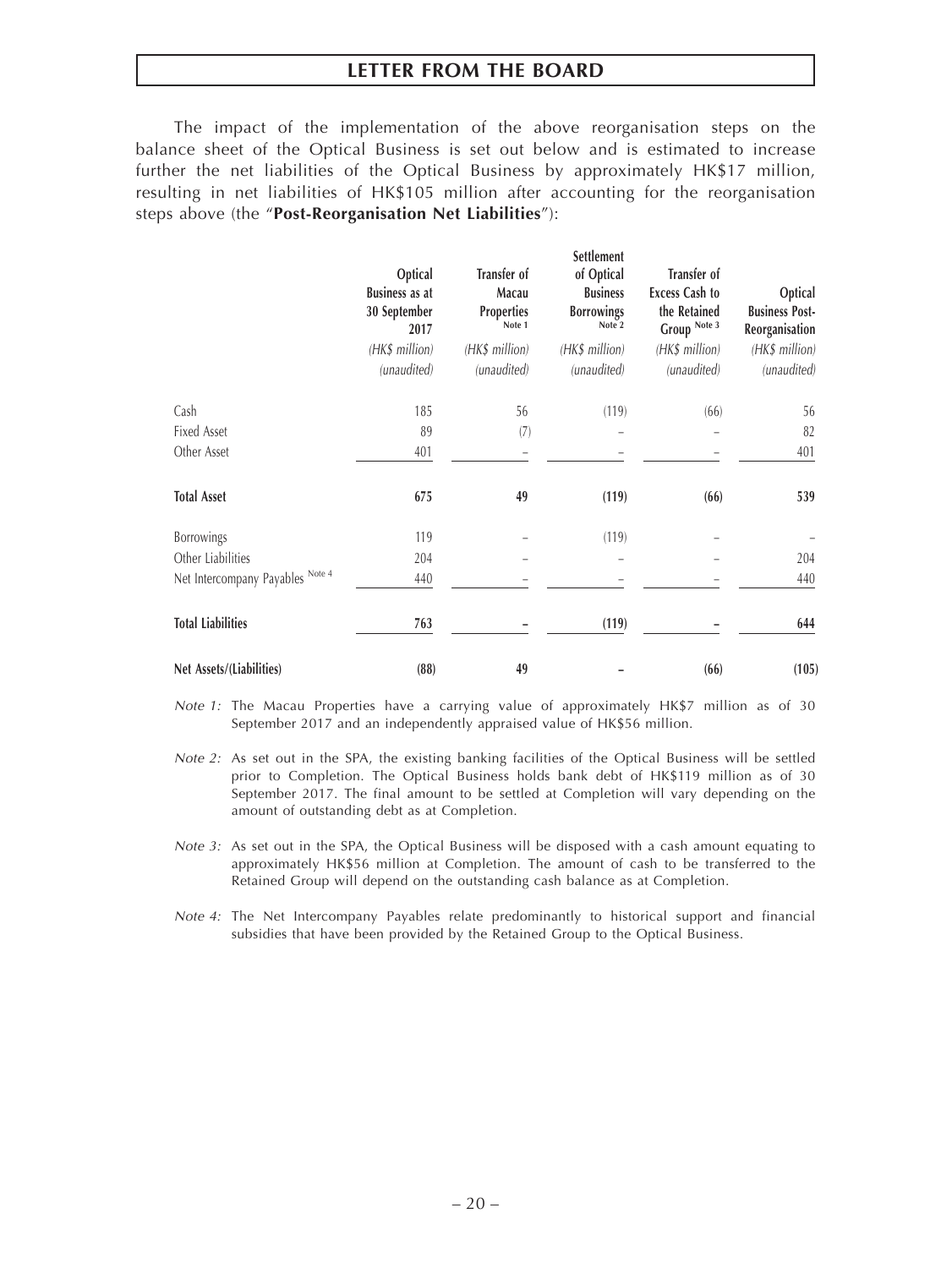The following table sets out further information relating to the Optical Business for the two financial years ended 31 March 2016 and 31 March 2017:

## **For the financial year ended**

|                                  | 31 March<br>2016 | 31 March<br>2017 |
|----------------------------------|------------------|------------------|
|                                  | HK\$ million     | HK\$ million     |
|                                  | (unaudited)      | (unaudited)      |
| Sales                            | 1,273            | 1,216            |
| Operating EBITDA Note 1          | 44               | 35               |
| Adjusted Operating EBITDA Note 2 | 41               | 31               |
| Net loss before taxation Note 3  | (25)             | (41)             |
| Net loss after taxation          | (28)             | (47)             |

- *Note 1:* "Operating EBITDA" refers to operating earnings, including attributable corporate overhead, before income tax, depreciation and amortisation charges and other non-cash items.
- *Note 2:* "Adjusted Operating EBITDA" refers to Operating EBITDA, less estimated pro-forma royalty fee payments (as described in respect of the Trademark Licensing Arrangement) to the Retained Group and estimated additional standalone costs, assuming the Disposal has already occurred at the beginning of the relevant financial period.
- *Note 3:* "Net loss before taxation" refers to Operating EBITDA less depreciation and amortisation charges, other non-cash items and finance costs.

#### **Information on the Purchaser and the Purchaser Guarantor**

The Purchaser is a special purpose vehicle incorporated in the BVI and is wholly owned by the Purchaser Guarantor. The Purchaser Guarantor has been the chairman and chief executive officer of the Group since 2011 and 1996, respectively.

#### **Information on the Seller**

The Seller is an investment holding company incorporated in Bermuda.

#### **Information on the Group**

The Group is principally engaged in the business of watch retailing, optical retailing and the wholesale trading of watches and optical frames.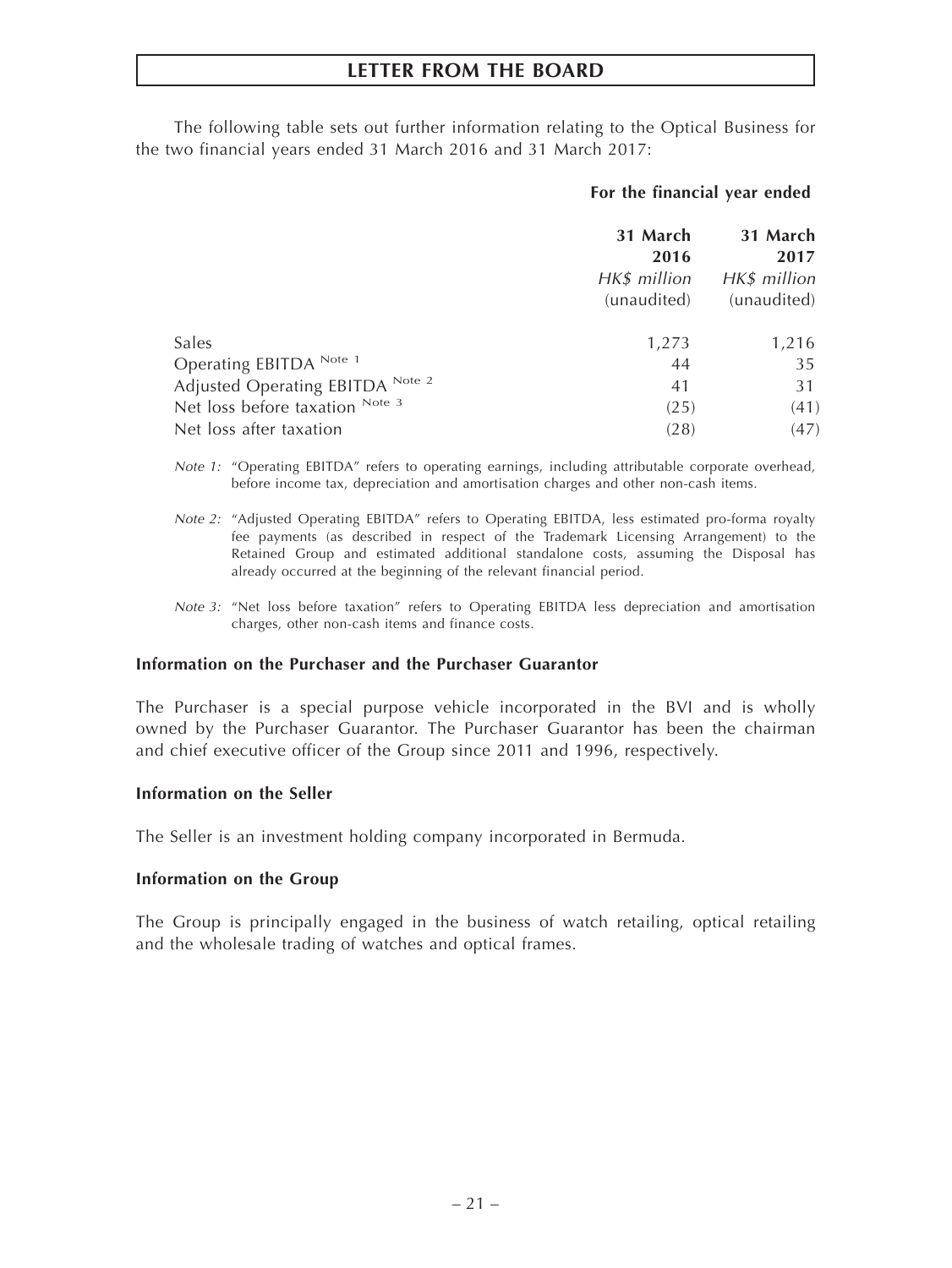## **FINANCIAL EFFECTS OF THE DISPOSAL ON THE RETAINED GROUP**

#### **Impact on the Retained Group's Earnings**

After Completion, the Disposed Entities will cease to be subsidiaries of the Company. The Disposal is expected to record a gain of approximately HK\$65 million (before deduction of transaction costs and expenses). Such gain is calculated on the basis of:

- (a) the Post-Reorganisation Net Liabilities of the Optical Business as at 30 September 2017 of approximately HK\$105 million (see section headed "INFORMATION ON THE PARTIES TO THE DISPOSAL – Information on the Disposed Entities Group and the Optical Business" for further information);
- (b) net intra-group receivables owed by the Optical Business to the Retained Group as at 30 September 2017 of approximately HK\$440 million; and
- (c) the Purchase Price of HK\$400 million.

Taking into account (a) and (b) above, from the perspective of the Company and as at 30 September 2017, the Disposed Entities Group and the Receivables together represented a net asset value of approximately HK\$335 million. The final amount of such gain will be subject to applicable accounting adjustments and the Group's final balances as at Completion and may therefore change.

Since the Disposed Entities will cease to be subsidiaries of the Company following Completion, the financial results of the Disposed Entities Group will consequently no longer be consolidated into the consolidated financial statements of the Group after Completion.

#### **Impact on the Retained Group's Financial Position**

Based on the unaudited financial statements of the Retained Group as at 30 September 2017, as a result of the Disposal (excluding the payment of the Conditional Special Distribution and debt paydown for the Remaining Business) and subject to the adjustments resulting from the Reorganisation (as outlined in the section headed "INFORMATION ON THE PARTIES TO THE DISPOSAL – Information on the Disposed Entities Group and the Optical Business"), the total assets and total liabilities of the Retained Group are expected to decrease by HK\$209 million and HK\$323 million respectively, while the net assets of the Retained Group is expected to increase by HK\$114 million. The Company notes that approximately HK\$49 million of the increase in net assets is attributable to the revaluation of the Macau Properties as a result of the Reorganisation and the remaining HK\$65 million (rounded to the nearest million) of the increase in net assets is attributable to the gain on Disposal (before deduction of transaction costs and expenses).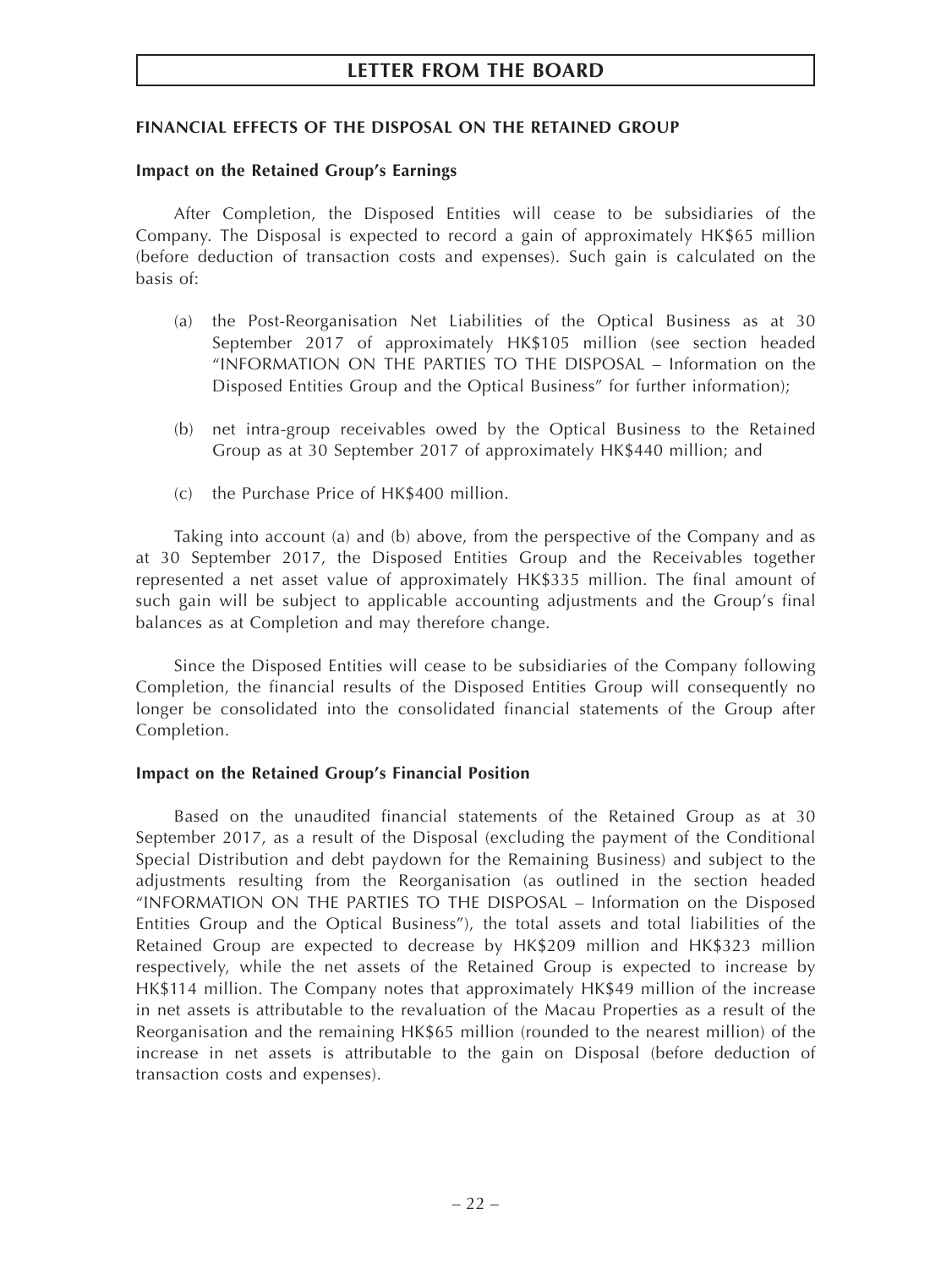#### **Net Proceeds from the Disposal**

Upon Completion, the Company expects to realise gross proceeds of approximately HK\$400 million (before deduction of transaction costs and expenses) from the Disposal. The Company intends to apply approximately HK\$200 million of such proceeds to fund the payment of the Conditional Special Distribution to the Shareholders. The remaining proceeds of approximately HK\$200 million is intended for repayment of existing debt of the Remaining Business, which will further strengthen the financial position and capital structure of the Company.

**Shareholders should note that the figures set out in this section headed "FINANCIAL EFFECTS OF THE DISPOSAL ON THE RETAINED GROUP" are subject to change, as the actual gain on the Disposal will be determined based on the actual financial position of the Disposed Entities Group and the Receivables at Completion and may be different from that stated above.**

# **THE PROPOSED CONTINUING CONNECTED TRANSACTIONS AND PARTIAL TERMINATION OF EXISTING TENANCY AGREEMENT**

To ensure that neither the Remaining Business nor the Optical Business is unduly affected as a result of the Disposal and to support both the Remaining Business and the Optical Business for a transitional period following Completion, the Retained Group and the Purchaser Group intend to effect the following upon Completion:

## **SHARED SERVICES ARRANGEMENT**

The Shared Services Arrangement will allow the Retained Group to provide to the Purchaser Group, on an at-cost basis allocated on a fair and equitable basis, certain supporting administrative services that the Optical Business currently receives from the Retained Group. These supporting administrative services include legal and compliance, financial and accounting (including insurance management), information technology, human resources and general office administration services.

The Company has internal reporting systems that allow the shared supporting administrative services to be fairly allocated between the Remaining Business and the Optical Business. In particular, the service fees payable for the shared supporting administrative services will be determined based on the Optical Business' usage of each type of service, taking into account factors such as headcount and the number of shops.

The Company's intention is for the Shared Services Arrangement to be for an initial term of up to three years and to be renewable thereafter upon mutual agreement between the parties thereto. The Company envisages for these supporting administrative services to be provided on a transitional basis until such time that the Purchaser Group can fully procure such services itself on similarly competitive terms.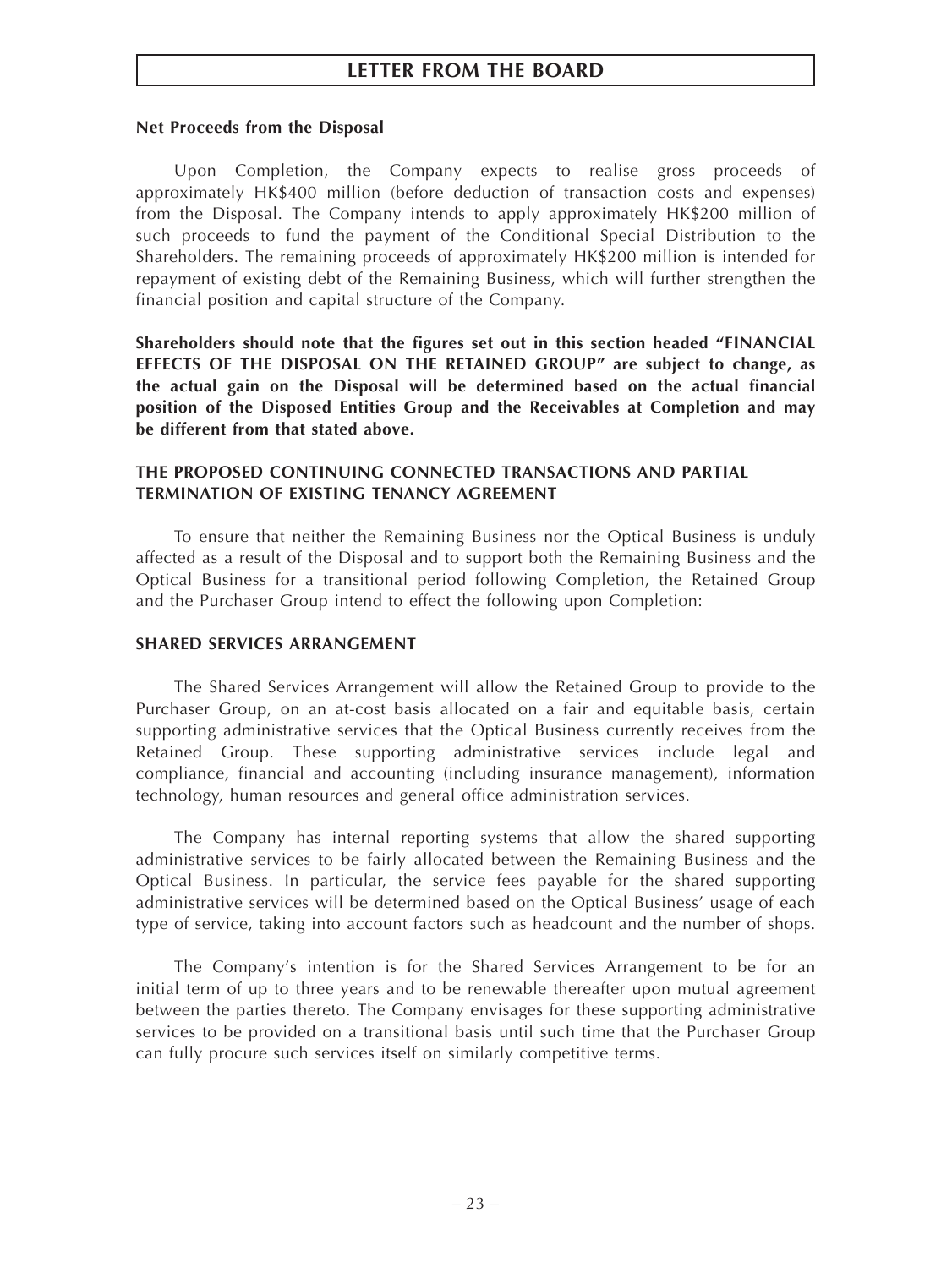# **TRADEMARK LICENSING ARRANGEMENT**

The Trademark Licensing Arrangement will allow the Purchaser Group and its franchisees, licensees and distributors to continue to use certain trademarks owned by members of the Retained Group. Such trademarks have been used by the Optical Business for goods sold or provided by the Optical Business.

The Retained Group intends to license such trademarks to the Purchaser Group and the Purchaser Group's franchisees, licensees and distributors for a period of up to three years and to be renewable thereafter upon mutual agreement between the parties thereto.

The principal terms and conditions of the proposed trademark licence agreement reflecting the Trademark Licensing Arrangement are summarised below:

| Date                       |                      | It is proposed that the trademark licence agreement will<br>be entered into upon Completion.                                                                                                                                                                                                                                                                                                                |  |  |
|----------------------------|----------------------|-------------------------------------------------------------------------------------------------------------------------------------------------------------------------------------------------------------------------------------------------------------------------------------------------------------------------------------------------------------------------------------------------------------|--|--|
| <b>Parties</b>             | ÷                    | (i)<br>Relevant members of the Retained Group holding the<br>relevant trademarks                                                                                                                                                                                                                                                                                                                            |  |  |
|                            |                      | Optical 88 and Optical 88 (Thailand)<br>(ii)                                                                                                                                                                                                                                                                                                                                                                |  |  |
| Nature of the<br>agreement | :                    | The trademark licence agreement governs the terms on<br>which members of the Retained Group license various<br>trademarks to members of the Purchaser Group and the<br>Purchaser Group's franchisees, licensees and distributors<br>in relation to the Optical Business. The major house<br>brands trademarks being licensed under the Trademark<br>Licensing Arrangement are "CYMA" and "Solvil et Titus". |  |  |
| Royalty payment            | $\ddot{\phantom{1}}$ | 10% of the invoice value as invoiced by suppliers or<br>vendors in respect of the supply of frames, spectacles and<br>sunglasses and related accessories bearing the licensed<br>trademarks, after (i) deducting discounts or rebates and<br>(ii) excluding any value added or sales tax.                                                                                                                   |  |  |
|                            |                      | The royalty payment will be paid on 31 October and 31<br>July of each year. The royalty payment for each financial<br>year shall not exceed HK\$2,000,000. Such annual cap<br>has been determined with reference to the past annual<br>total purchase costs paid to suppliers or vendors, with a<br>reasonable annual increment.                                                                            |  |  |
| <b>Term</b>                |                      | From Completion until (and including) 31 March 2021,<br>and to be renewable thereafter upon mutual agreement<br>between the parties.                                                                                                                                                                                                                                                                        |  |  |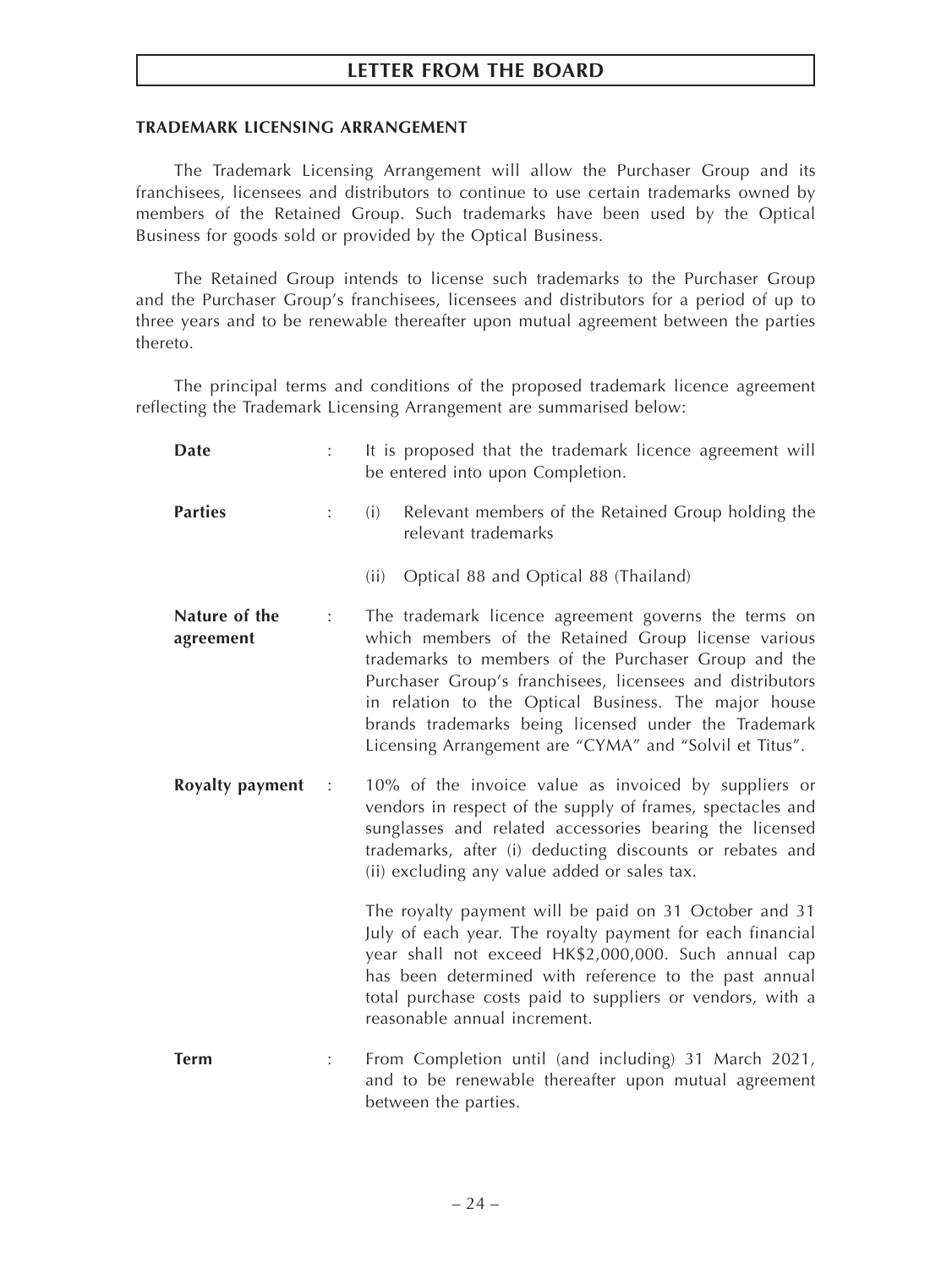#### **LEASE MANAGEMENT ARRANGEMENT**

Since the Group's lease management unit and personnel responsible for managing leases for both the Remaining Business and the Optical Business currently form part of the Optical Business, in order to ensure that the Remaining Business is not unduly affected as a result of the Disposal, the Retained Group and the Purchaser Group intend to enter into the proposed lease management agreement to maintain the provision of such services for a transitional period. The Lease Management Arrangement will allow the Purchaser Group to provide to the Retained Group lease management services in respect of all offices, warehouses and shops of the Remaining Business in Hong Kong and Macau that are subject to leases, and will be for a period of up to three years and renewable thereafter upon mutual agreement between the parties thereto.

The principal terms and conditions of the proposed lease management agreement reflecting the Lease Management Arrangement are summarised below:

| Date                       |                                                             | It is proposed that the lease management agreement will<br>be entered into upon Completion.                                                                                                  |
|----------------------------|-------------------------------------------------------------|----------------------------------------------------------------------------------------------------------------------------------------------------------------------------------------------|
| <b>Parties</b>             |                                                             | Stelux Holdings Limited, a wholly-owned subsidiary<br>(i)<br>of the Company                                                                                                                  |
|                            |                                                             | Optical 88 Limited<br>(ii)                                                                                                                                                                   |
| Nature of the<br>agreement | $\mathcal{I}^{\mathcal{I}}$ , $\mathcal{I}^{\mathcal{I}}$ , | The lease management agreement governs the terms on<br>which members of the Purchaser Group provide to<br>members of the Retained Group lease management<br>services.                        |
| Fee                        |                                                             | HK\$600,000 (for the financial year ending 31 March<br>2019), HK\$630,000 (for the financial year ending 31<br>March 2020) and HK\$661,500 (for the financial year<br>ending 31 March 2021). |
| <b>Term</b>                |                                                             | From Completion until (and including) 31 March 2021,<br>and to be renewable thereafter upon mutual agreement<br>between the parties.                                                         |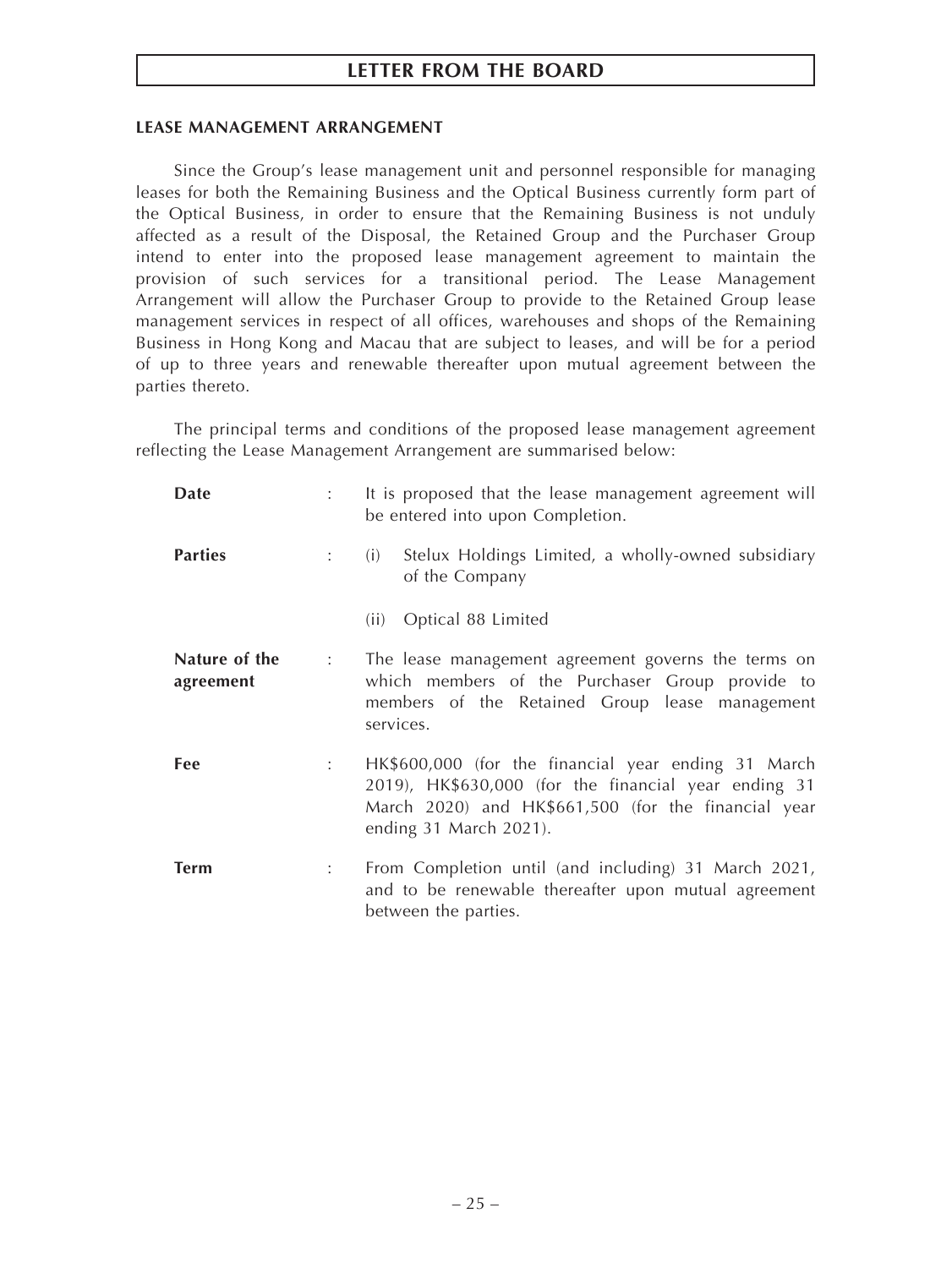#### **PROPERTY ARRANGEMENT**

Following Completion, to ensure that neither the Remaining Business nor the Optical Business is unduly affected, the Retained Group and the Purchaser Group will lease, sub-lease or license certain shops, offices and warehouses to and from each other as: (a) certain current leases are shared between the Remaining Business and the Optical Business, and such sharing of premises cannot be terminated until the expiry of the relevant leases; and (b) a number of shops and/or warehouses currently used by the Optical Business will be owned by the Retained Group (and vice versa). Therefore, a master property agreement is proposed to be entered into between the Disposed Entities and a member of the Retained Group in relation to the use of such premises after Completion. The Property Arrangement will be for a period of up to three years and renewable thereafter upon mutual agreement between the parties thereto.

The principal terms and conditions of the proposed master property agreement reflecting the Property Arrangement are summarised below:

| Date                                        |   | It is proposed that the master property agreement will be<br>entered into upon Completion.                                                                                                                                                                                                                                                                                                                                                                        |
|---------------------------------------------|---|-------------------------------------------------------------------------------------------------------------------------------------------------------------------------------------------------------------------------------------------------------------------------------------------------------------------------------------------------------------------------------------------------------------------------------------------------------------------|
| <b>Parties</b>                              |   | Stelux Holdings Limited, a wholly-owned subsidiary<br>(i)<br>of the Company                                                                                                                                                                                                                                                                                                                                                                                       |
|                                             |   | the Disposed Entities<br>(ii)                                                                                                                                                                                                                                                                                                                                                                                                                                     |
| Rental                                      |   | cost based on the proportion of the rental,<br>At<br>management fees and other ordinary outgoings payable to<br>a third party under the relevant tenancy or, in respect of<br>premises owned by the Retained Group or the Purchaser<br>Group, at the market rate for such premises.                                                                                                                                                                               |
| <b>Term</b>                                 |   | From Completion until (and including) 31 March 2021,<br>and to be renewable thereafter upon mutual agreement<br>between the parties.                                                                                                                                                                                                                                                                                                                              |
| <b>Historical</b><br>transaction<br>amounts | ÷ | Certain transactions under the Property Arrangement will<br>be charged at cost based on the relevant proportion of<br>rental under the relevant existing lease agreements and/or<br>invoices issued by third parties. There are also other new<br>leasing/sub-leasing and licensing arrangement for which<br>there are no historical amounts. As such there are no<br>historical amounts for the total sums payable<br>or<br>receivable under these arrangements. |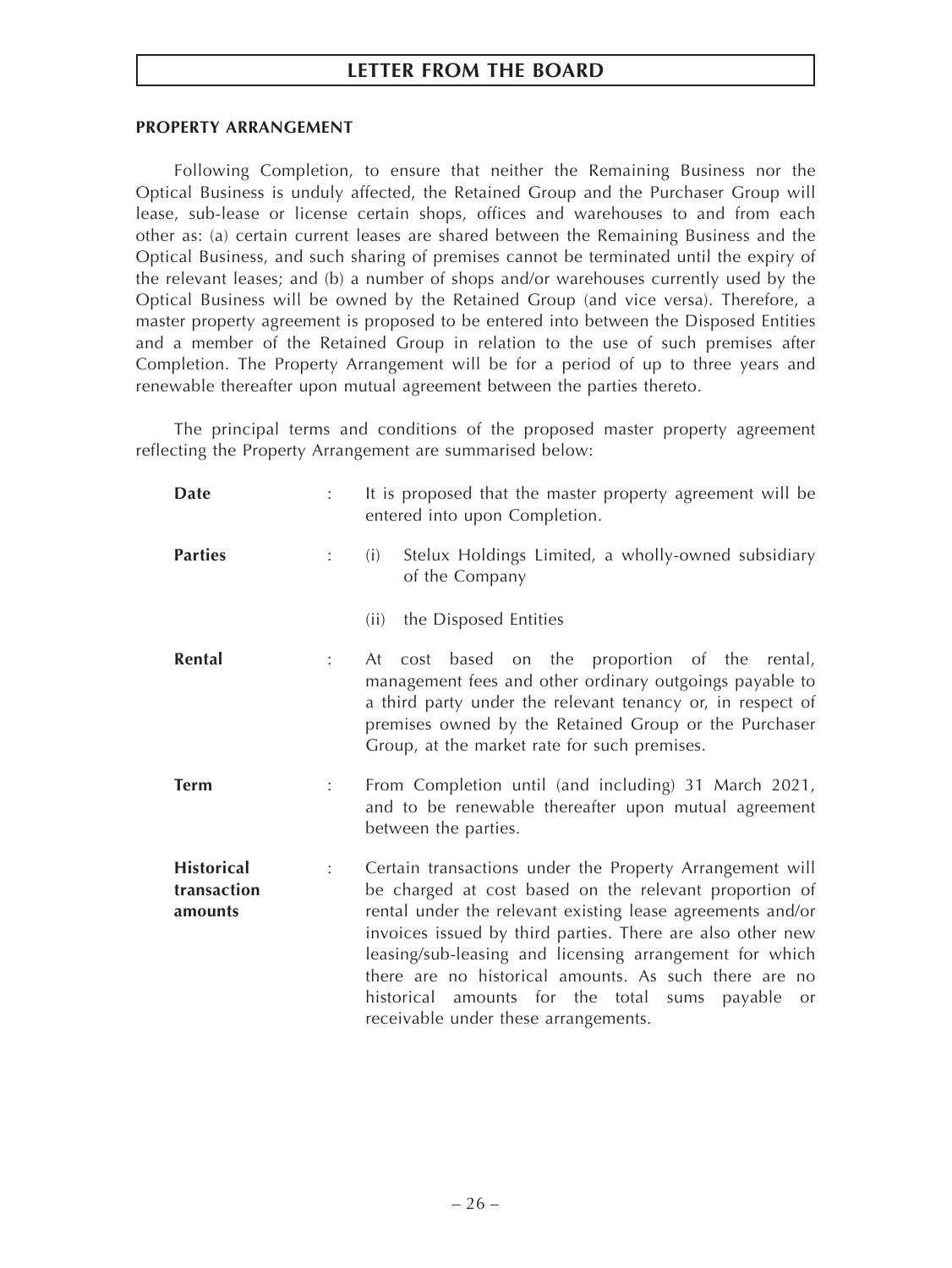**Annual caps and** : For payments payable by the Retained Group:

**determination** HK\$14,500,000 (for the financial year ending 31 March 2019), HK\$13,500,000 (for the financial year ending 31 March 2020) and HK\$14,000,000 (for the financial year ending 31 March 2021).

For payments payable to the Retained Group:

HK\$8,500,000 (for the financial year ending 31 March 2019), HK\$8,500,000 (for the financial year ending 31 March 2020) and HK\$9,500,000 (for the financial year ending 31 March 2021).

The annual caps have been determined with reference to: (i) historical rentals under the relevant lease agreements; (ii) expected rentals under the relevant lease agreements; (iii) the estimated incremental annual increase in the underlying lease agreements; and (iv) the estimated increases in expenses as a result of inflation, increased business activity and an increase in the value of properties.

#### **PARTIAL TERMINATION OF THE STELUX HOUSE TENANCY AGREEMENT**

Reference is made to the announcement of the Company dated 6 April 2016 in relation to, among others, the Stelux House Tenancy Agreement. As the Optical Premises will be used solely by the Optical Business following Completion, it is proposed that the Retained Group's existing tenancy for the Optical Premises be terminated with effect from Completion.

## **LISTING RULES IMPLICATIONS**

## **The Disposal and the SPA**

**basis of**

The highest of the applicable percentage ratios in respect of the Disposal is higher than 25% but below 75%. Accordingly, the Disposal constitutes a major transaction of the Company and is subject to the announcement and shareholders' approval requirements under Chapter 14 of the Listing Rules.

The Purchaser Guarantor is a director of and a substantial shareholder of the Company. Therefore, the Purchaser Guarantor and his associates are connected persons of the Company. Since the Purchaser is wholly owned by the Purchaser Guarantor, it is an "associate" of the Purchaser Guarantor pursuant to Rule  $14A.12(1)(c)$  of the Listing Rules and is a connected person of the Company. The Disposal therefore constitutes a connected transaction of the Company and is subject to the reporting, announcement and Independent Shareholders' approval requirements under Chapter 14A of the Listing Rules.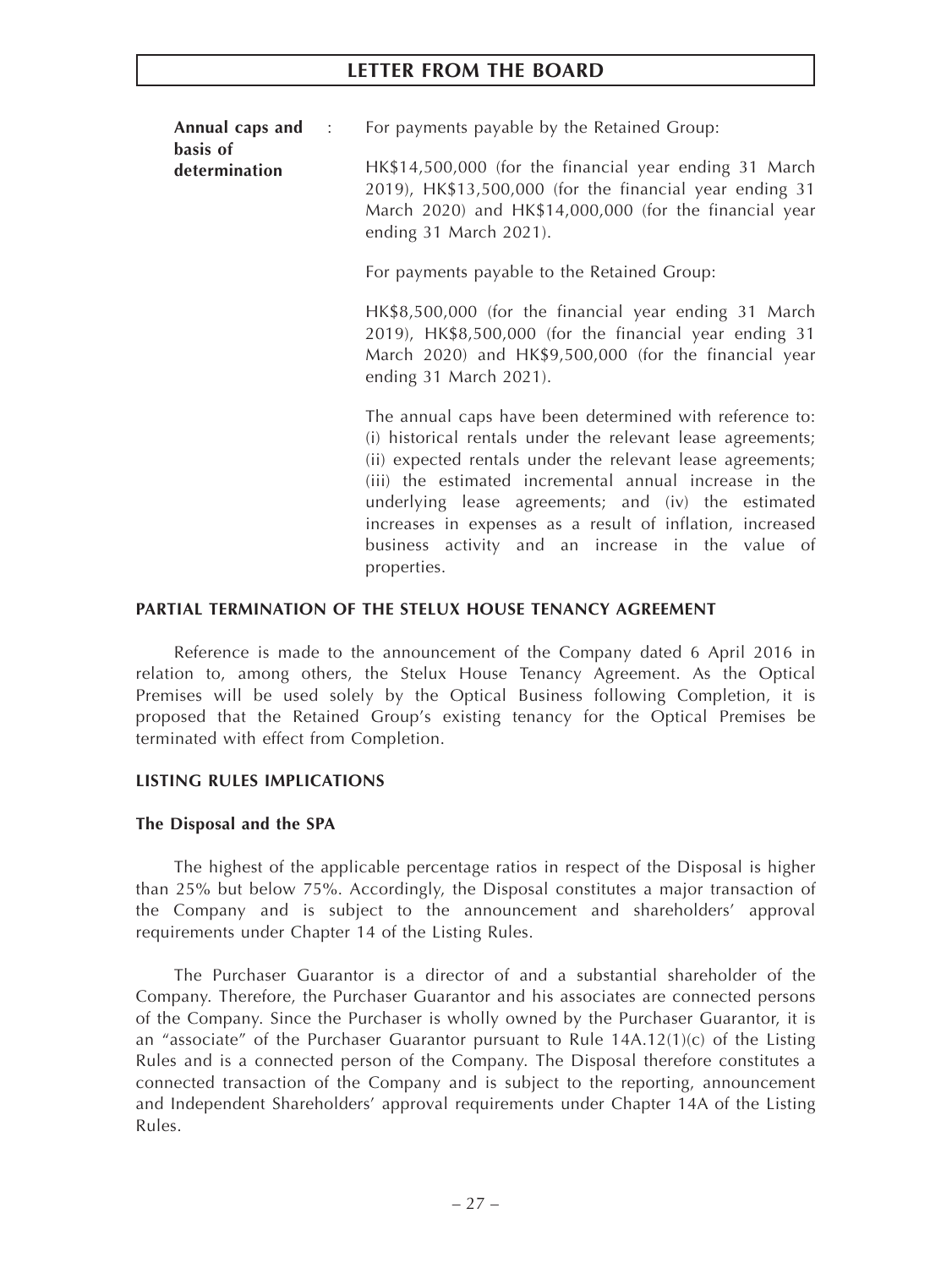#### **The Shared Services Arrangement**

The Shared Services Arrangement is a fully exempt continuing connected transaction pursuant to Rule 14A.98 of the Listing Rules.

#### **The Trademark Licensing Arrangement**

The Trademark Licensing Arrangement is a fully exempt continuing connected transaction pursuant to Rule 14A.76(1) of the Listing Rules.

#### **The Lease Management Arrangement**

The Lease Management Arrangement is a fully exempt continuing connected transaction pursuant to Rule 14A.76(1) of the Listing Rules.

#### **The Property Arrangement**

As the relevant applicable percentage ratios in respect of the Property Arrangement are more than 0.1% but less than 5%, the Property Arrangement is a continuing connected transaction that is subject to the reporting, annual review and announcement requirements, but exempt from the Independent Shareholders' approval requirement, under Chapter 14A of the Listing Rules.

### **INDEPENDENT FINANCIAL ADVISERS**

Somerley Capital Limited was been appointed as the independent financial advisers to advise the Independent Board Committee and the Independent Shareholders. A copy of the letter from Somerley Capital Limited is set out from page 32 to page 56 of this circular.

#### **RECOMMENDATION**

Mr. Chumphol Kanjanapas (also known as Joseph C.C. Wong), being a Director with a material interest in the Disposal and the Proposed Continuing Connected Transactions, abstained from voting in the relevant resolutions of the Board in approving the above.

The Independent Board Committee comprising Mr. Wu Chun Sang, Professor Lawrence Wu Chi Man and Dr. Agnes Kwong Yi Hang, all being Independent Non-executive Directors, has been formed to advise the Independent Shareholders:

- (i) as to whether the terms of the Disposal are fair and reasonable and in the interests of the Company and the Shareholders as a whole;
- (ii) as to whether the Disposal are on normal commercial terms or better and in the ordinary and usual course of business of the Group; and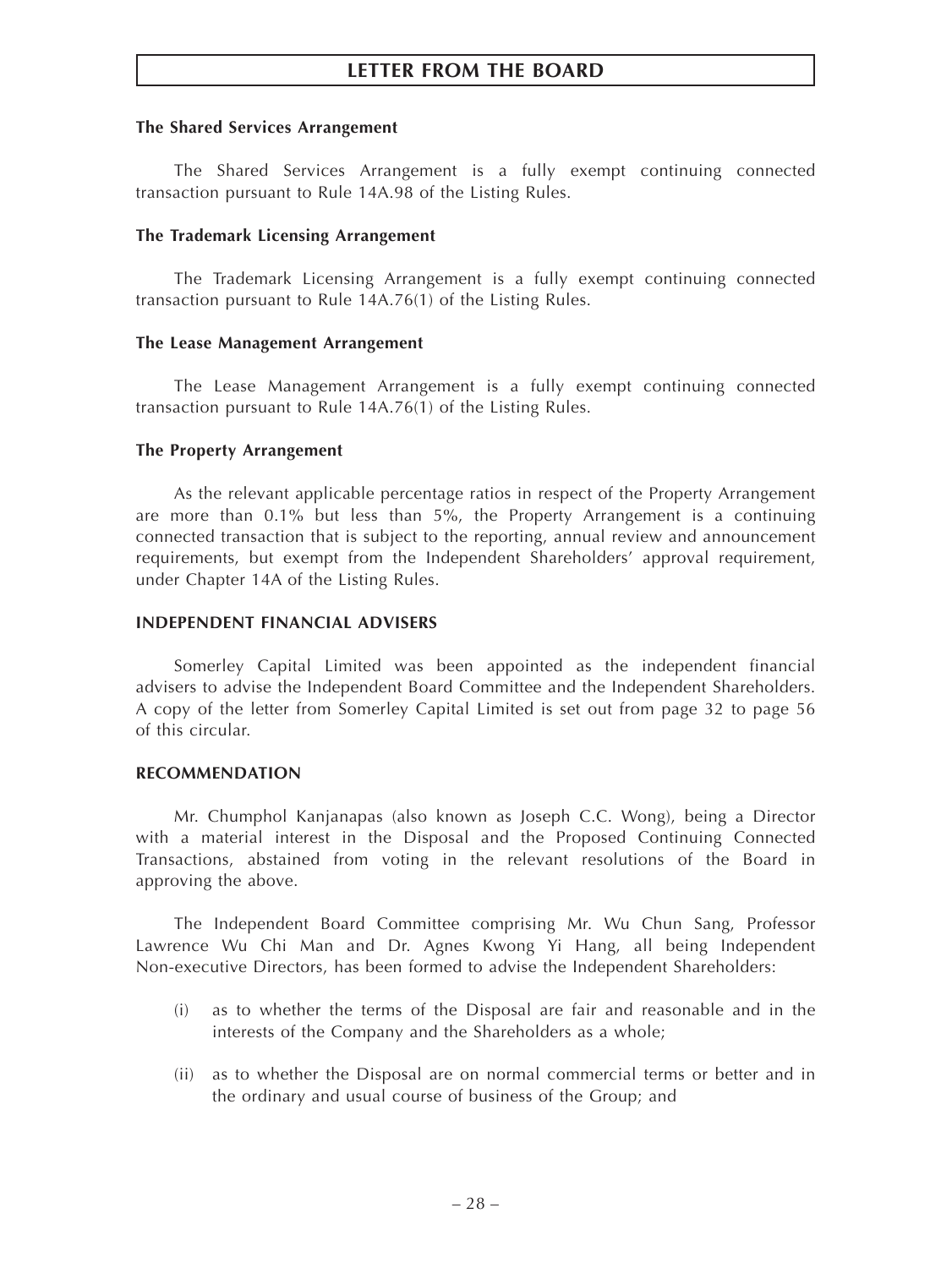(iii) on how to vote, taking into account the recommendation of Somerley Capital Limited.

A copy of the letter from the Independent Board Committee is set out on page 31 of this circular.

The Directors (excluding the Independent Non-executive Directors who have expressed their recommendation in their letter to the Independent Shareholders on page 31 of this circular) consider that the Disposal, though not in the ordinary and usual course of business of the Group, is conducted on normal commercial terms, is fair and reasonable and in the interests of the Company and the Shareholders as a whole, and the terms thereof were arrived at after arm's length negotiations between the Company on the one hand and the Purchaser and the Purchaser Guarantor on the other hand. Accordingly, the Board recommends the Independent Shareholders to vote in favour of the ordinary resolution to be proposed at the SGM to approve the Disposal and the transactions contemplated thereunder.

The Directors (excluding the Independent Non-executive Directors who have expressed their recommendation in their letter to the Independent Shareholders on page 31 of this circular) consider that the Proposed Continuing Connected Transactions (other than the Trademark Licensing Arrangement), despite the fact that the Proposed Continuing Connected Transactions (other than the Trademark Licensing Arrangement) are not in the ordinary and usual course of business of the Group, are conducted on normal commercial terms, are fair and reasonable and in the interests of the Company and the Shareholders as a whole, and the terms thereof were arrived at after arm's length negotiations between the Company on the one hand and the Purchaser and the Purchaser Guarantor on the other hand.

The Directors (excluding the Independent Non-executive Directors who have expressed their recommendation in their letter to the Independent Shareholders on page 31 of this circular) consider that the Trademark Licensing Arrangement is in the ordinary and usual course of business of the Group, is conducted on normal commercial terms, is fair and reasonable and in the interests of the Company and the Shareholders as a whole, and the terms thereof were arrived at after arm's length negotiations between the Company on the one hand and the Purchaser and the Purchaser Guarantor on the other hand.

#### **SGM**

The SGM will be convened and held for the Independent Shareholders to, among other things, consider and, if thought fit, approve the Disposal.

Pursuant to the Listing Rules, any Shareholder with a material interest in the Disposal and its associates are required to abstain from voting at the SGM on the relevant resolutions in relation thereto. As such, the Purchaser Guarantor and his associates are required to abstain from voting at the SGM on such resolutions. To the best of the Directors' knowledge and information, no other Shareholder is required to abstain from voting at the SGM.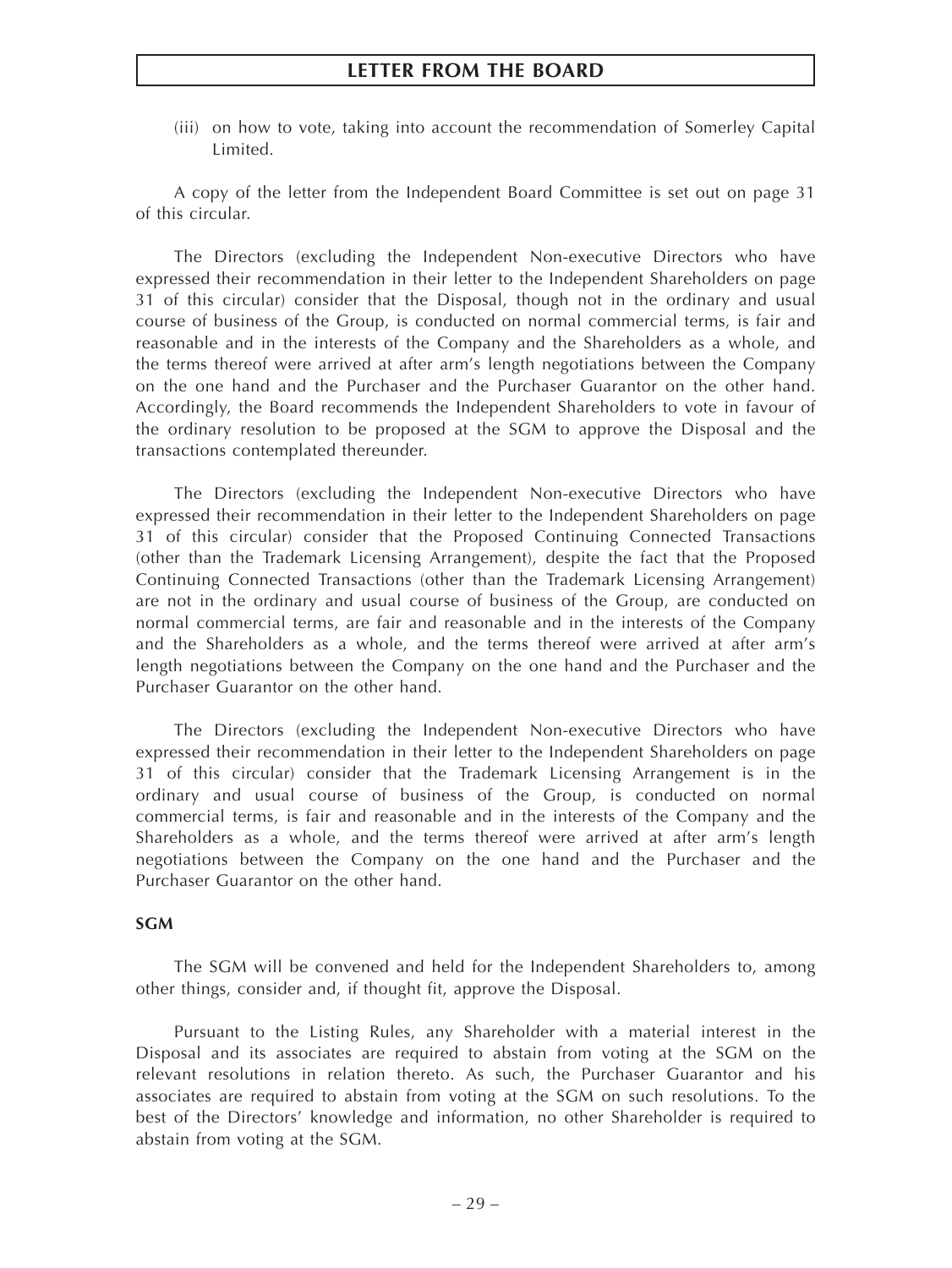A notice of the SGM is set out on pages 66 to 67 of this circular.

Shareholders who are entitled to vote at the SGM are those whose names appear as Shareholders on the register of members of the Company on Thursday, 19 April 2018. In order to be entitled to vote at the SGM, all completed transfer documents, accompanied by relevant share certificates, must be lodged with the Company's Hong Kong share registrar and transfer office, Computershare Hong Kong Investor Services Limited, at Rooms 1712-1716, 17th Floor, Hopewell Centre, 183 Queen's Road East, Wan Chai, Hong Kong, for registration no later than 4:30 pm on Thursday, 12 April 2018.

A proxy form for use at the SGM is enclosed with this circular. Whether or not you intend to attend the SGM or any adjournment thereof, you are requested to complete the proxy form in accordance with the instructions printed thereon and return the same to the Company's share registrar in Hong Kong at 17M Floor, Hopewell Centre, 183 Queen's Road East, Wan Chai, Hong Kong as soon as possible and in any event not less than 48 hours before the time appointed for holding the SGM or any adjournment thereof. Completion and return of the proxy form will not preclude you from attending and voting in person at the SGM or any adjourned meeting if you so wish.

#### **ADDITIONAL INFORMATION**

Your attention is also drawn to the information set out in the appendices to this circular.

> Yours faithfully, On behalf of the Board **Wallace Kwan Chi Kin** *Executive Director*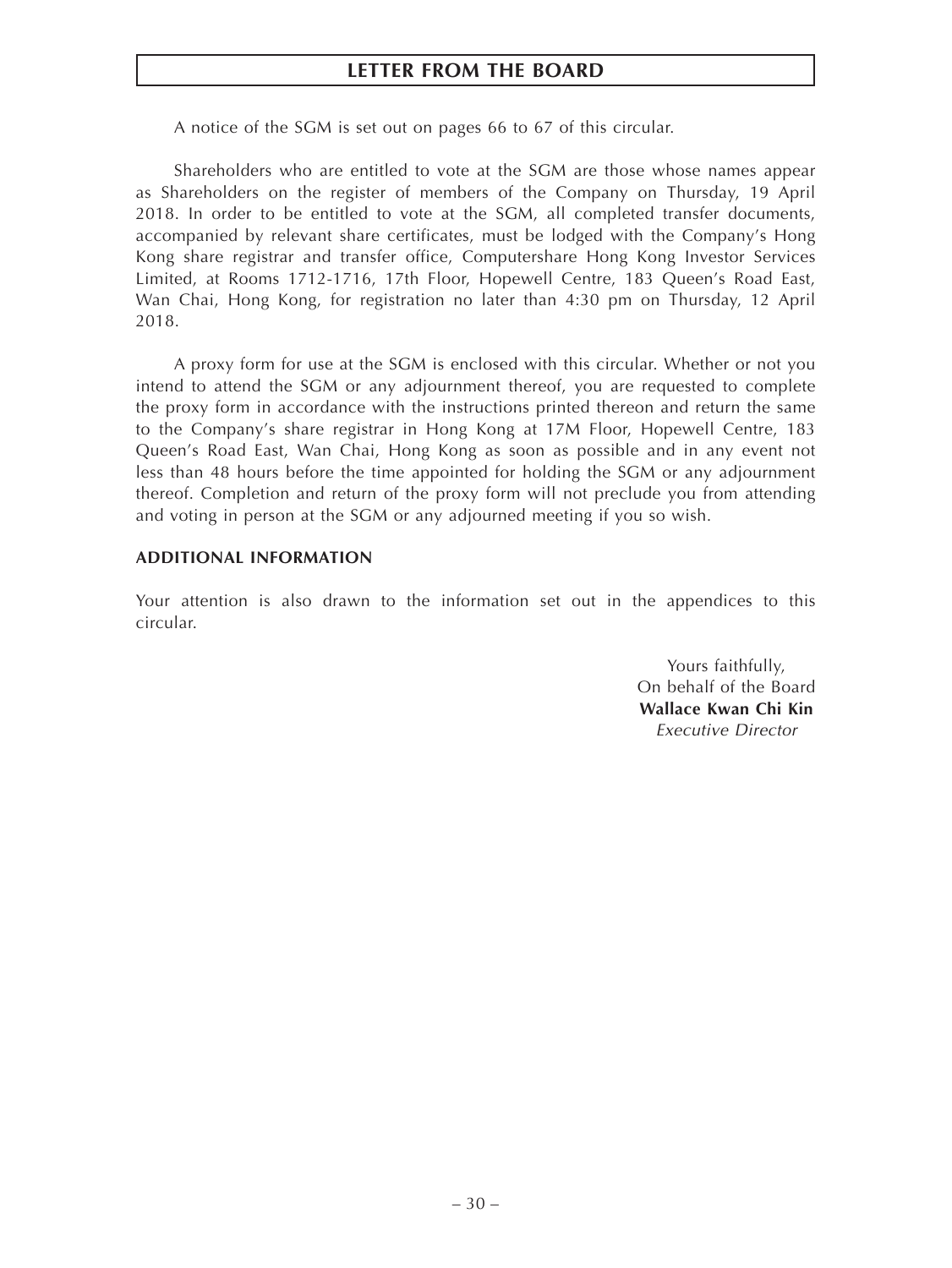# **LETTER FROM THE INDEPENDENT BOARD COMMITTEE**

# **STELUX** Holdings International Limited 寳光寳業(國際)有限公司\*

*http://www.stelux.com Incorporated in Bermuda with limited liability* **Stock Code: 84**

22 March 2018

*To the Independent Shareholders*

Dear Sir or Madam,

# **MAJOR AND CONNECTED TRANSACTION – DISPOSAL OF THE OPTICAL BUSINESS**

The Independent Board Committee has been established to advise you in connection with the Disposal and the transactions contemplated thereunder, details of which are set out in the letter from the Board contained in the circular to the Shareholders dated 22 March 2018 (the "**Circular**"), of which this letter forms part. Terms defined in the Circular shall have the same meanings when used herein, unless the context otherwise requires.

Having considered the terms of the Disposal and the transactions contemplated thereunder, and the advice of Somerley Capital Limited in relation thereto as set out on pages 32 to 56 of the Circular, we are of the opinion that the terms of the Disposal and the transactions contemplated thereunder, though the Disposal in itself is not in the ordinary and usual course of business of the Group, are on normal commercial terms, fair and reasonable so far as the Independent Shareholders are concerned, and in the interests of the Company and the Shareholders as a whole.

We therefore recommend the Independent Shareholders to vote in favour of the ordinary resolution to be proposed at the SGM to approve the Disposal and the transactions contemplated thereunder.

> Yours faithfully, Independent Board Committee of **Stelux Holdings International Limited** Wu Chun Sang **Lawrence Wu Chi Man Agnes Kwong Yi Hang** *Independent Non-executive Directors*

*\* For identification purpose only*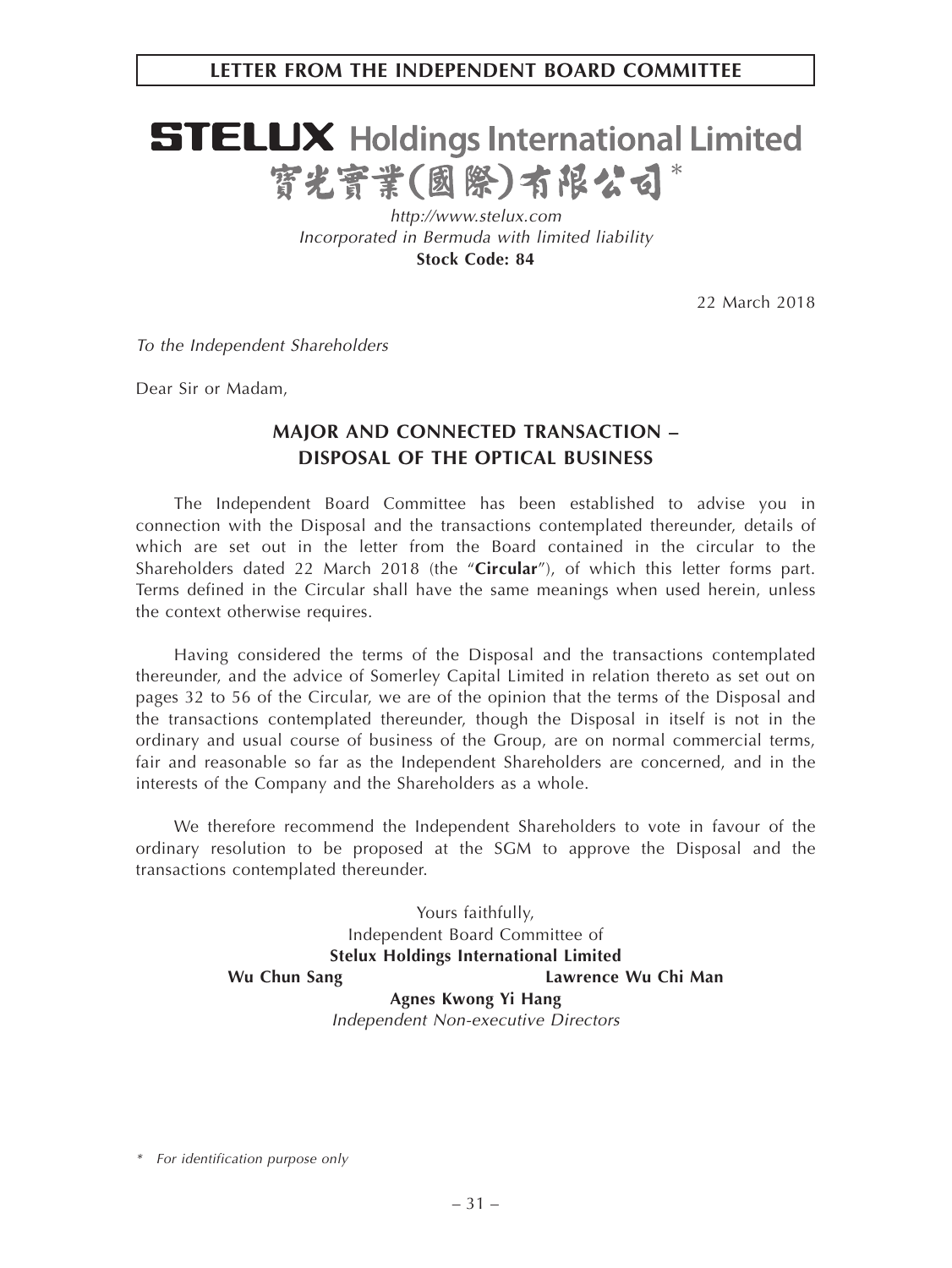*The following is the full text of a letter of advice from Somerley Capital Limited to the Independent Board Committee and the Independent Shareholders in relation to the Disposal, which has been prepared for the purpose of inclusion in the Circular.*



# **SOMERLEY CAPITAL LIMITED**

20th Floor China Building 29 Queen's Road Central Hong Kong

22 March 2018

*To: The Independent Board Committee and the Independent Shareholders*

Dear Sirs,

# **MAJOR AND CONNECTED TRANSACTION DISPOSAL OF THE OPTICAL BUSINESS**

#### **INTRODUCTION**

We refer to our appointment to advise the Independent Board Committee and the Independent Shareholders in connection with the Disposal, details of which are set out in the letter from the Board contained in the circular to the Shareholders dated 22 March 2018 (the "**Circular**"), of which this letter forms part. Terms used in this letter shall have the same meanings as those defined in the Circular unless the context otherwise requires.

On 26 January 2018, the Seller, the Purchaser and the Purchaser Guarantor entered into the SPA, pursuant to which:

- 1) the Seller has conditionally agreed to sell, or procure the sale of, and the Purchaser has conditionally agreed to purchase (and the Purchaser Guarantor has agreed to guarantee the obligations of the Purchaser under the SPA) the Optical 88 Share, the EGG Share, the Thong Sia Optical Share and the Receivables; and
- 2) the Seller has conditionally agreed to sell, or procure the sale of, and the Purchaser Guarantor has conditionally agreed to purchase either by himself or through his nominee, the Optical 88 (Thailand) Shares,

for a total Purchase Price of HK\$400 million (subject to certain adjustments pursuant to the SPA).

The Disposed Entities Group operates the Optical Business, which comprises the entirety of the Optical 88 and EGG retail operations and the Thong Sia Optical wholesale trading business, the operations of which span across Hong Kong, Macau, the PRC, Singapore, Malaysia and Thailand. Upon Completion, the Disposed Entities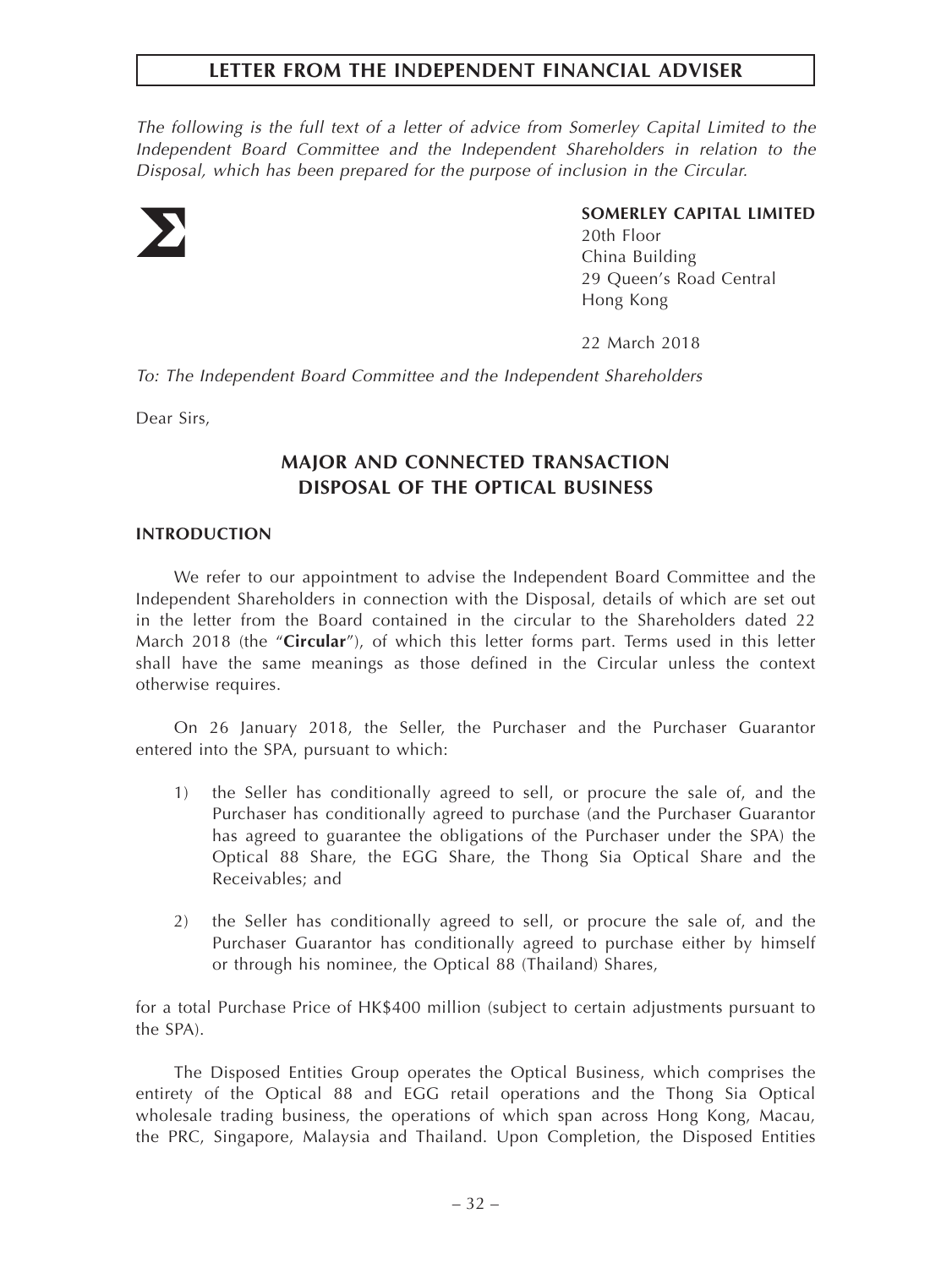will cease to be subsidiaries of the Company and the Company will continue to own and operate the Remaining Business (i.e. watches retail, watch wholesale trading and related business).

As stated in the letter from the Board in the Circular, a Conditional Special Distribution in cash of HK\$0.19 per Share (which equals to a total of approximately HK\$198.8 million based on the total number of issued Shares as at the Latest Practicable Date) has been declared by the Board. The Conditional Special Distribution will be payable out of the proceeds of the Disposal and will be distributed as soon as practicable after Completion to the Shareholders whose names appear on the register of members of the Company on a record date to be determined by the Board. The payment of the Conditional Special Distribution is conditional upon Completion taking place.

The Purchaser Guarantor is a director of and a substantial shareholder of the Company. Therefore, the Purchaser Guarantor and his associates are connected persons of the Company. Since the Purchaser is wholly owned by the Purchaser Guarantor, it is an "associate" of the Purchaser Guarantor pursuant to Rule 14A.12(1)(c) of the Listing Rules and is a connected person of the Company. The Disposal therefore constitutes a connected transaction of the Company and is subject to the reporting, announcement and Independent Shareholders' approval requirements under Chapter 14A of the Listing Rules.

The Independent Board Committee, comprising all the Independent Non-executive Directors, namely Mr. Wu Chun Sang, Professor Lawrence Wu Chi Man and Dr. Agnes Kwong Yi Hang, has been established to advise the Independent Shareholders as to whether the terms of the Disposal are fair and reasonable and in the interest of the Company and the Shareholders as a whole; as to whether the Disposal is on normal commercial terms or better and in the ordinary and usual course of business of the Group; and on how to vote, taking into account our recommendation. We, Somerley Capital Limited, have been appointed by the Company as the independent financial adviser to advise the Independent Board Committee and the Independent Shareholders on the Disposal. Details of the Disposal are set out in the Circular.

We are not associated or connected with the Company, the Purchaser, the Purchaser Guarantor or their respective substantial shareholders or associates and, accordingly, are considered eligible to give independent advice on the Disposal. Apart from normal professional fees payable to us in connection with this appointment, no arrangement exists whereby we will receive any fees or benefits from the Company, the Purchaser, the Purchase Guarantor or their respective substantial shareholders or associates.

In formulating our advice and recommendation, we have relied on the information and facts supplied, and the opinions expressed, by the Directors and management of the Company (collectively, the "**Management**"), which we have assumed to be true, accurate, complete and not misleading as at the date of this letter and will remain as at the date of the SGM. We have reviewed the published information on the Company, including the annual report of the Company for the year ended 31 March 2016 (the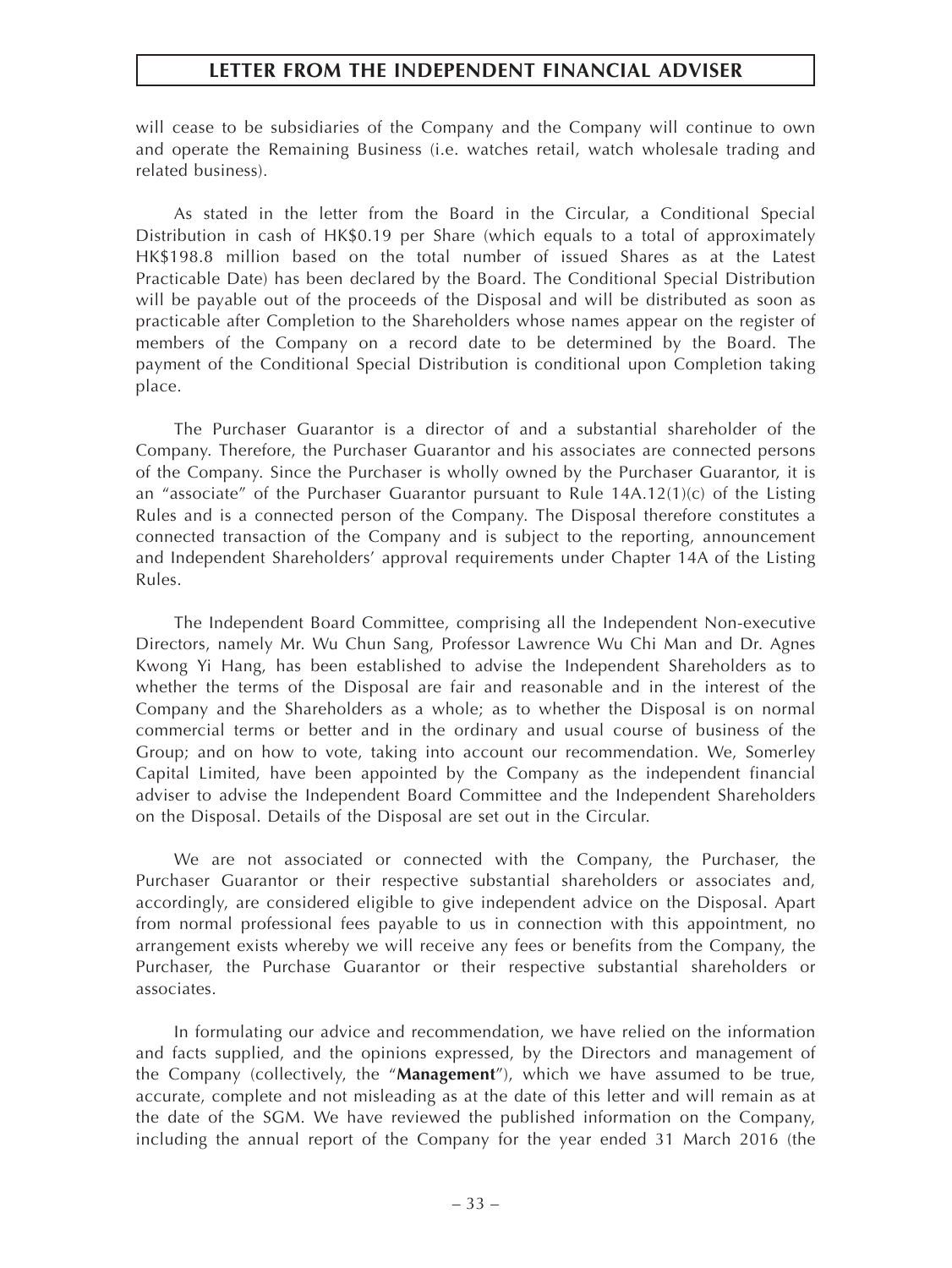"**2016 Annual Report**"), annual report of the Company for the year ended 31 March 2017 (the "**2017 Annual Report**"), interim report of the Company for the six months ended 30 September 2017 (the "**2017 Interim Report**") and other information contained in the Circular. We have sought and received confirmation from the Directors that no material facts have been omitted from the information supplied and opinions expressed by them. We consider that the information we have received is sufficient for us to reach our opinion and advice as set out in this letter. We have no reason to doubt the truth, accuracy or completeness of the information provided to us or to believe that any material facts have been omitted or withheld. We have not, however, conducted any independent investigation into the business and affairs of the Group, nor have we carried out any independent verification of the information supplied.

# **PRINCIPAL FACTORS AND REASONS CONSIDERED**

In formulating our opinion and recommendation with regard to the Disposal, we have taken into account the following principal factors and reasons:

# **1. Information on the Group**

# *1.1 Background information of the Group*

The Company is a limited liability company incorporated in Bermuda. The Shares have been listed on the Stock Exchange since 2 October 1972.

The Group is principally engaged in the business of watch retailing (under the brand named "CITY CHAIN"), optical retailing (under the brands named "OPTICAL 88" and "eGG Optical Boutique") and the wholesale trading of watches and optical frames. The Company established its watch retailing business with the brand "CITY CHAIN" in 1985 and subsequently acquired the optical business with the brand "OPTICAL 88" in 1988. In 2011, the Group introduced a unique optical retail concept named "eGG Optical Boutique" in Hong Kong. According to the Management, the watch business (i.e. the Remaining Business) and the Optical Business are currently separate business streams within the Group and operate relatively independently of each other.

The watch retail business, the watch wholesale trading business, production facilities in Switzerland for Swiss watch movements and Swiss-made watches and properties holdings, which form the majority of the Remaining Business, are held and run by the Retained Group. The Retained Group, as a multi-branded retailer, sells third party foreign brands and produces its own house brands such as "Solvil et Titus" and "CYMA", which are available exclusively at CITY CHAIN stores. The Remaining Business has partnerships with independent retailers as it operates the sole distributorship for SEIKO clocks and watches in Malaysia, Singapore and Hong Kong. As at 31 December 2017, the Retained Group operated 254 retail stores in Hong Kong, Macau, the PRC, Singapore, Malaysia and Thailand, together with online stores.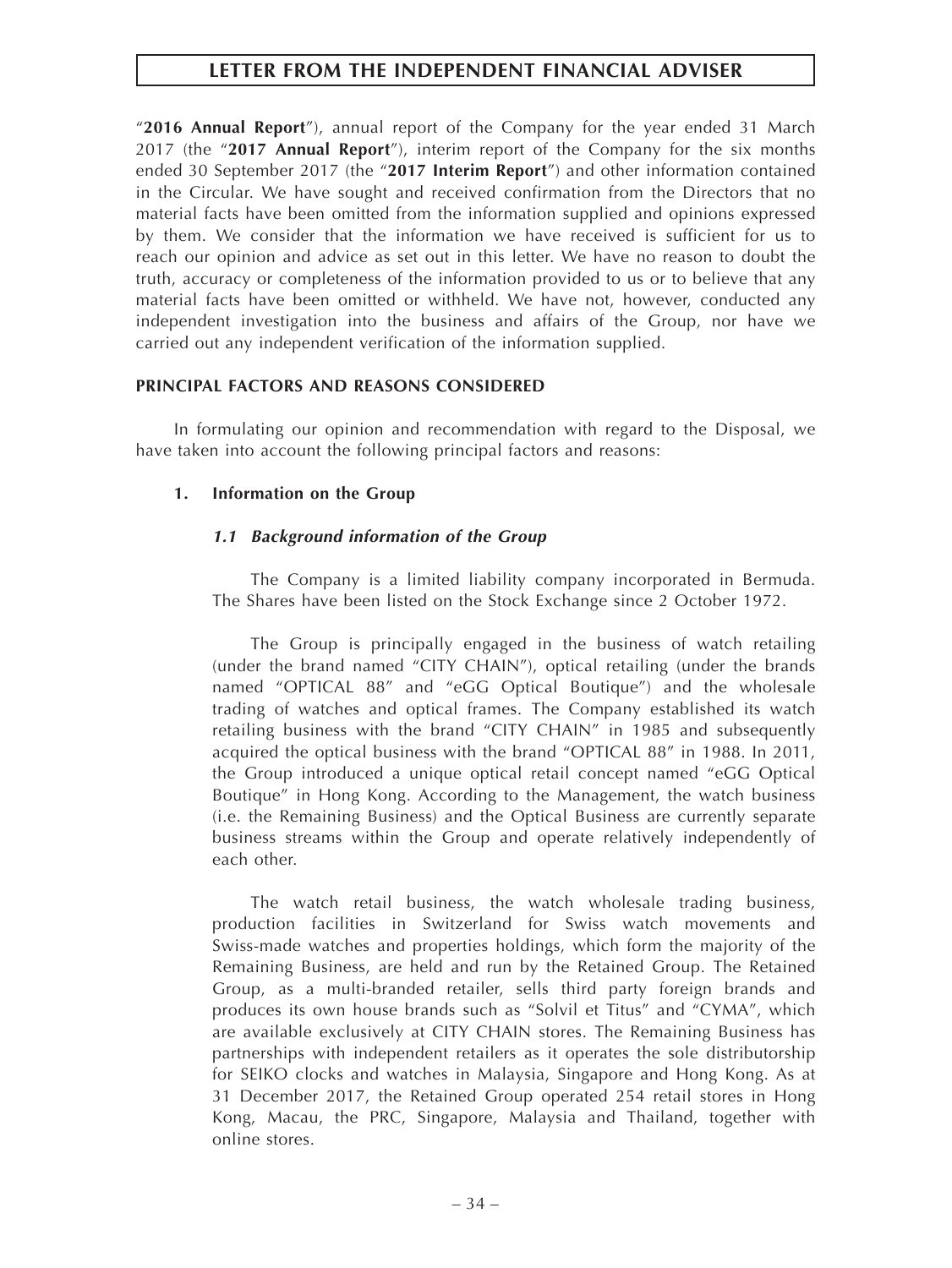As at 31 December 2017, the Optical Business (i.e. the Disposed Entities Group) operated around 279 shops under Optical 88 and eGG Optical Boutique in Hong Kong, Macau, the PRC, Singapore, Malaysia and Thailand, together with an online store operated under the eGG brand. The Optical 88 Group delivers quality professional eye care/eyewear products and services and hearing care products and services, while the eGG Group operates as a fast fashion optical retailer aimed at trend setting fashionistas. Further details regarding the Disposed Entities Group and the Optical Business are contained in section headed "2. Information on the Disposed Entities and the Optical Business" below.

As stated in the Circular, given the increasing competitiveness in the markets in which the Company operates and in order for the Company to further differentiate and protect its business, the majority of the Optical Business operating under the Optical 88 brand is undergoing a major strategy change to focus not only on optical retailing, but also on developing professional healthcare businesses, including professional eye-care centres and other healthcare-related services and products (such as hearing care services and products). The Company anticipates that the Optical Business will therefore be pivoting to a more professional healthcare-based business, diverging from the Remaining Business.

Given that the Remaining Business and Optical Business are serving target markets that are increasingly diverging from each other, together with the fact that the Remaining Business and the Optical Business already operate relatively independently of each other, the Company has made the strategic decision to split the ownership of the Optical Business and the Remaining Business to allow the Company to focus on the operation and development of the Remaining Business.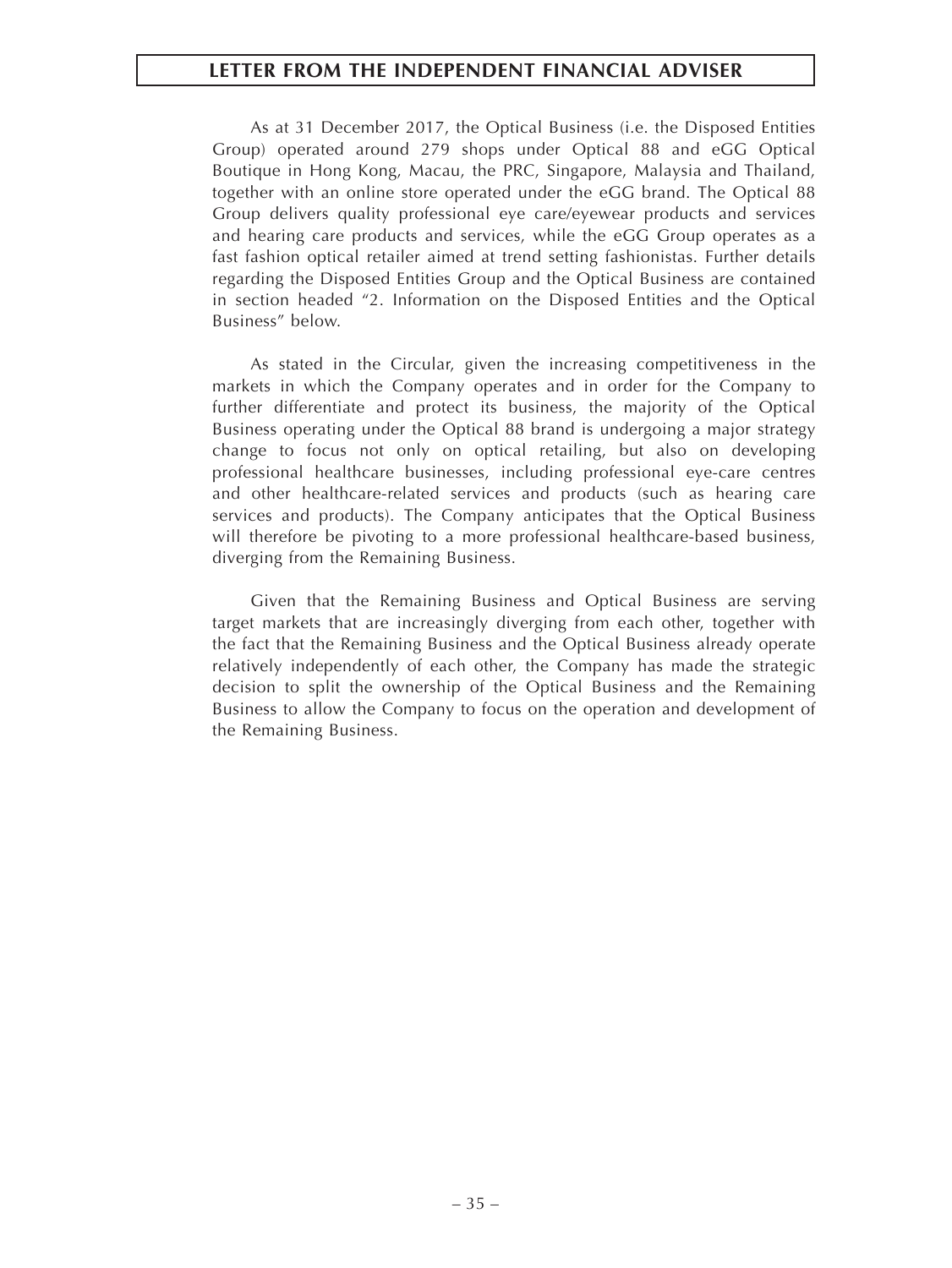# *1.2 Financial performance of the Group*

Set out below is key financial information on the Group as extracted from the consolidated income statement for the three years ended 31 March 2015, 2016 and 2017 and the 6 months periods ended 30 September 2016 and 2017 (the "**Period**"), details of which are set out in the 2016 Annual Report, 2017 Annual Report and the 2017 Interim Report:

|                                           | For the financial year ended<br>31 March |                                           |             | For the six months<br>period ended<br>30 September |            |  |
|-------------------------------------------|------------------------------------------|-------------------------------------------|-------------|----------------------------------------------------|------------|--|
|                                           | 2017                                     | 2016                                      | 2015        | 2017                                               | 2016       |  |
|                                           | HK\$'000                                 | HK\$'000                                  | HK\$'000    | HK\$'000                                           | HK\$'000   |  |
| Revenue                                   | 2,850,410                                | 3,401,716                                 | 3,940,849   | 1,353,255                                          | 1,453,506  |  |
| Segment revenue:-                         |                                          |                                           |             |                                                    |            |  |
| - Watch retailing                         | 1,325,295                                | 1,803,771                                 | 2,212,456   | 594,367                                            | 668,492    |  |
| - Optical retailing                       | 1,198,318                                | 1,253,808                                 | 1,331,505   | 617,020                                            | 618,442    |  |
| - Wholesale trading                       | 326,797                                  | 344,137                                   | 396,888     | 141,868                                            | 166,572    |  |
| Segment results:-                         |                                          |                                           |             |                                                    |            |  |
| - Watch retailing                         | (118, 572)                               | (30, 969)                                 | 189,442     | (37, 703)                                          | (49, 434)  |  |
| - Optical retailing                       | (2, 951)                                 | 12,360                                    | 45,151      | 18,353                                             | 8,111      |  |
| - Wholesale trading                       | 22,288                                   | 10,159                                    | 85,103      | 13,977                                             | 21,589     |  |
| Cost of sales                             | (1, 173, 680)                            | (1, 370, 752)                             | (1,524,407) | (566, 347)                                         | (586, 691) |  |
| Gross profit                              | 1,676,730                                | 2,030,964                                 | 2,416,442   | 786,908                                            | 866,815    |  |
| Other gains/(losses), net                 | 55,485                                   | 12,180                                    | (16, 557)   | 6,915                                              | 67,952     |  |
| Other income                              | 26,400                                   | 22,370                                    | 25,318      | 12,921                                             | 12,652     |  |
| Selling expenses                          |                                          | $(1,429,330)$ $(1,657,260)$ $(1,740,051)$ |             | (656, 991)                                         | (727, 138) |  |
| General and<br>administrative<br>expenses | (364, 456)                               | (406, 717)                                | (413, 857)  | (182, 167)                                         | (198, 163) |  |
|                                           |                                          |                                           |             |                                                    |            |  |
| Other operating<br>expenses               | (80,098)                                 | (96, 472)                                 | (53, 344)   | (15, 224)                                          | (21, 657)  |  |
|                                           |                                          |                                           |             |                                                    |            |  |
| Operating profit/(loss)                   | (115, 269)                               | (94, 935)                                 | 217,951     | (47, 638)                                          | 461        |  |
| Finance costs                             | (59, 755)                                | (90, 778)                                 | (72, 141)   | (12, 137)                                          | (46, 298)  |  |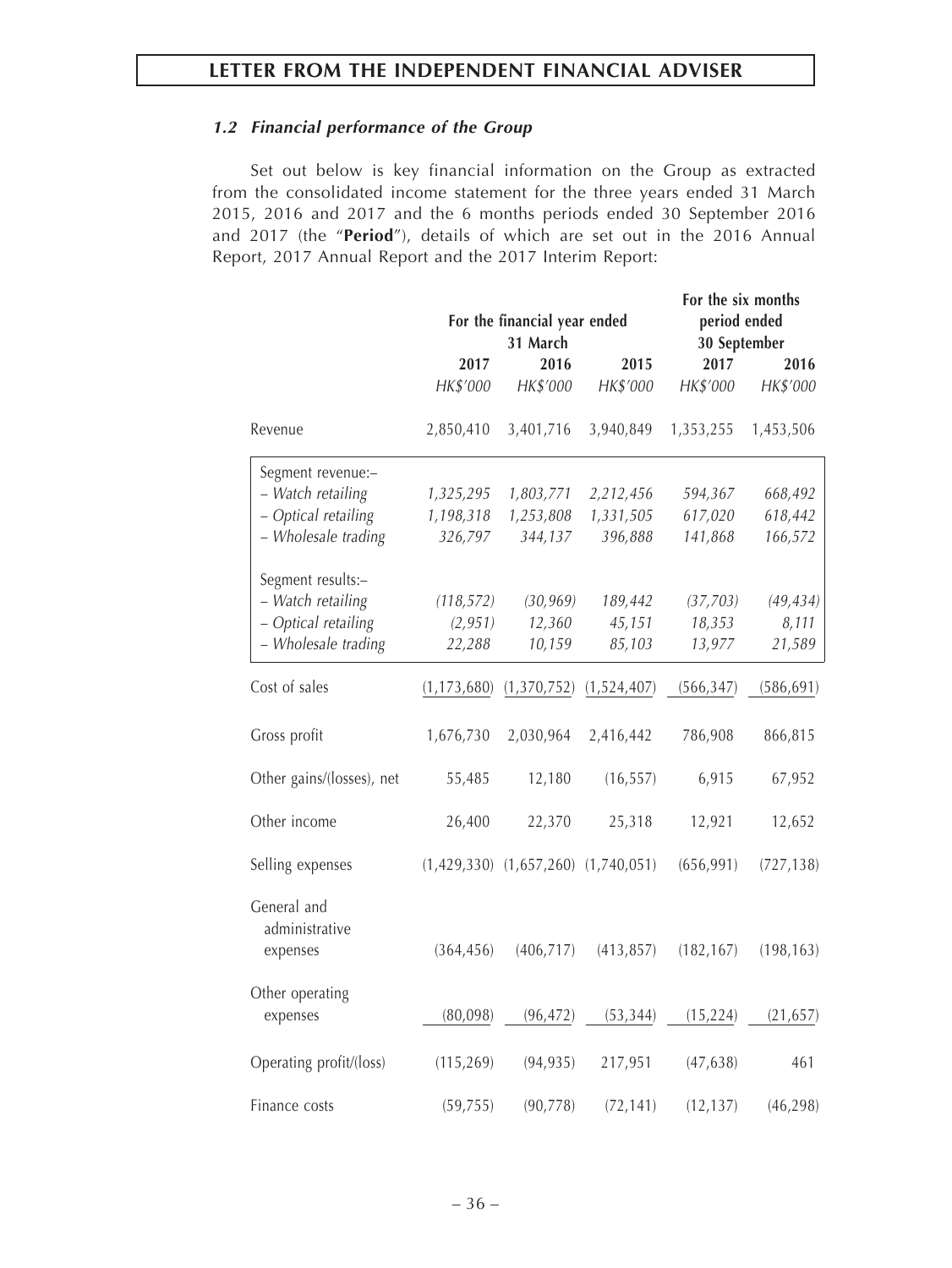|                                                      |                  | For the financial year ended<br>31 March |                  | For the six months<br>period ended<br>30 September |                  |
|------------------------------------------------------|------------------|------------------------------------------|------------------|----------------------------------------------------|------------------|
|                                                      | 2017<br>HK\$'000 | 2016<br>HK\$'000                         | 2015<br>HK\$'000 | 2017<br>HK\$'000                                   | 2016<br>HK\$'000 |
| Share of loss of an<br>associate                     |                  |                                          | (5, 302)         |                                                    |                  |
| (Loss)/profit before<br>income tax                   | (175, 024)       | (185, 713)                               | 140,508          | (59, 775)                                          | (45, 837)        |
| Income tax expense                                   | (2,689)          | (4,066)                                  | (48, 449)        | (2, 123)                                           | (1,741)          |
| (Loss)/profit for the<br>year/period                 | (177, 713)       | (189, 779)                               | 92,059           | (61,898)                                           | (47, 578)        |
| Attributable to:<br>Equity holders of the<br>Company | (177, 921)       | (190,009)                                | 91,756           | (62,005)                                           | (47, 666)        |
| Non-controlling interests                            | 208              | 230                                      | 303              | 107                                                | 88               |
|                                                      | (177, 713)       | (189, 779)                               | 92,059           | (61, 898)                                          | (47, 578)        |

#### *Revenue*

Revenue of the Group has shown a decreasing trend during the Period, from approximately HK\$3,940.8 million for the financial year ended 31 March 2015 ("**FY2015**") by around 13.7% to approximately HK\$3,401.7 million for the financial year ended 31 March 2016 ("**FY2016**"), and dropped further by around 16.2% to approximately HK\$2,850.4 million for the financial year ended 31 March 2017 ("**FY2017**"). Revenue of the Group also decreased by around 6.9% from approximately HK\$1,453.5 million for the six months period ended 30 September 2016 ("**6M2016**") to approximately HK\$1,353.3 million for the six months period ended 30 September 2017 ("**6M2017**").

As disclosed in the 2017 Annual report, during FY2017, the Group's financial performance continued to be affected by the persistent economic slowdown in the regions where the Group operates due to lower tourist spending in Hong Kong and weak Southeast Asian currencies (the "**Unfavourable Macroeconomic Factors**"). According to statistics published by the Hong Kong Tourism Board ("**HKTB**"), per capita spending of overnight visitors and same-day in-town visitors continued with a decreasing trend during the period from 2014 to 2016 (being the latest year for which statistical data was available from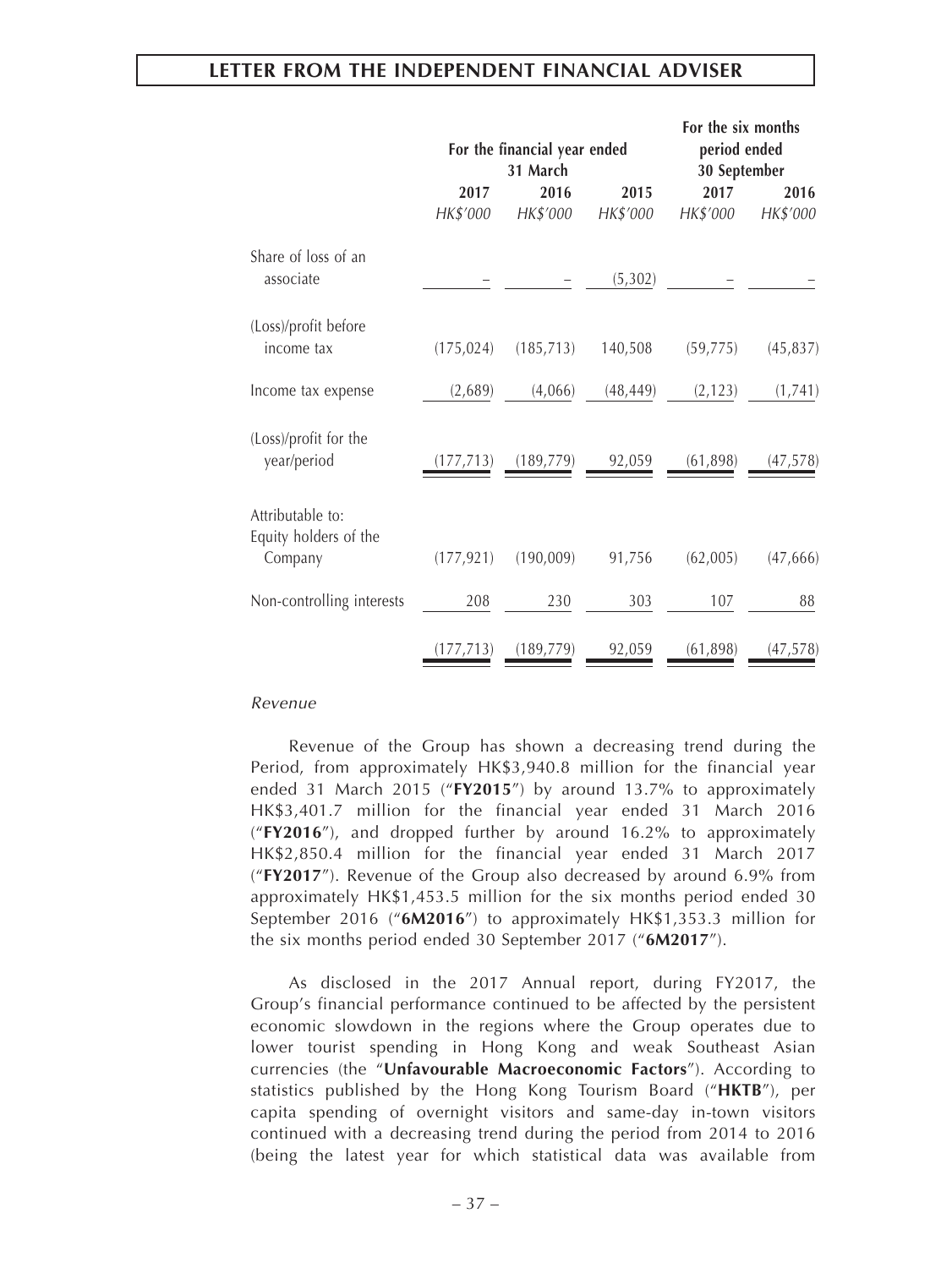HKTB), from approximately HK\$7,960 and HK\$2,414 respectively in 2014 to approximately HK\$7,234 and HK\$2,409 respectively in 2015 and further down to around HK\$6,599 and HK\$2,122 respectively in 2016. Based on information available from Bloomberg, we also observed that the HK\$ had in general appreciated against various Southeast Asian currencies such as the Thai Baht, Malaysian Ringgit and Singapore Dollar which are the local currencies of the Southeast Asia regions where the Group operates. The compound annual growth rates represented by the average exchange rate of HK\$ to each of these currencies in 2017, as compared to those in 2014, ranged from around 1.3% to 9.34%. Since the revenue generated from the Group's shops in Southeast Asia countries were denominated in local currency, the weak Southeast Asia currencies had adversely affected the Group's consolidated revenue during the Period. During the Period, the Group had three reportable operating segments: the watch retail segment, the optical retail segment and the wholesale trading segment. As provided by the Company, the Unfavourable Macroeconomic Factors impacted the Group's business divisions and geographical units to varying degrees, with the impact more apparent in the Group's watch business; the optical business by its nature being more resilient.

Save for 6M2017, the watch retail segment has been the larger revenue contributor in the range of around 46.0% to 56.1% of the total revenue of the Group for the reporting periods under the Period. Both the watch retail segment and the optical retail segment recorded segment loss for FY2017, however, both segment results showed a recovery sign during 6M2017 which was mainly due to, among others, the reduction in operation costs as the result of closure of loss-making shops, the positive impact from expiry of high rental leases during the period and efficient cost control measures. The Group has not published segment information in the forms of the Remaining Business and the Optical Business for the purposes of financial reports in the past.

## Watch retail segment

As a result of the Unfavourable Macroeconomic Factors, the Group's revenue from the watch retail segment decreased by around 18.5% from approximately HK\$2,212.5 million for FY2015 to approximately HK\$1,803.8 million for FY2016, and further decreased by 26.5% to approximately HK\$1,325.3 million in FY2017. During 6M2017, the Group's revenue from the watch retail segment, which accounted for approximately 43.9% of total revenue for 6M2017, also showed a slowdown by approximately 11.1% to approximately HK\$594.4 million as compared to approximately HK\$668.5 million for 6M2016. Correspondingly, segment results of the watch retail segment turned from a segment profit of approximately HK\$189.4 million for FY2015 to segment losses of approximately HK\$31.0 million for FY2016 and approximately HK\$118.6 million for FY2017. Segment loss of the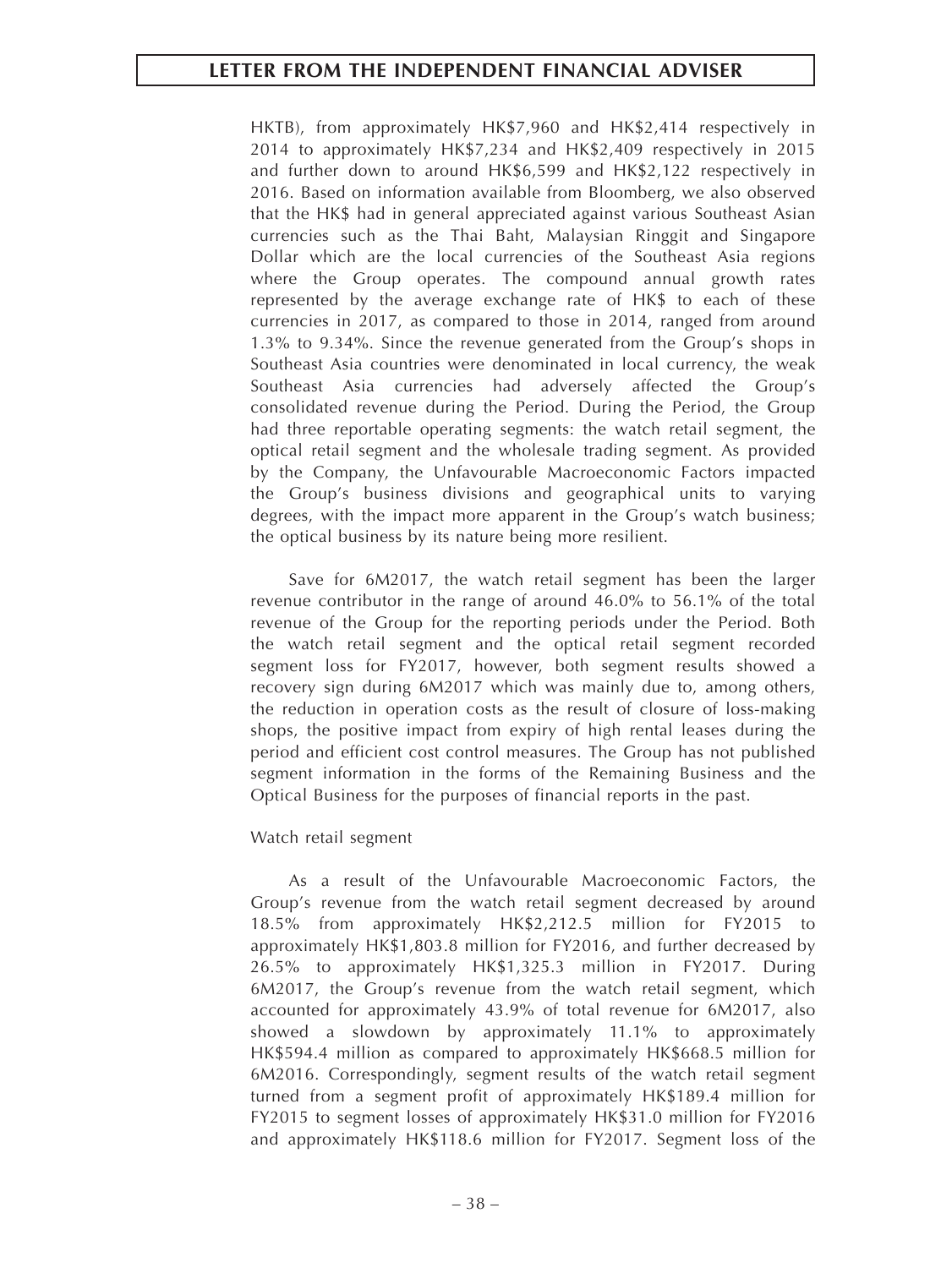watch retail segment narrowed from approximately HK\$49.4 million for 6M2016 to approximately HK\$37.7 million for 6M2017. Such improvement was mainly attributable to reduction in operation costs as the results of the closure of loss-making shops and the positive impact from expiry of high rental lease during the period.

# Optical retail segment

The optical retail segment of the Group also showed a decrease in revenue from approximately HK\$1,331.5 million for FY2015 by around 5.8% to approximately HK\$1,253.8 million for FY2016, and a further decrease by around 4.4% to approximately HK\$1,198.3 million for FY2017, due to the Unfavourable Macroeconomic Factors and soft consumer demand in the PRC. The Group's revenue from the optical retail segment amounted to approximately HK\$617.0 million for 6M2017 which represented a decrease of approximately 0.2% as compared to 6M2016. The optical retail segment reported a decrease in segment profit from approximately HK\$45.2 million for FY2015 by around 72.6% to around HK\$12.4 million for FY2016, and such segment profit further deteriorated to a segment loss of approximately HK\$3.0 million for FY2017. As with the watch retail segment and due to the reduction in operation costs as a result of efficient cost control measures, the optical retail segment has shown an improvement in segment results and reported an increase in segment profit from approximately HK\$8.1 million for 6M2016 to around HK\$18.4 million for 6M2017.

## Wholesale trading segment and supply chain management

The wholesale trading segment of the Group also recorded decrease in segment revenue from HK\$396.9 million for FY2015 by around 13.3% to approximately HK\$344.1 million for FY2016, and a further decrease by around 5.0% to approximately HK\$326.8 million for FY2017. The Group's revenue from the wholesale trading segment for 6M2017 also showed a decrease of around 14.8% to approximately HK\$141.9 million as compared to 6M2016. The wholesale trading segment recorded a substantial drop in segment profit from around HK\$85.1 million for FY2015 to approximately HK\$10.2 million for FY2016 mainly as a result of the non-cash intangible assets impairments of approximately HK\$26.4 million recorded for FY2016. It, however, achieved a growth in segment profits to approximately HK\$22.3 million for FY2017. The wholesale trading segment reported a decrease in segment profits from approximately HK\$21.6 million for 6M2016 to approximately HK\$14.0 million for 6M2017.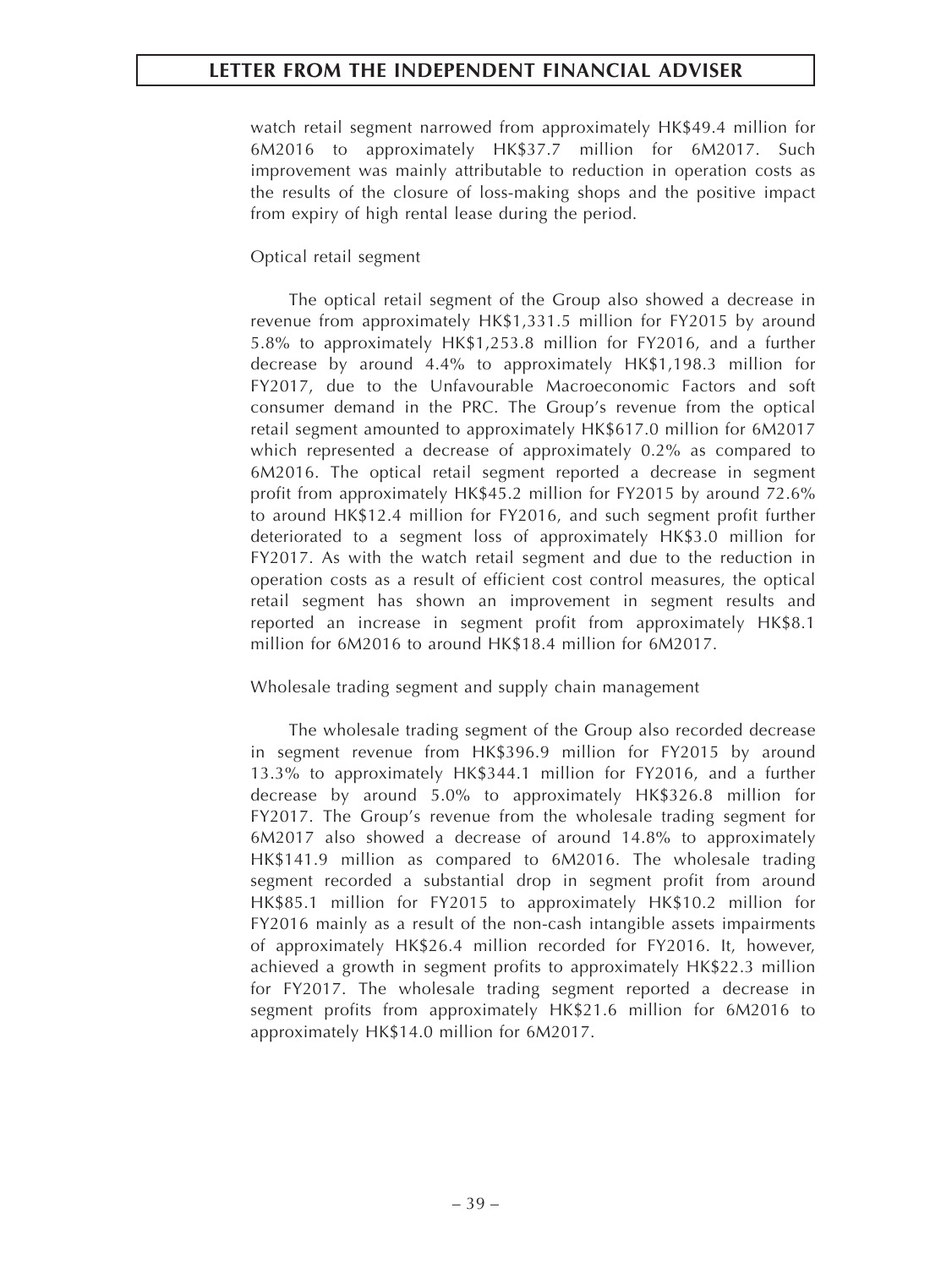#### *Gross profit*

The gross profit margin of the Group was approximately 59.7% in FY2016, which represented an approximately 1.6% decrease from approximately 61.3% in FY2015. The gross profit margin decreased further by around 0.9% to approximately 58.8% in FY2017 as compared to FY2016.

The gross profit of the Group amounted to approximately HK\$786.9 million in 6M2017, representing an approximately 9.2% decrease from approximately HK\$866.8 million in 6M2016. The gross profit margin of the Group was approximately 58.1% and 59.6% for 6M2017 and 6M2016 respectively.

#### *Net loss attributable to equity holders of the Company*

The Group reported a net loss attributable to equity holders of the Company for FY2016 of approximately HK\$190.0 million, against a net profit attributable to equity holders of the Company for FY2015 of approximately HK\$91.8 million. The Group's net loss attributable to equity holders of the Company narrowed by around 6.4% to approximately HK\$177.9 million for FY2017 as a result of, among other things, impact from the non-cash impact of the redemption of convertible bonds, the non-cash provision in respect of onerous lease and impairment on fixed assets of certain retail shops and a non-cash stock provision.

During 6M2017, due to the absence in 6M2017 of the one-off gain upon redemption of convertible bond of approximately HK\$75.9 million for 6M2016, partly offset by the decrease in finance costs in 6M2017 as compared to 6M2016, the Group's net loss attributable to equity holders of the Company further deepened to approximately HK\$62.0 million for 6M2017.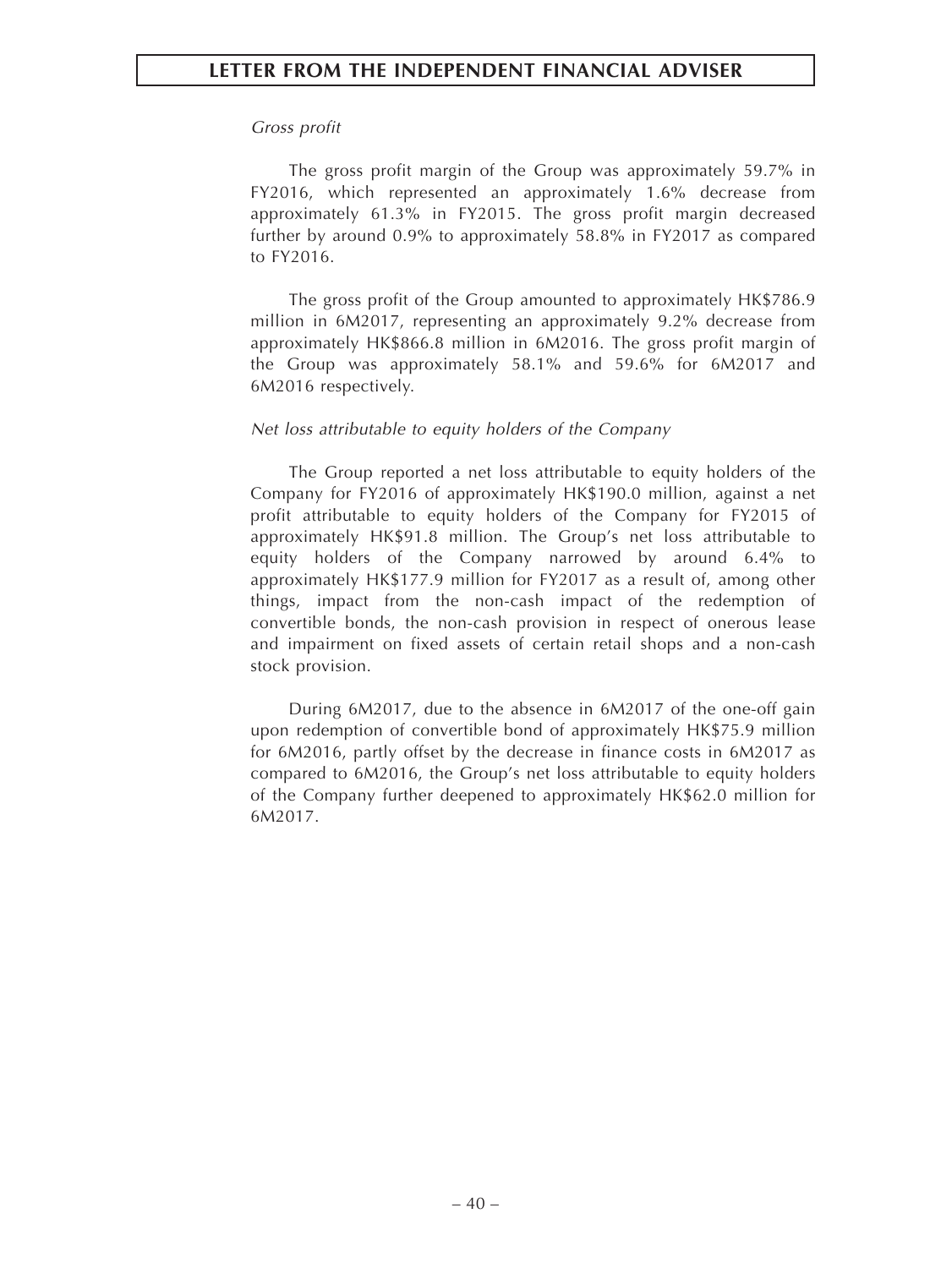# *1.3 Financial position of the Group*

Set out below is a summary of the condensed consolidated balance sheet of the Group as at 31 March 2017 and 30 September 2017 as extracted from the 2017 Interim Report:

|                                             |              | As at     |
|---------------------------------------------|--------------|-----------|
|                                             | 30 September | 31 March  |
|                                             | 2017         | 2017      |
|                                             | (unaudited)  | (audited) |
|                                             | HK\$'000     | HK\$'000  |
| Non-current assets                          |              |           |
| Property, plant and equipment               | 409,285      | 403,213   |
| Intangible assets                           | 100,037      | 99,699    |
| Debtors, deposits and prepayments           | 108,614      | 129,590   |
| Other non-current assets                    | 131,025      | 130,459   |
|                                             | 748,961      | 762,961   |
| <b>Current assets</b>                       |              |           |
| <b>Stocks</b>                               | 984,927      | 926,504   |
| Debtors, deposits and prepayments           | 441,224      | 424,992   |
| Bank balances and cash                      | 527,682      | 533,774   |
|                                             | 1,953,833    | 1,885,270 |
| <b>Total assets</b>                         | 2,702,794    | 2,648,231 |
| <b>Equity</b>                               |              |           |
| Capital and reserves attributable to equity |              |           |
| holders of the Company                      | 888,645      | 919,079   |
| Non-controlling interests                   | 7,430        | 7,080     |
| <b>Total Equity</b>                         | 896,075      | 926,159   |
| <b>Non-current liabilities</b>              |              |           |
| Deferred tax liabilities                    | 7,159        | 7,474     |
| Borrowings                                  | 14,797       | 14,710    |
|                                             | 21,956       | 22,184    |
| <b>Current liabilities</b>                  |              |           |
| Creditors and accruals                      | 675,306      | 611,905   |
| Income tax payable                          | 14,960       | 5,338     |
| Borrowings                                  | 1,094,497    | 1,082,645 |
|                                             | 1,784,763    | 1,699,888 |
| <b>Total liabilities</b>                    | 1,806,719    | 1,722,072 |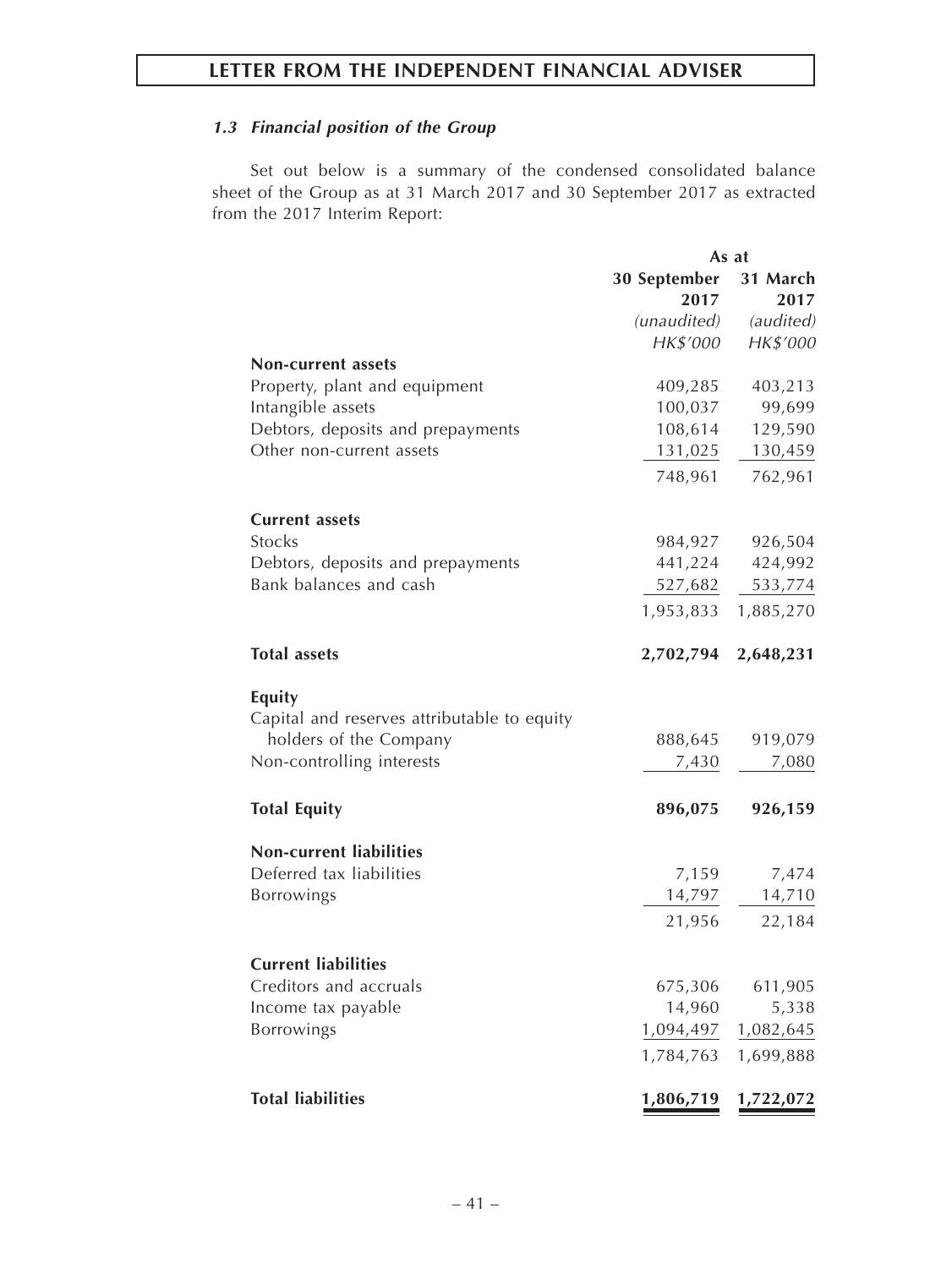As at 30 September 2017, total assets of the Group amounted to approximately HK\$2,702.8 million and total liabilities amounted to approximately HK\$1,806.7 million. Total assets of the Group as at 30 September 2017 went up by approximately 2.1%. Total liabilities of the Group as at 30 September 2017 went up by approximately 4.9% as compared with that as at 31 March 2017 mainly due to the increase in current liabilities including the slight increases in creditors and accruals, income tax payable and borrowings, during 6M2017.

Non-current assets were around HK\$749.0 million and HK\$763.0 million as at 30 September 2017 and 31 March 2017 respectively. Among the current assets, stocks slightly increased by around 6.3% as a result of the increase in finished goods as at 30 September 2017 as compared to 31 March 2017. The Group had bank balances and cash of approximately HK\$527.7 million as at 30 September 2017, representing a slight drop of approximately 1.1% compared to 31 March 2017.

The Group recorded net current assets of approximately HK\$169.1 million as at 30 September 2017. Total borrowings slightly increased from approximately HK\$1,097.4 million as at 31 March 2017 by approximately 1.1% to approximately HK\$1,109.3 million as at 30 September 2017. The current ratio of the Group was maintained at around 1.1 times as at 31 March 2017 and 30 September 2017. The Group's gearing ratio, calculated as total borrowings minus bank balances and cash and then divided by the total equity attributable to equity holders of the Company, was around 65.4% as at 30 September 2017, representing an increase from around 61.3% as at 31 March 2017.

As at 30 September 2017, total equity attributable to equity holders of the Company amounted to approximately HK\$888.6 million, represented approximately HK\$0.849 per Share based on 1,046,474,025 Shares in issue as at the Latest Practicable Date.

## **2. Information on the Disposed Entities and the Optical Business**

# *2.1 Background information of the Disposed Entities and the Optical Business*

Following Completion, the Purchaser Group, which will include the Disposed Entities Group, will operate the Optical Business.

As mentioned in the 2017 Interim Report, the Disposed Entities Group operated around 274 shops under Optical 88 and eGG Optical Boutique throughout Hong Kong, Macau, the PRC, Singapore, Malaysia and Thailand, together with an online store operated under the eGG brand. The Optical 88 Group delivers quality professional eye care/eyewear products and services and hearing care products and services, while the eGG Group operates as a fast fashion optical retailer aimed at trend setting fashionistas.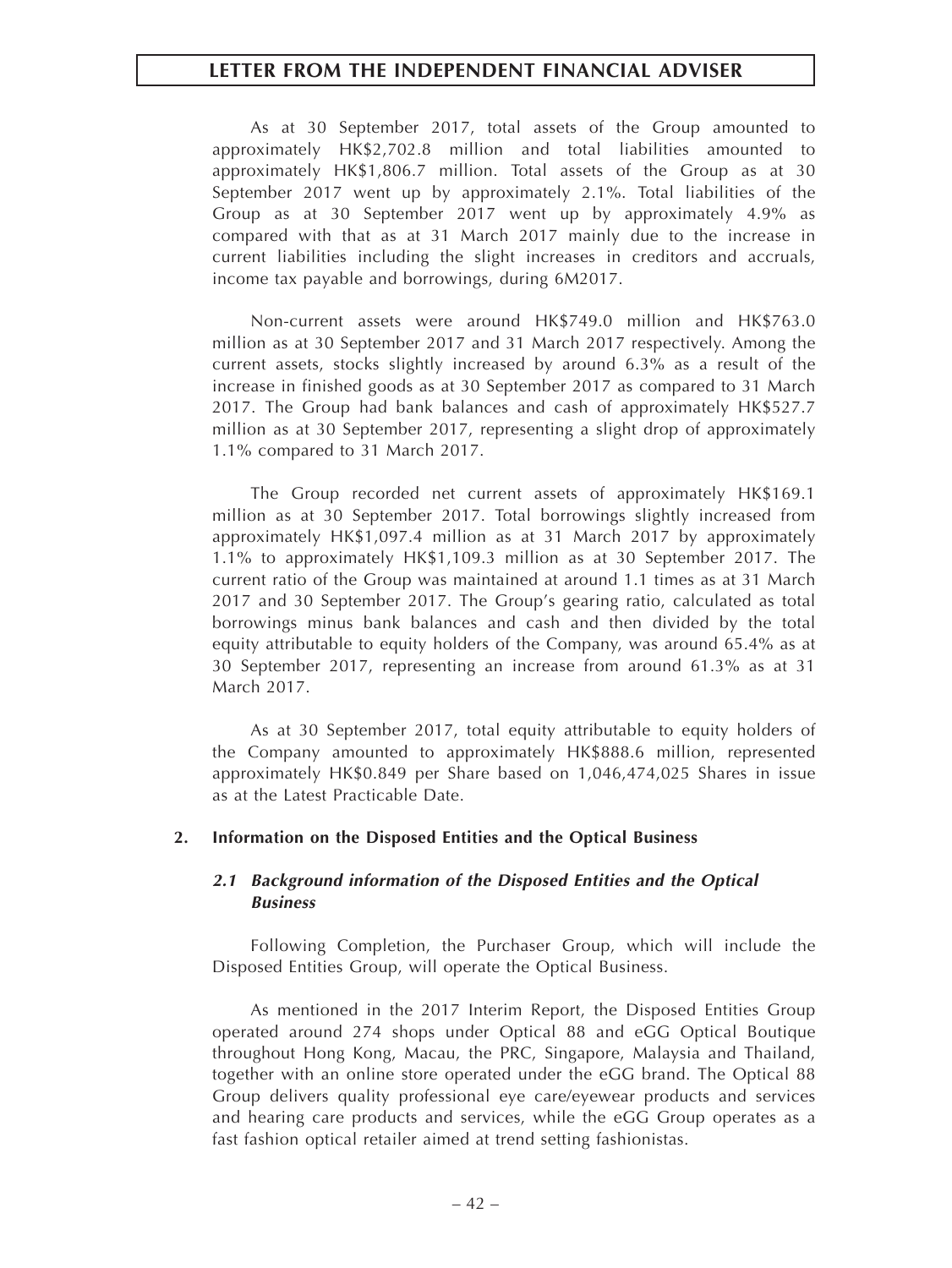As disclosed in the 2017 Annual Report, the Optical Business has been undergoing a major strategy change to develop professional healthcare businesses. Since the establishment of the first Optical 88 Professional Eye Care Centre in 2011 followed later by Optical 88 Family Eye Care concept stores in 2016, and the introduction of hearing care products and services in 2014, the Optical Business serves customers across all age groups.

#### *2.2 Financial information of the Optical Business*

Set out below is the key financial information on the Optical Business for FY2016 and FY2017 as reproduced from the letter from the Board in the Circular:

|                                                                                       | For the financial<br>year ended |                                                                          |  |
|---------------------------------------------------------------------------------------|---------------------------------|--------------------------------------------------------------------------|--|
|                                                                                       | 31 March<br>2016                | 31 March<br>2017<br>HK\$ million HK\$ million<br>(unaudited) (unaudited) |  |
| Sales                                                                                 | 1,273                           | 1,216                                                                    |  |
| Operating EBITDA <sup>(Note 1)</sup><br>Adjusted Operating EBITDA <sup>(Note 2)</sup> | 44<br>41                        | 35<br>31                                                                 |  |
| Net loss before taxation <sup>(Note 3)</sup>                                          | (25)                            | (41)                                                                     |  |
| Net loss after taxation                                                               | (28)                            | (47)                                                                     |  |

- *Note 1:* "Operating EBITDA" refers to operating earnings, including attributable corporate overhead, before income tax, depreciation and amortisation charges and other non-cash items.
- *Note 2:* "Adjusted Operating EBITDA" refers to Operating EBITDA, less estimated pro-forma royalty fee payments (as described in respect of the Trademark Licensing Arrangement) to the Retained Group and estimated additional standalone costs, assuming the Disposal has already occurred at the beginning of the relevant financial period.
- *Note 3:* "Net loss before taxation" refers to Operating EBITDA less depreciation and amortization charges, other non-cash items and finance costs.

We note that the Optical Business has experienced a decline in sales, operating EBITDA and adjusted operating EBITDA, and an enlarged net loss before and after taxation for each of FY2016 and FY2017. As discussed in the 2017 Annual Report, given the Unfavourable Macroeconomic Factors and the soft consumer demand in the PRC, turnover of the Optical 88 operations decreased by around 8.3% to approximately HK\$1,001.6 million for FY2017 from approximately HK\$1,092.2 million for FY2016. Although the eGG operations recorded an increase in turnover by around 21.8% from approximately HK\$161.6 million for FY2016 to approximately HK\$196.8 million for FY2017, the overall financial performance of the Optical Business deteriorated in FY2017 as compared to FY2016.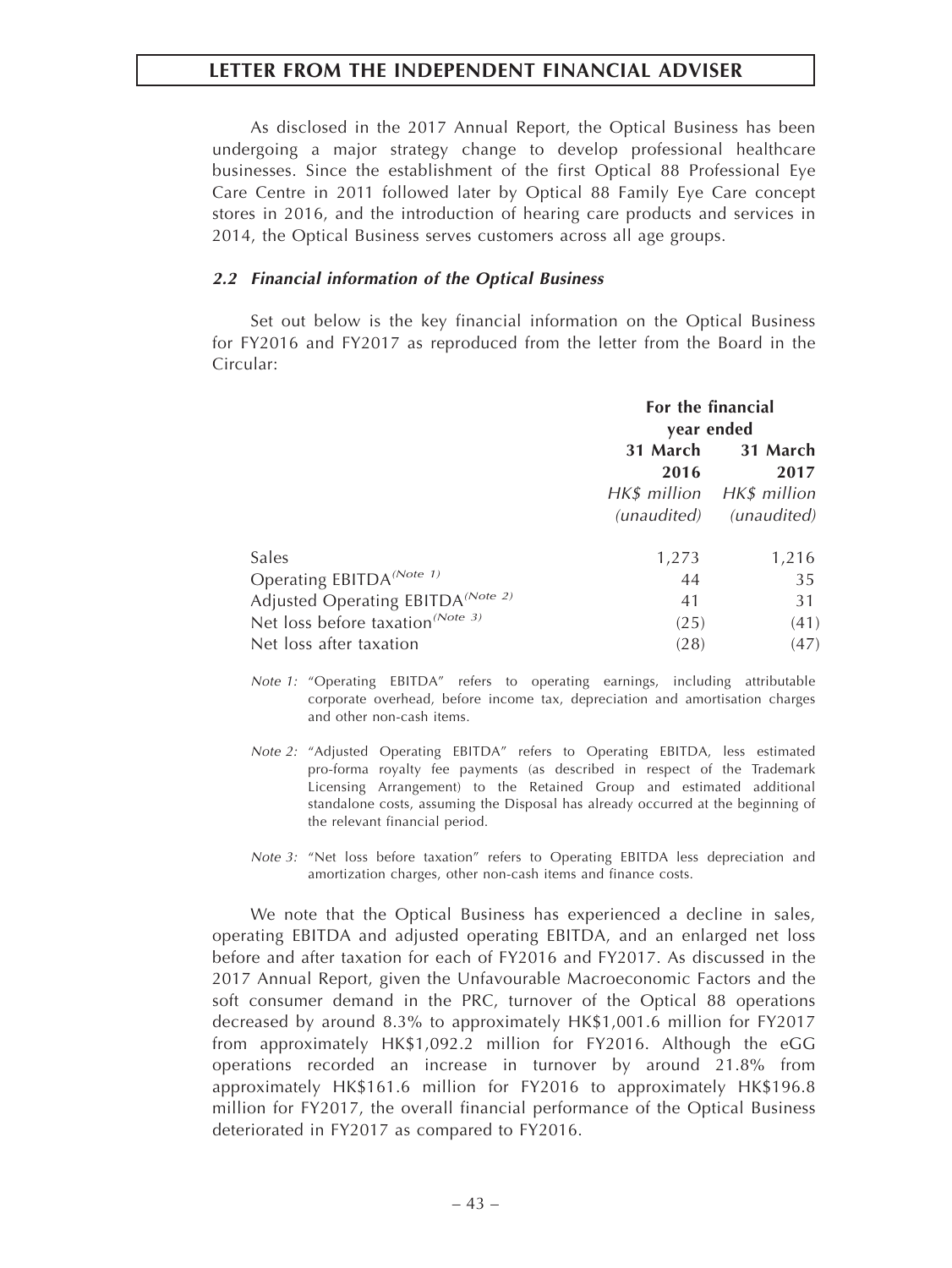As stated in the letter from the Board in the Circular, the net intra-group receivables owed by the Optical Business to the Retained Group as at 30 September 2017 were approximately HK\$440 million. As at 30 September 2017, the carrying value of the Optical Business was approximately negative HK\$88 million. As stated in the letter from the Board in the Circular, immediately prior to the Disposal, the Company will implement the Reorganisation, which involves implementing the following steps:

- (a) settlement of existing banking facilities of the Optical Business, with amounts outstanding of approximately HK\$119 million as of 30 September 2017; and
- (b) transfer of excess cash held at the Optical Business such that an amount equal to approximately HK\$56 million in cash will remain with the Optical Business at Completion.

In addition to the Reorganisation steps set out above, the Macau Properties will be transferred by the Disposed Entities Group to the Retained Group at their independently appraised valuation of HK\$56 million (valued as of 31 March 2017) as the terms of the Disposal do not include the Macau Properties. As mentioned in the letter from the Board in the Circular, the Macau Properties are not included in the Disposal as it is not part of the Company's strategy to dispose of the Macau Properties and it is the Company's intention that the Remaining Business continue to own the Macau Properties. Part of the Macau Properties will continue to be used by the Retained Group as retail shops for the Remaining Business, with the remainder of the Macau Properties to be leased to the Optical Business for the Optical Business' current use as retail shops. For this reason, the Purchase Price excludes the value of the Macau Properties.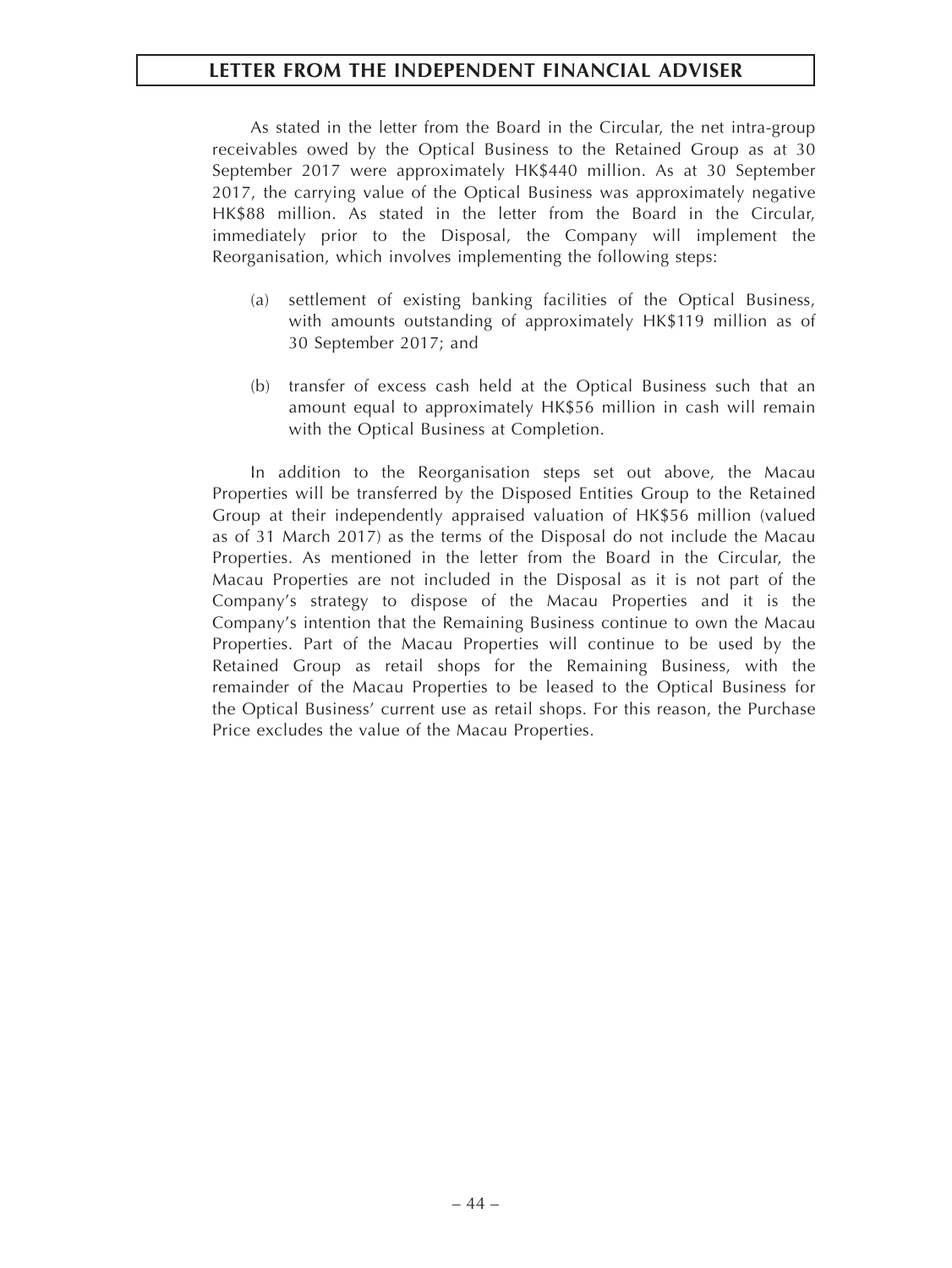After taking into account the impact of the implementation of the above Reorganisation steps and the transfer of the Macau Properties to the Retained Group, it is estimated that there will be a further increase in the net liabilities of the Optical Business by approximately HK\$17 million to net liabilities of approximately HK\$105 million after accounting for the reorganisation steps above (the "**Post-Reorganisation Net Liabilities**"). Set out below is the impact of the implementation of the above reorganisation steps on the balance sheet of the Optical Business which is reproduced from the letter from the Board in the Circular:

|                                                  | <b>Optical Business</b><br>as at 30<br>September 2017<br>(HK\$ million)<br>(unaudited) | <b>Transfer of</b><br>Macau<br>Properties $\overbrace{ }^{(Note 1)}$<br>(HK\$ million)<br>(unaudited) | Settlement of<br><b>Optical Business</b><br>$\textbf{Borrowings}^{(\textit{Note 2})}$<br>(HK\$ million)<br>(unaudited) | Transfer of<br><b>Excess Cash to</b><br>the Retained<br>$\overbrace{\textsf{Group}}^{\textcolor{blue}{(Note 3)}}$<br>(HK\$ million)<br>(unaudited) | <b>Optical Business</b><br>Post-<br>Reorganisation<br>(HK\$ million)<br>(unaudited) |
|--------------------------------------------------|----------------------------------------------------------------------------------------|-------------------------------------------------------------------------------------------------------|------------------------------------------------------------------------------------------------------------------------|----------------------------------------------------------------------------------------------------------------------------------------------------|-------------------------------------------------------------------------------------|
| Cash                                             | 185                                                                                    | 56                                                                                                    | (119)                                                                                                                  | (66)                                                                                                                                               | 56                                                                                  |
| <b>Fixed Asset</b>                               | 89                                                                                     | (7)                                                                                                   |                                                                                                                        |                                                                                                                                                    | 82                                                                                  |
| Other Asset                                      | 401                                                                                    |                                                                                                       |                                                                                                                        |                                                                                                                                                    | 401                                                                                 |
| <b>Total Asset</b>                               | 675                                                                                    | 49                                                                                                    | (119)                                                                                                                  | (66)                                                                                                                                               | 539                                                                                 |
| Borrowings                                       | 119                                                                                    |                                                                                                       | (119)                                                                                                                  |                                                                                                                                                    |                                                                                     |
| Other Liabilities                                | 204                                                                                    |                                                                                                       |                                                                                                                        |                                                                                                                                                    | 204                                                                                 |
| Net Intercompany<br>Payables <sup>(Note 4)</sup> | 440                                                                                    |                                                                                                       |                                                                                                                        |                                                                                                                                                    | 440                                                                                 |
| <b>Total Liabilities</b>                         | 763                                                                                    |                                                                                                       | (119)                                                                                                                  |                                                                                                                                                    | 644                                                                                 |
| Net Assets/<br>(Liabilities)                     | (88)                                                                                   | 49                                                                                                    |                                                                                                                        | (66)                                                                                                                                               | (105)                                                                               |

*Note 1:* The Macau Properties have a carrying value of approximately HK\$7 million as of 30 September 2017 and an independently appraised value of HK\$56 million.

- *Note 2:* As set out in the SPA, the existing banking facilities of the Optical Business will be settled prior to Completion. The Optical Business holds bank debt of HK\$119 million as of 30 September 2017. The final amount to be settled at Completion will vary depending on the amount of outstanding debt as at Completion.
- *Note 3:* As set out in the SPA, the Optical Business will be disposed with a cash amount equating to approximately HK\$56 million at Completion. The amount of cash to be transferred to the Retained Group will depend on the outstanding cash balance as at Completion.
- *Note 4:* The Net Intercompany Payables relate predominantly to historical support and financial subsidies that have been provided by the Retained Group to the Optical Business.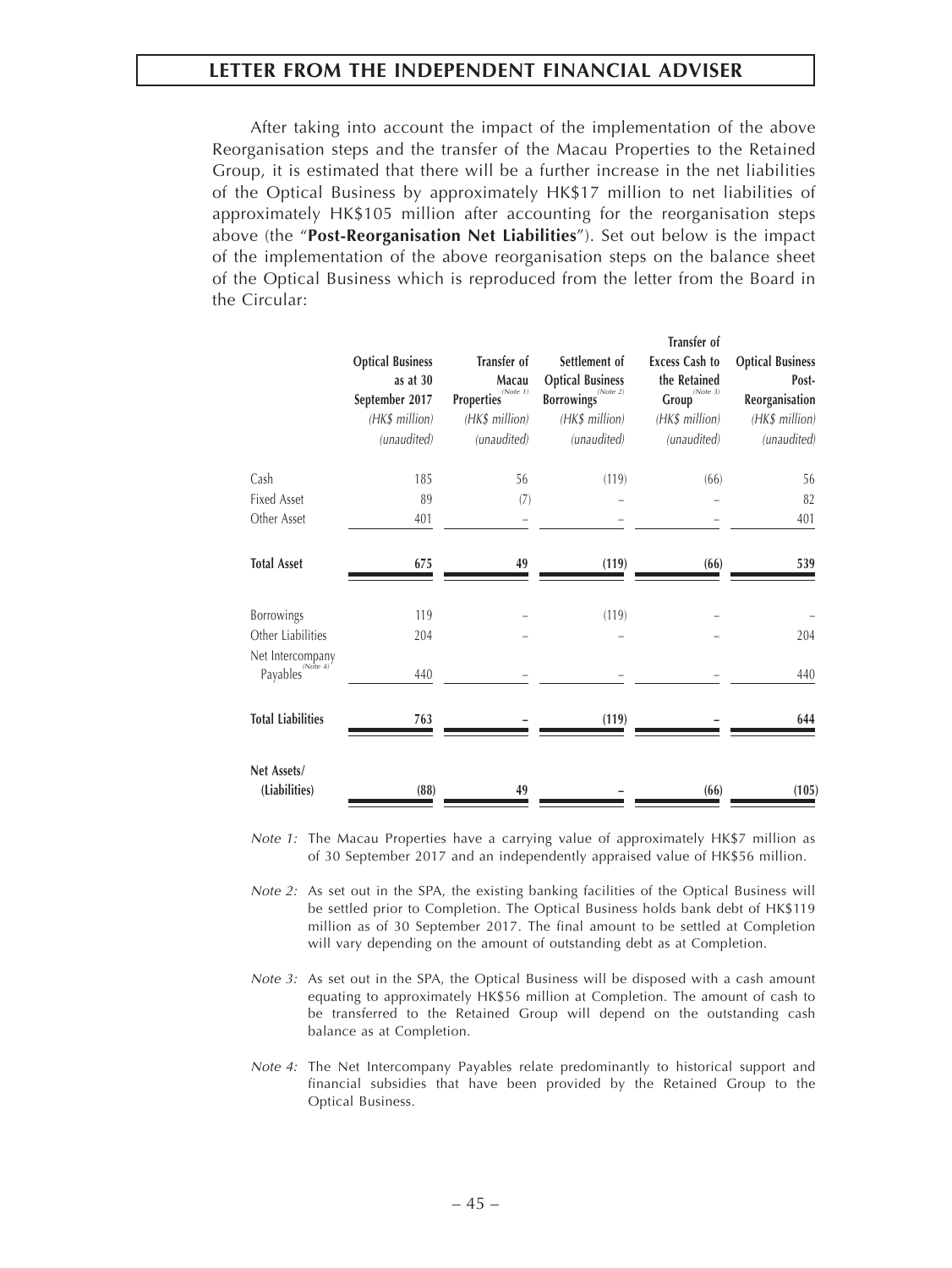# **3. Reasons for and benefits of the Disposal and the use of net proceeds**

As disclosed in the letter from the Board in the Circular, the reasons for and benefits of the Disposal are as follows:

# *Diverging strategic focus of the Optical Business and the Remaining Business*

The Disposal follows a strategic decision made by the Company to split the Optical Business and the Remaining Business, and allows the Retained Group to focus on the operation and development of the Remaining Business, including strengthening its position as a pan-Asian lifestyle-oriented fast fashion accessory business.

Given the increasing competitiveness in the markets in which the Company operates and in order for the Company to further differentiate and protect its business, as stated in the Company's 2017 Annual Report, the majority of the Optical Business operating under the Optical 88 brand is undergoing a major strategy change to focus not only on optical retailing, but also on developing professional healthcare businesses, including professional eye-care centres and other healthcare-related services and products (such as hearing care services and products). In order to support this transformation into a more professional healthcare-based business, additional funding will be required. However, the Group is unable to commit to such further funding requirements as its current focus is on deleveraging the Group's high level of borrowings in anticipation of rising interest rates.

Furthermore, the Remaining Business and the Optical Business are serving target markets that are increasingly diverging from each other and the Remaining Business and the Optical Business already operate relatively independently of each other.

# *Funding requirements for the Optical Business*

As a consequence of the major strategy change in the Optical Business to address the increasing competitiveness in the markets in which it operates, it is envisaged that further capital contributions will be needed to fund future investment growth of the Optical Business. However, as at 30 September 2017, the Group had total borrowings of approximately HK\$1.1 billion. This relatively high level of debt would mean that it would not be economically feasible for the Group to make further borrowings to fund the proposed growth plans for the Optical Business. The Group is unable to commit to such requirements as it intends to deleverage in anticipation of rising interest rates.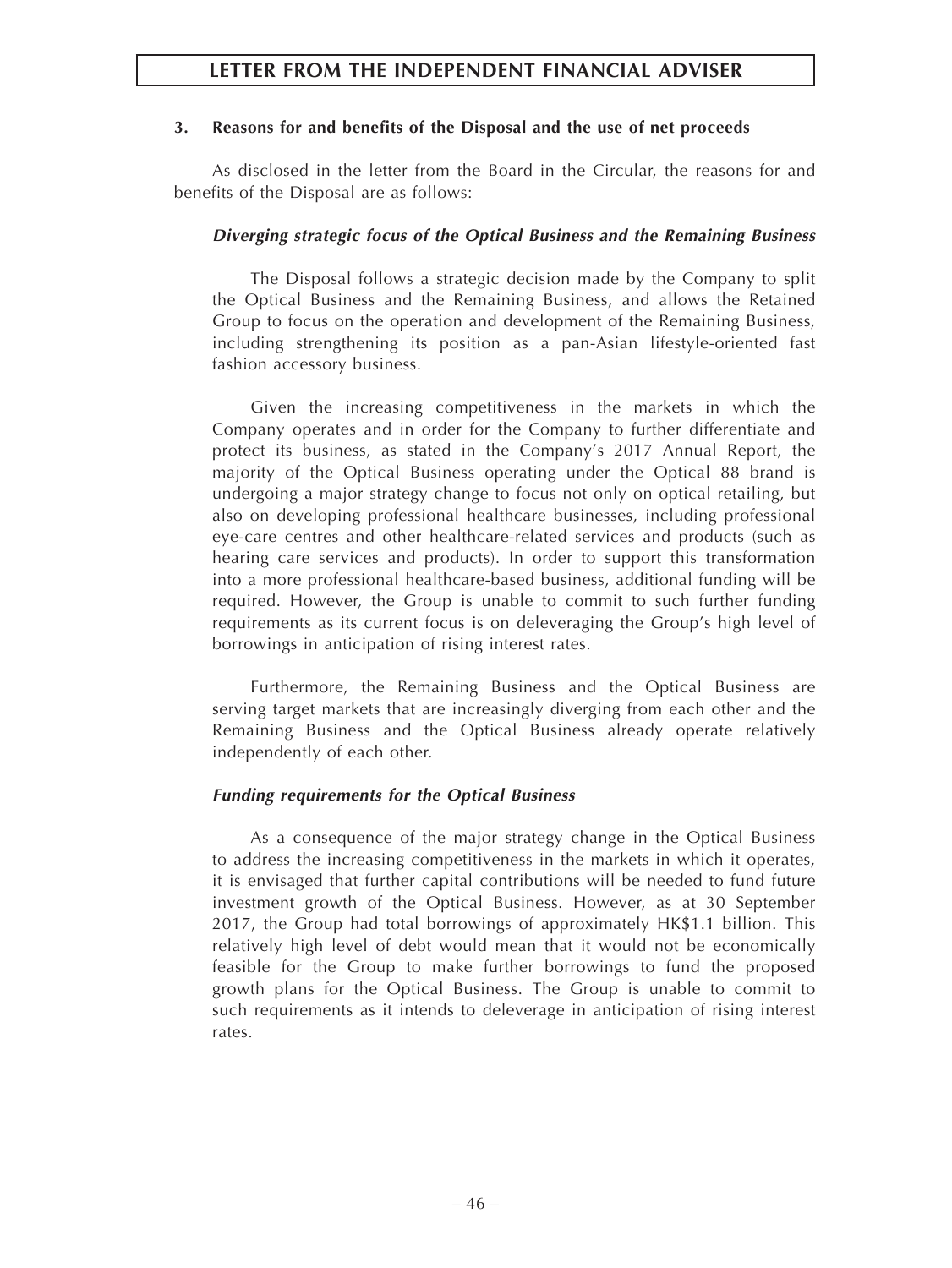# *Reduction of borrowings to strengthen the Retained Group's balance sheet*

Following the Disposal, approximately HK\$200 million of the net proceeds from the Disposal are intended to be used to repay existing borrowings in order to reduce the Group's gearing ratio and strengthen the Group's capital structure. Consequently, the gearing ratio of the Retained Group is expected to reduce from 65.4% (as at 30 September 2017) to approximately 54.0% and the Retained Group is expected to benefit from savings in finance costs, including interest savings of approximately HK\$7 million per financial year.

# *Benefit to Shareholders – the Conditional Special Distribution*

Shareholders are expected to benefit directly from the Disposal in cash through the Conditional Special Distribution.

The Conditional Special Distribution of HK\$0.19 per Share represents: (i) approximately 50% of the Purchase Price; and (ii) 33% of the average closing trading price of the Shares for the 30 trading days immediately prior to the Latest Practicable Date. Accordingly, the Disposal will provide Shareholders with an opportunity to realise value from their investment in the Company.

Shareholders should note that further details of the Conditional Special Distribution, the closure date of the register of members of the Company, the record date and the pay-out date for the Conditional Special Distribution will be determined by the Board after the SGM and announced on or around the date of Completion.

The Retained Group intends to apply the net proceeds from the Disposal primarily for repayment of existing debt of the Group and payment of the Conditional Special Distribution to the Shareholders.

Having considered, in particular,

(i) as discussed in the section headed "2.2 Financial information of the Optical Business", the Optical Business has been loss-making in the last two financial years. The Optical Business operating under the Optical 88 brand is undergoing a major strategy change where further capital commitment would be needed and future profitability is not guaranteed. In view of the current indebtedness level of the Group with a current ratio of around 1.1 times and gearing ratio of around 65.4% as at 30 September 2017, and the anticipation of rising interest rates, it would not be economically feasible for the Group to fund the proposed growth plans for the Optical Business by further borrowings. In addition, we note that the general retail market in regions such as Hong Kong and the PRC, being two major markets where the Group operates, have declined during recent years. According to statistics published by the Hong Kong Census and Statistics Department, value of retail sales by all type of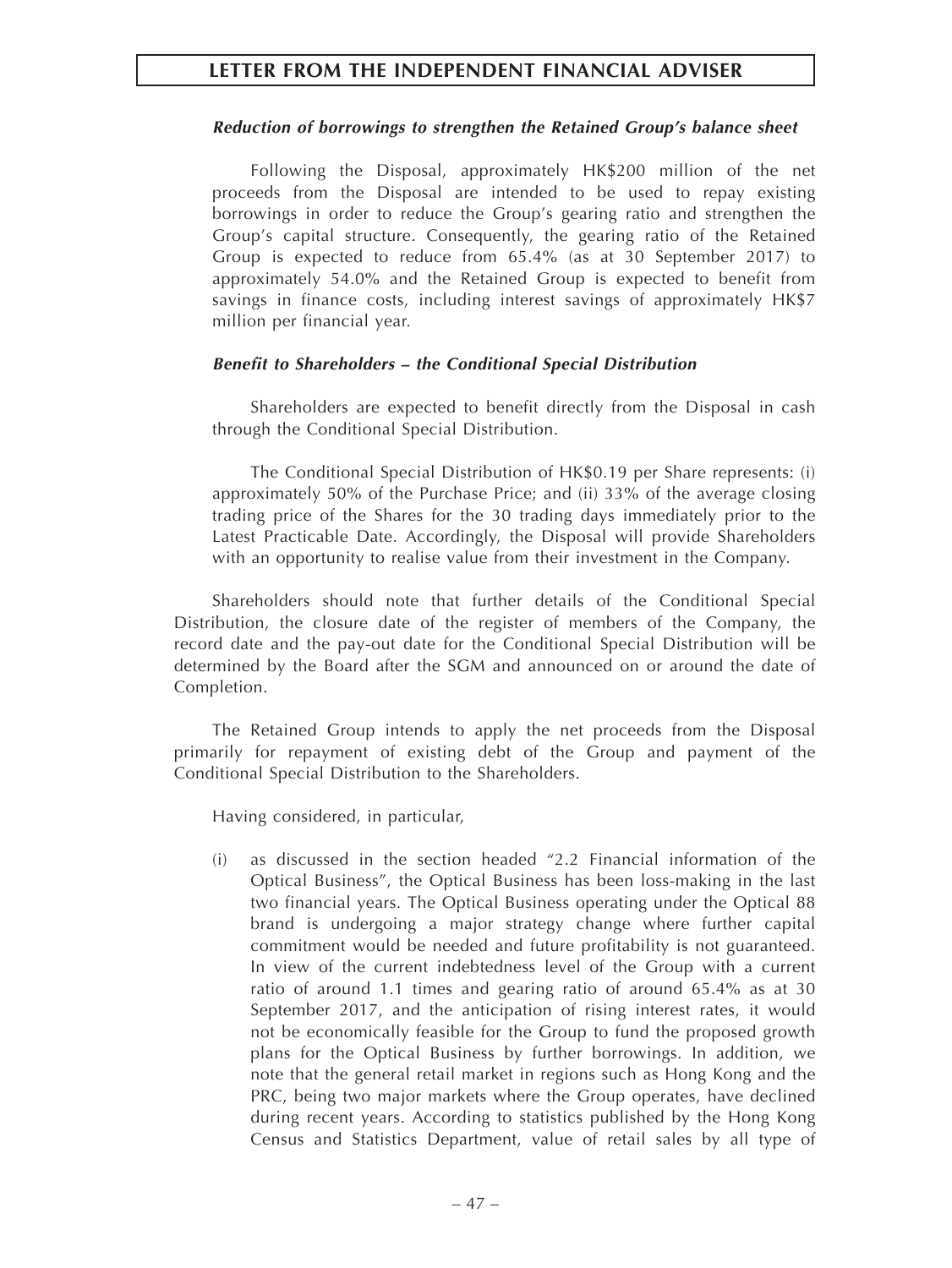retail outlets showed a continuous decrease between 2014 and 2017, from approximately HK\$493,293 million in the year of 2014 to approximately HK\$436,630 million in year 2016, and started to stabilise in the year of 2017 at around HK\$446,124 million. Also based on the data released by the National Bureau of Statistics of China, the growth rate in total retail sales of consumer goods in the PRC also slowed from around 12.0% in 2014 to approximately 10.2% in 2017. In such circumstances, it is uncertain whether the outlook of the overall retail business in such regions shall remain challenging and therefore, we are of the view that the Disposal will not only represent an opportunity for the Company to manage its business risks by divesting one of the loss-making business segments which requires possible further capital commitments to support the transformation of the Optical Business but with no profitability being guaranteed, the Disposal can also allow the Group to focus its resources on the development and turn around the operation of the Remaining Business;

- (ii) the Remaining Business and Optical Business are serving target markets that are increasingly diverging from each other. The Remaining Business and the Optical Business operate relatively independently of each other. Consequently, the Disposal is not expected to have any material adverse impact on the operation of the Remaining Business;
- (iii) as the Hong Kong Monetary Authority had raised the base lending rate four times since December 2016, we concur with the Company's anticipation of rising interest rates. Since all the Group's outstanding borrowings drawn in Hong Kong and Macau are subject to Hong Kong Interbank Offered Rate (HIBOR), any increase in HIBOR will cause extra finance costs to the Group. Against such backdrop, we consider the use of net proceeds from the Disposal partly for the repayment of debt is justifiable and prudent as it will benefit the Group from savings in finance costs, including estimated interest savings of approximately HK\$7 million per financial year, reduce the Group's gearing ratio and strengthen the Group's capital structure;
- (iv) the Board has declared the Conditional Special Distribution of HK\$0.19 per Share which will be payable out of part of the proceeds from the Disposal. The payment of the Conditional Special Distribution is conditional upon Completion taking place. If the Disposal is approved and Completion takes place, Shareholders will benefit directly from the Disposal in cash through the Conditional Special Distribution of HK\$0.19 per Share. In addition, save for the dividend of HK\$0.03 per Share paid for FY2015, the Company has not paid other dividends for two financial years ended 31 March 2016 and 2017. Accordingly, the Conditional Special Distribution of HK\$0.19 per Share represents about 6.3 times of the accumulated dividends of HK\$0.03 per Share over the past three financial years of the Company; and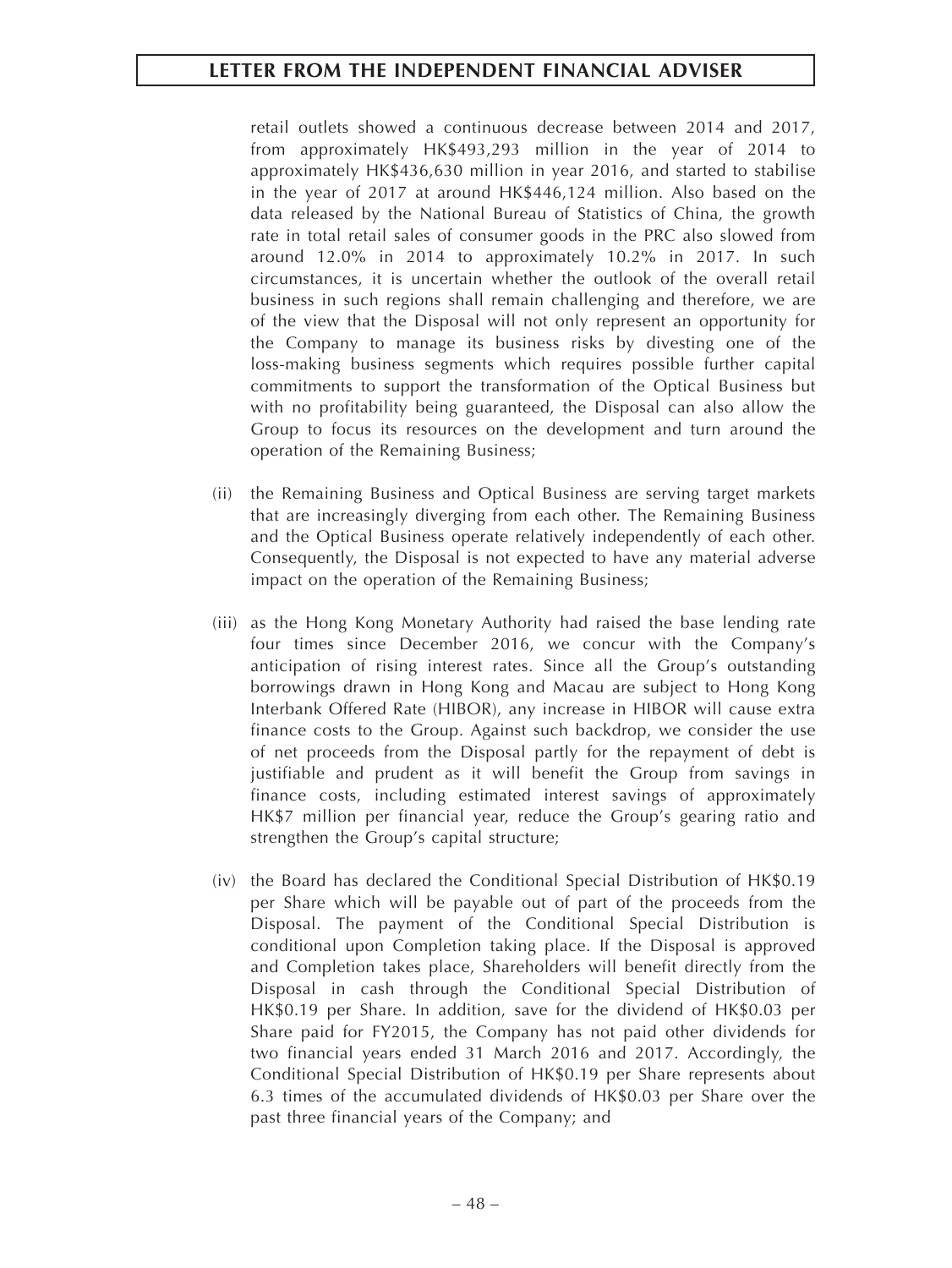(v) as further discussed in the section headed "6. Evaluation on the Purchase Price" below, the Purchase Price is considered fair and reasonable,

we consider that the entering into of the Disposal is fair and reasonable and in the interest of the Company and the Shareholders as a whole.

# **4. Information on and future prospects of the Remaining Business**

As disclosed in the letter from the Board in the Circular, following Completion, the Company will continue to own and operate the Remaining Business, which comprises the CITY CHAIN watch retail business, the watch wholesale trading business, as well as production facilities in Switzerland for Swiss watch movements and Swiss-made watches. The CITY CHAIN watch retail business is a multi-branded retailer selling third party foreign brands and also as a producer of its own house brands, such as "Solvil et Titus" and "CYMA", that are available exclusively at CITY CHAIN stores. The Remaining Business is also the sole distributor for SEIKO clocks and watches in Malaysia, Singapore and Hong Kong. The Remaining Business employs around 1,700 employees and has operations in Hong Kong, the PRC, Macau, Malaysia, Singapore, Thailand and Switzerland, including more than 250 watch retail stores across the above regions, together with an extensive network of independent watch retailers spanning Southeast Asia.

It was stated in the letter from the Board in the Circular that based on an assessment of the retail market from the Company's perspective as a sizeable mass market and mid-price watch retailer in Hong Kong and in the light of the Company's substantial experience in the watch retail industry in Hong Kong, it is the Company's view that the Remaining Business has been operating within a challenging retail environment caused by a cyclical downturn in the retail business cycle and changing consumer behaviour as a result of the impact of new technologies. As a point of reference and based on the monthly statistical reports of "Report on Monthly Survey of Retail Sales" published by the Hong Kong Census and Statistics Department, the total sales value for the "jewellery, watches and clocks, and valuable gifts" sector recorded a decline of 17.1% and 11.1% in the financial years ended 31 March 2016 and 31 March 2017, respectively, compared with the same period in the previous year. Please note that the watch retail business within the Remaining Business, as a mid-price watch retail business, only forms a segment of the sector covered by the figures set out above.

To enhance its competitiveness amidst a challenging retail environment and to better position itself for future growth, the Remaining Business is presently undergoing a revamp to attract both a younger and local customer base through new initiatives introduced to improve and modernise the customer experience so as to embrace the fast-changing retail ecosystem.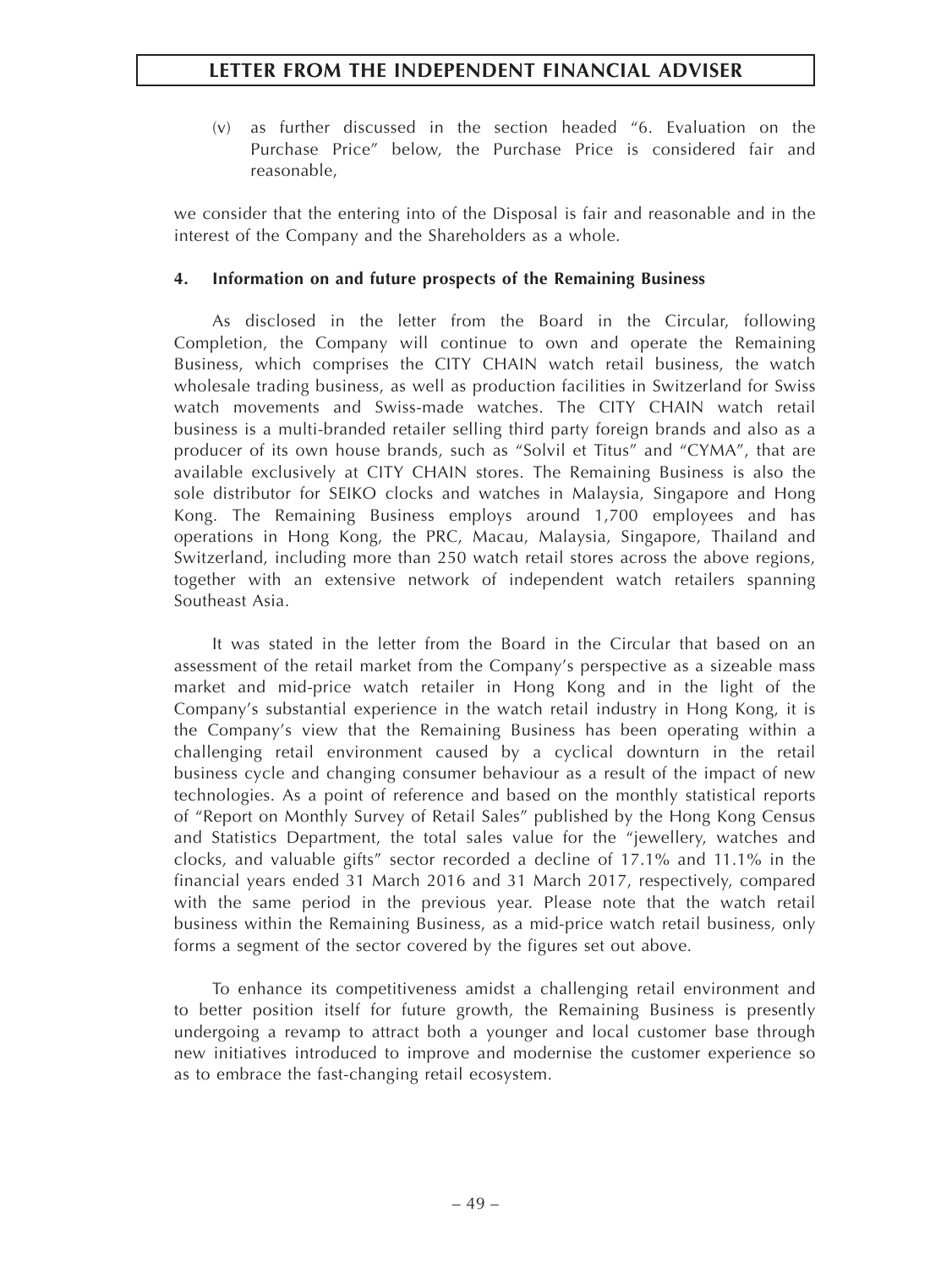These initiatives include: (i) refreshing product portfolio; (ii) improving store image; (iii) store network optimisation; (iv) strengthening cost containment measures; (v) pursuing other top-line opportunities; and (vi) refreshing marketing campaigns. With these initiatives, the Directors believe that the Remaining Business will be well-positioned to benefit as the industry continues to evolve and, as the retail environment continues to strengthen, expect improvements in revenue and gross margins of the Remaining Business. Please refer to the section headed "BUSINESS PLAN AND FUTURE PROSPECTS OF THE REMAINING BUSINESS" in the letter from the Board in the Circular for further details of these initiatives.

## **5. Principal terms of the SPA**

## *5.1 Purchase price*

The total Purchase Price for the Disposed Entities Shares and the Receivables is HK\$400 million (subject to certain adjustments based on the total amount of cash held by the Disposed Entities Group at Completion. Such adjustments are not expected to be material), which shall be payable in cash by the Purchaser and/or the Purchaser Guarantor at Completion.

As disclosed in the letter from the Board in the Circular, the Purchase Price for the Disposal was arrived at after arm's length negotiations between the Seller and the Purchaser with reference to the historical performance and future prospects of the Disposed Entities Group. In determining the Purchase Price, the Company took into account the following factors: (a) the net asset value of the Optical Business and the Receivables; (b) the Optical Business' financial contribution to the Group; (c) the Group's historical trading multiples; (d) trading comparable analysis of Hong Kong retail and Asian optical peers; and (e) analysis of precedent Hong Kong retail and global optical retail transactions. Further details about the basis to determine the Purchase Price are set out under the section headed "THE DISPOSAL AND THE SPA" in the letter from the Board in the Circular.

The Disposal excludes certain properties in Macau that are currently held by the Disposed Entities Group and such properties will be transferred back to the Retained Group. An amount equal to approximately HK\$56 million in cash will remain with the Optical Business at Completion. Cash held by the Optical Business exceeding such amount will be transferred back to the Retained Group prior to Completion.

## *5.2 Conditions precedent*

Completion is conditional upon the satisfaction of, among other things, the following conditions:

(i) the approval by the Independent Shareholders in respect of the Disposal;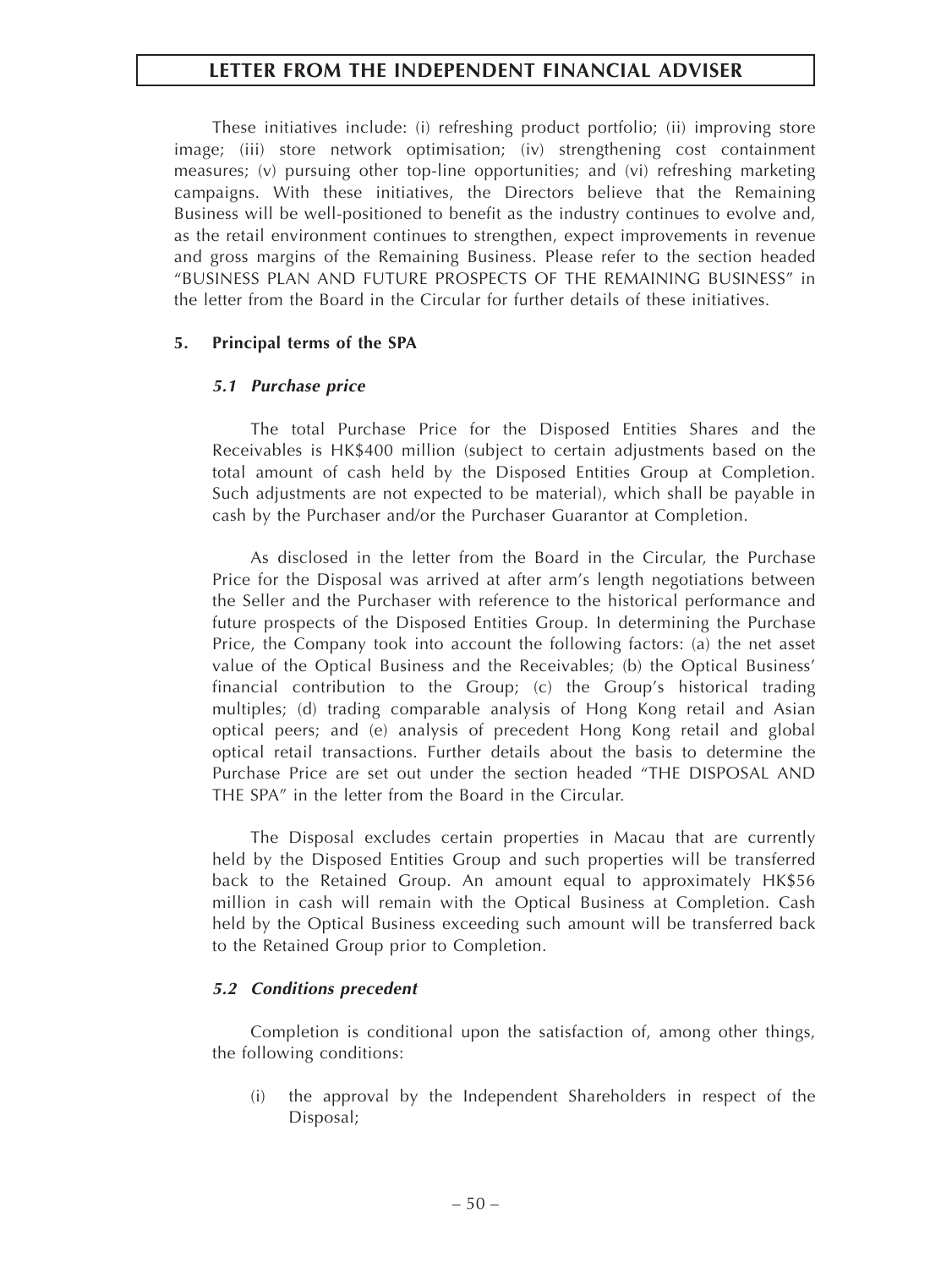- (ii) the completion of the Reorganisation in all material respects; and
- (iii) definitive agreements in respect of the Proposed Continuing Connected Transactions having been executed.

# *5.3 Completion*

Pursuant to the SPA, Completion shall take place on the 90th day after the date on which the Seller notifies the Purchaser that certain of the conditions precedent under the SPA have been satisfied or waived (or on such other earlier date as the parties to the SPA may mutually agree).

If the conditions precedent under the SPA are not satisfied or waived on or before six months after the date of the SPA (or such later date as the parties to the SPA may agree), the SPA shall terminate (other than in respect of certain surviving provisions therein).

## **6. Evaluation on the Purchase Price**

For comparison purposes, we have, on best effort basis, identified 21 companies whose shares are primarily listed on the Stock Exchange which (i) are principally engaged in the retailing of fashion products including apparel and cosmetic products, but excluding luxury products such as jewellery and luxury watches; and (ii) have at least 50% of their respective revenue generated from the retailing of such fashion products. However, one of them namely Pou Sheng International (Holdings) Limited (stock code: 3813) ("**Pou Sheng**") announced, amongst other things, a proposed privatisation by way of a scheme of arrangement and proposed withdrawal of listing on 21 January 2018 (after trading hours) (the "**Proposed Privatisation**"). Closing price of Pou Sheng soared substantially from HK\$1.54 per share on 19 January 2018 (the trading day immediately before the announcement of the Proposed Privatisation) to HK\$1.99 per share on 22 January 2018 and has remained at price levels no less than HK\$1.96 per share since then. We consider the recent share price level of Pou Sheng has been possibly distorted pursuant to the announcement of the Proposed Privatisation and therefore, have excluded Pou Sheng for our analysis. We consider the remaining 20 selected companies (the "**Comparable Companies**"), in general, would serve as a fair and representative sample for the purpose of drawing a meaningful comparison to the Optical Business based on the Purchase Price.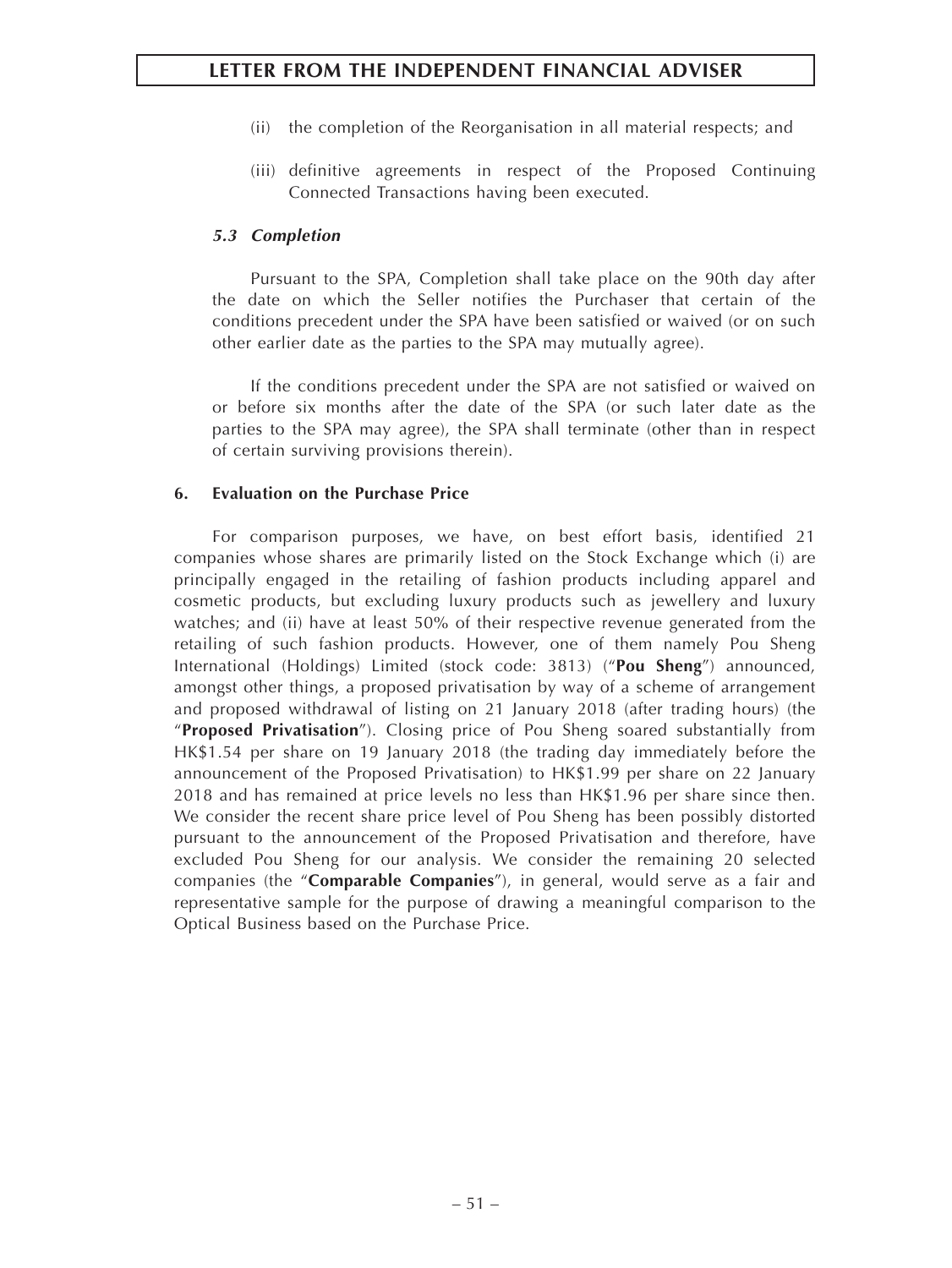The table below illustrates the price-to-book ratio ("**P/B Ratio(s)**") and enterprise value to earnings before interests, taxes, depreciation and amortisation ("**EBITDA**") ratio ("**EV/EBITDA Ratio(s)**") of each of the Comparable Companies.

| <b>Stock</b><br>code | Company name                                 | Market<br>capitalisation<br>(note 1)<br>HK\$'<br>million | Enterprise<br>value<br>(note 1)<br>H K S'<br>million | <b>EBITDA</b><br>(note 1)<br>HK\$'<br>million | Net assets<br>(note 1)<br>H K S'<br>million | EV/<br><b>EBITDA</b><br><b>Ratios</b><br>(note 2) | <b>P/B Ratios</b><br>(note 3) |
|----------------------|----------------------------------------------|----------------------------------------------------------|------------------------------------------------------|-----------------------------------------------|---------------------------------------------|---------------------------------------------------|-------------------------------|
| 84                   | Stelux Holdings<br>International Limited     | 743.0                                                    | 1,332.0                                              | (70.8)                                        | 888.6                                       | n/a                                               | 0.8                           |
| 128                  | <b>ENM Holdings Limited</b>                  | 1,518.6                                                  | 1,030.5                                              | (12.7)                                        | 1,011.6                                     | n/a                                               | 1.5                           |
| 178                  | Sa Sa International<br>Holdings Limited      | 13,249.3                                                 | 12,658.5                                             | 499.5                                         | 2,343.3                                     | 25.0                                              | 5.7                           |
| 321                  | <b>TEXWINCA Holdings</b><br>Limited          | 5,816.9                                                  | 4,404.6                                              | 586.7                                         | 5,388.5                                     | 8.0                                               | 1.1                           |
| 330                  | Esprit Holdings Limited                      | 5,680.5                                                  | 1,105.5                                              | 346.0                                         | 10,661.0                                    | 3.0                                               | 0.5                           |
| 393                  | Glorious Sun Enterprises<br>Limited          | 1,443.9                                                  | 1,350.7                                              | 107.4                                         | 2,450.9                                     | 13.0                                              | 0.6                           |
| 483                  | Bauhaus International<br>(Holdings) Limited  | 653.9                                                    | 517.5                                                | 101.6                                         | 738.5                                       | 5.0                                               | 0.9                           |
| 592                  | Bossini International<br>Holdings Limited    | 606.4                                                    | 252.7                                                | 64.9                                          | 919.7                                       | 4.0                                               | 0.7                           |
| 647                  | Joyce Boutique Holdings<br>Limited           | 527.8                                                    | 242.8                                                | (14.8)                                        | 505.0                                       | n/a                                               | 1.0                           |
| 653                  | <b>Bonjour Holdings</b><br>Limited           | 819.0                                                    | 887.5                                                | (32.6)                                        | 684.7                                       | n/a                                               | 1.2                           |
| 709                  | Giordano International<br>Limited            | 6,846.8                                                  | 5,679.8                                              | 783.0                                         | 2,921.0                                     | 7.0                                               | 2.3                           |
| 738                  | Le Saunda Holdings Ltd.                      | 910.6                                                    | 179.9                                                | 205.2                                         | 1,442.1                                     | 1.0                                               | 0.6                           |
| 999                  | I.T Limited                                  | 4,544.0                                                  | 3,921.1                                              | 951.2                                         | 3,049.3                                     | 4.0                                               | 1.5                           |
| 1028                 | C.banner International<br>Holdings Limited   | 5,088.7                                                  | 5,200.9                                              | 444.6                                         | 2,379.0                                     | 12.0                                              | 2.1                           |
| 1150                 | Milan Station Holdings<br>Limited            | 136.7                                                    | 95.3                                                 | (63.4)                                        | 163.1                                       | n/a                                               | 0.8                           |
| 1173                 | Veeko International<br>Holdings Limited      | 430.1                                                    | 635.0                                                | 17.0                                          | 661.9                                       | 37.0                                              | 0.6                           |
| 1255                 | S. Culture International<br>Holdings Limited | 774.7                                                    | 953.5                                                | (22.8)                                        | 161.8                                       | n/a                                               | 4.8                           |
| 1386                 | Vestate Group Holdings<br>Limited            | 823.6                                                    | 855.0                                                | (208.2)                                       | 87.7                                        | n/a                                               | 9.4                           |
| 2030                 | Cabbeen Fashion Limited                      | 1,461.3                                                  | 980.6                                                | 357.5                                         | 1,177.4                                     | 3.0                                               | 1.2                           |
| 3818                 | China Dongxiang<br>(Group) Co., Ltd          | 8,625.7                                                  | 7,080.4                                              | 422.8                                         | 11,911.3                                    | 17.0                                              | $0.7\,$                       |
|                      |                                              |                                                          |                                                      |                                               | Average                                     | 10.7                                              | 1.9                           |
|                      |                                              |                                                          |                                                      |                                               | Median                                      | 7.0                                               | 1.1                           |
|                      |                                              |                                                          |                                                      |                                               | Maximum                                     | 37.0                                              | 9.4                           |
|                      |                                              |                                                          |                                                      |                                               | Minimum                                     | 1.0                                               | 0.5                           |
|                      | <b>Optical Business</b>                      | 400.0                                                    | 344.0                                                | 31.0                                          | 335.0                                       | 11.1                                              | 1.2                           |
|                      |                                              | (note 4)                                                 | (note 5)                                             | (note 6)                                      | (note 7)                                    | (note 8)                                          | (note 9)                      |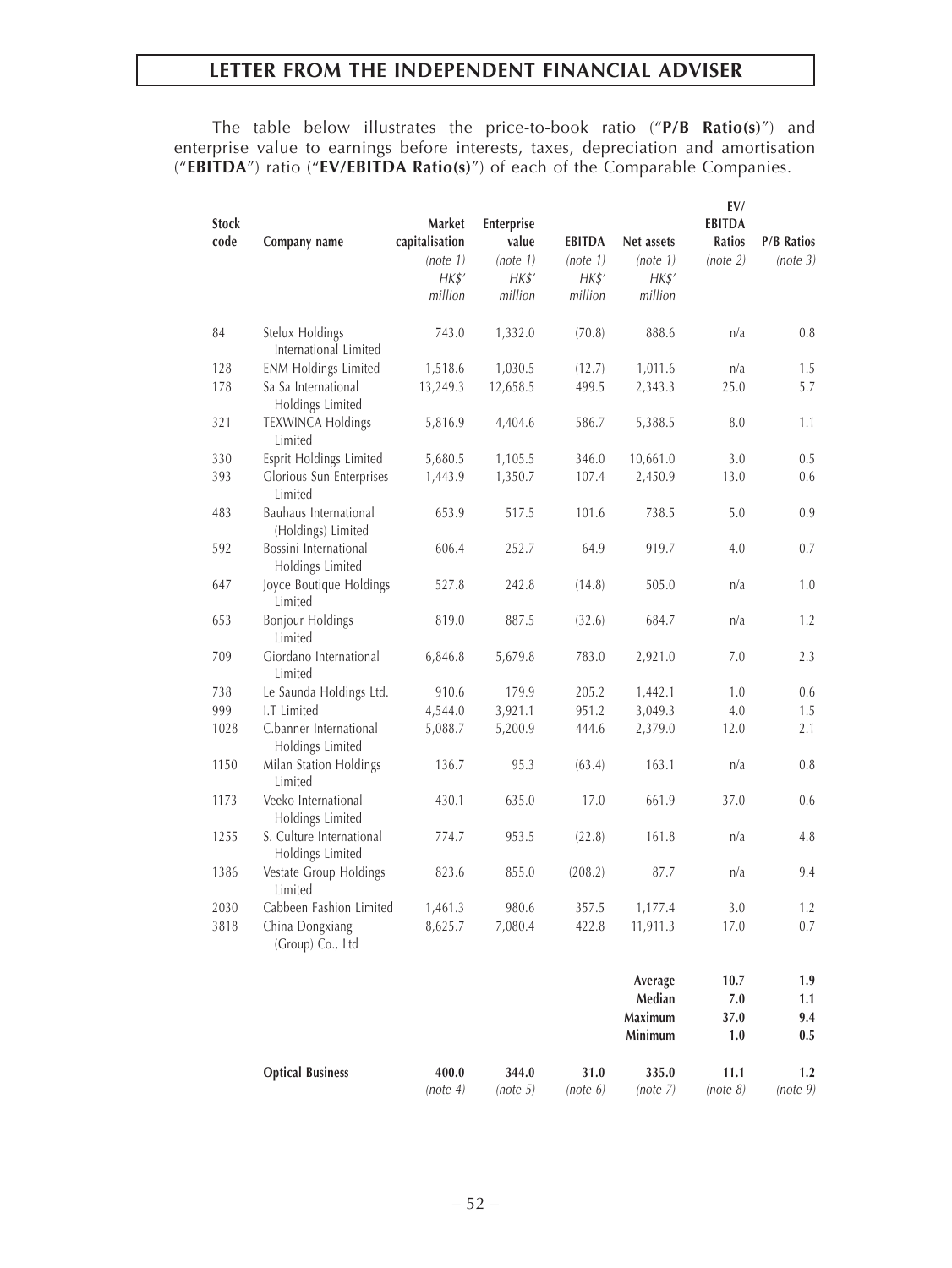#### *Notes:*

- (1) The market capitalisation of the Comparable Companies are calculated based on their share price and number of issued shares as at the Latest Practicable Date. The consolidated net assets attributable to owners are extracted from the respective latest annual reports/interim reports of the Comparable Companies. The enterprise value, which is the market capitalisation plus net debt and minority interest of the respective Comparable Companies, and EBITDA (profit before income tax, interests, depreciation and amortisation charges and other non-cash items) of the Comparable Companies are both based on their respective financial figures disclosed in their respective latest annual report.
- (2) The historical EV/EBITDA Ratio of the Comparable Companies is calculated based on their latest enterprise value as at the Latest Practicable Date and their latest EBITDA.
- (3) The historical P/B Ratio of the Comparable Companies is calculated based on their latest consolidated net assets attributable to owners and their market capitalisations based on the closing price of the respective Comparable Companies as at the Latest Practicable Date and the number of respective shares in issue as at the Latest Practicable Date.
- (4) The theoretical market capitalisation of Optical Business is the purchase price of HK\$400 million.
- (5) Being the theoretical enterprise value of the Optical Business taking into account the impact of the implementation of the Reorganisation and the transfer of the Macau Properties to the Retained Group.
- (6) Being the Adjusted Operating EBITDA of the Optical Business of approximately HK\$31 million for FY2017.
- (7) Being the sum of the unaudited net liabilities of the Disposed Entities Group of approximately HK\$105 million and the Receivables of approximately HK\$440 million as at 30 September 2017.
- (8) The EV/EBITDA Ratio of the Optical Business is calculated based on (i) its theoretical enterprise value in note 5 above; and (ii) the Adjusted Operating EBITDA of approximately HK\$31 million for FY2017.
- (9) The P/B Ratio of the Optical Business is calculated based on (i) its theoretical market capitalisation as illustrated in note 4 above; and (ii) the sum of unaudited net liabilities of the Disposed Entities Group of approximately HK\$105 million and the Receivables of HK\$440 million as at 30 September 2017.
- (10) For the purpose of this table, the translation of RMB into HK\$ is based on the average exchange rate of RMB1.00 to HK\$1.15 for the purpose of illustration only.

As discussed in section headed "2.2 Financial information of the Optical Business" above, the Optical Business recorded a net loss before and after taxation for the financial year ended 31 March 2017. Accordingly, price-to-earnings ratio analysis is not applicable for comparison purposes. In such circumstances, we consider comparison using EV/EBITDA Ratio a suitable alternative analysis. EBITDA is a proxy for operating cash flow and enables the evaluation of the operating performance of the Optical Business independent of non-cash items including depreciation and amortisation and foreign gains or losses. As shown in the table above, the EV/EBITDA Ratios of the Comparable Companies ranged from 1.0 to 37.0 with an average of 10.7 and a median of 7.0. The EV/EBITDA Ratio of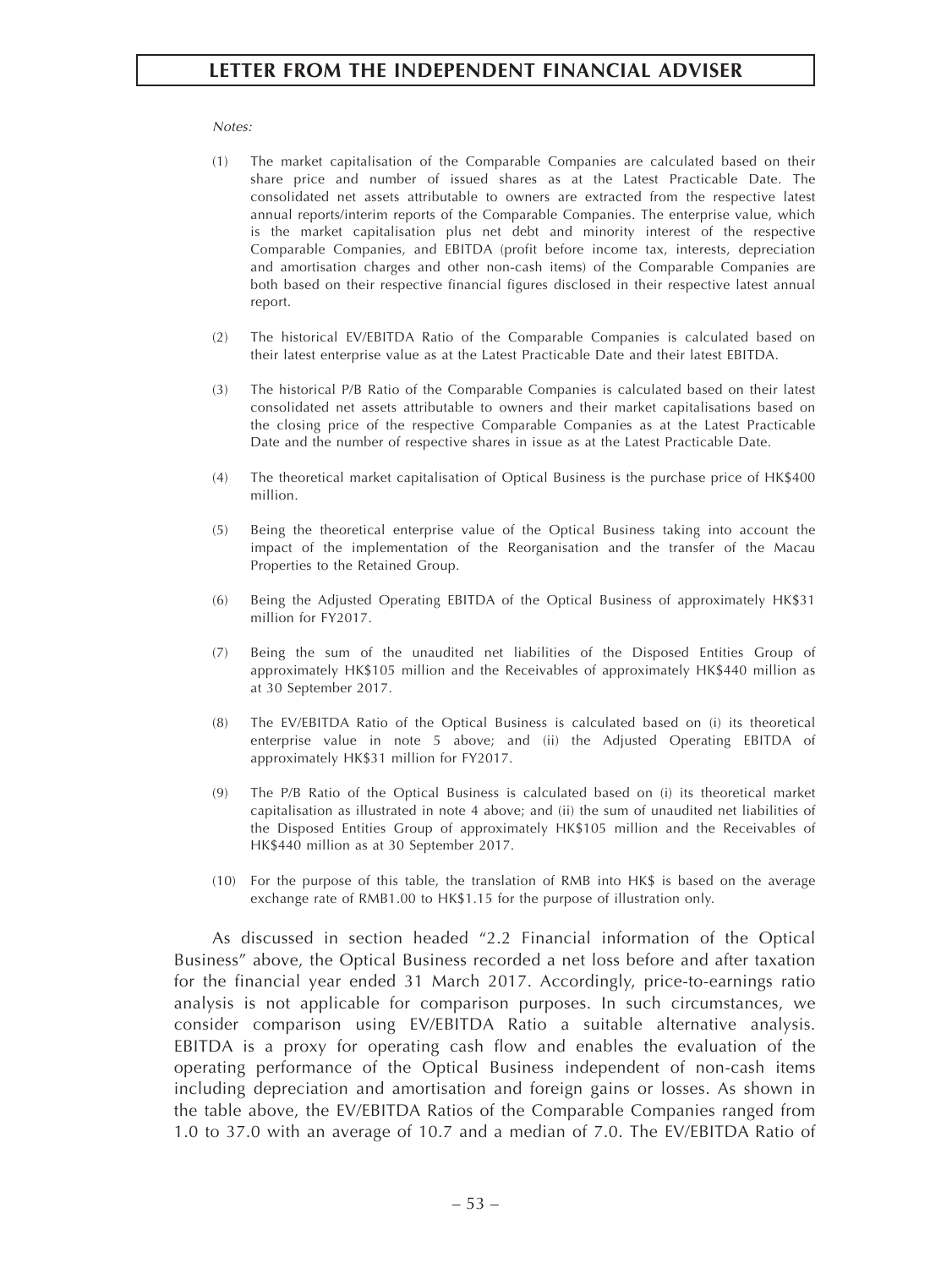the Optical Business of around 11.1 is higher than both the average and median of the EV/EBITDA Ratios of the Comparable Companies, which is considered favourable to the Group.

We note that the P/B Ratio of the Optical Business of around 1.2 times represented by the Purchase Price of HK\$400 million is somewhat below the average P/B Ratio of the Comparable Companies of 1.9 times but above the median P/B Ratio of the Comparable Companies of 1.1 times. A P/B Ratio of 1.2 times, being above the median, ranks in the top half of the table of Comparable Companies and therefore, we consider it is in line with the market.

#### **7. Financial effects of the Disposal on the Retained Group**

#### *7.1 Earnings*

Upon Completion, the Group will no longer have any interest in the Optical Business and the results and financial performance and position of the Disposed Entities Group will cease to be consolidated in the accounts of the Group.

As disclosed in the letter from the Board in the Circular, upon Completion, it is estimated that the Group will record a potential gain on the Disposal of approximately HK\$65 million. Such gain is calculated on the basis of (a) the Post-Reorganisation Net Liabilities of the Optical Business as at 30 September 2017 of approximately HK\$105 million; (b) net intra-group receivables owed by the Optical Business to the Retained Group as at 30 September 2017 of approximately HK\$440 million; and (c) the Purchase Price of HK\$400 million.

The final amount of such gain will be subject to applicable accounting adjustments as at Completion and may therefore change.

#### *7.2 Net asset value*

As at 30 September 2017, the audited net assets of the Group attributable to equity holders of the Company were approximately HK\$888.6 million.

As stated in the letter from the Board in the Circular, as a result of the Disposal (but before the payment of the Conditional Special Distribution and debt paydown for the Remaining Business), the total assets and total liabilities of the Retained Group are expected to decrease by HK\$209 million and HK\$323 million respectively, and the net assets of the Retained Group are expected to increase by HK\$114 million. Such increase in net assets is mainly attributable to the revaluation of the Macau Properties of approximately HK\$49 million as a result of the Reorganisation and the gain on Disposal (before deduction of transaction costs and expenses) of approximately HK\$65 million as discussed in the paragraph namely "7.1 Earnings" above.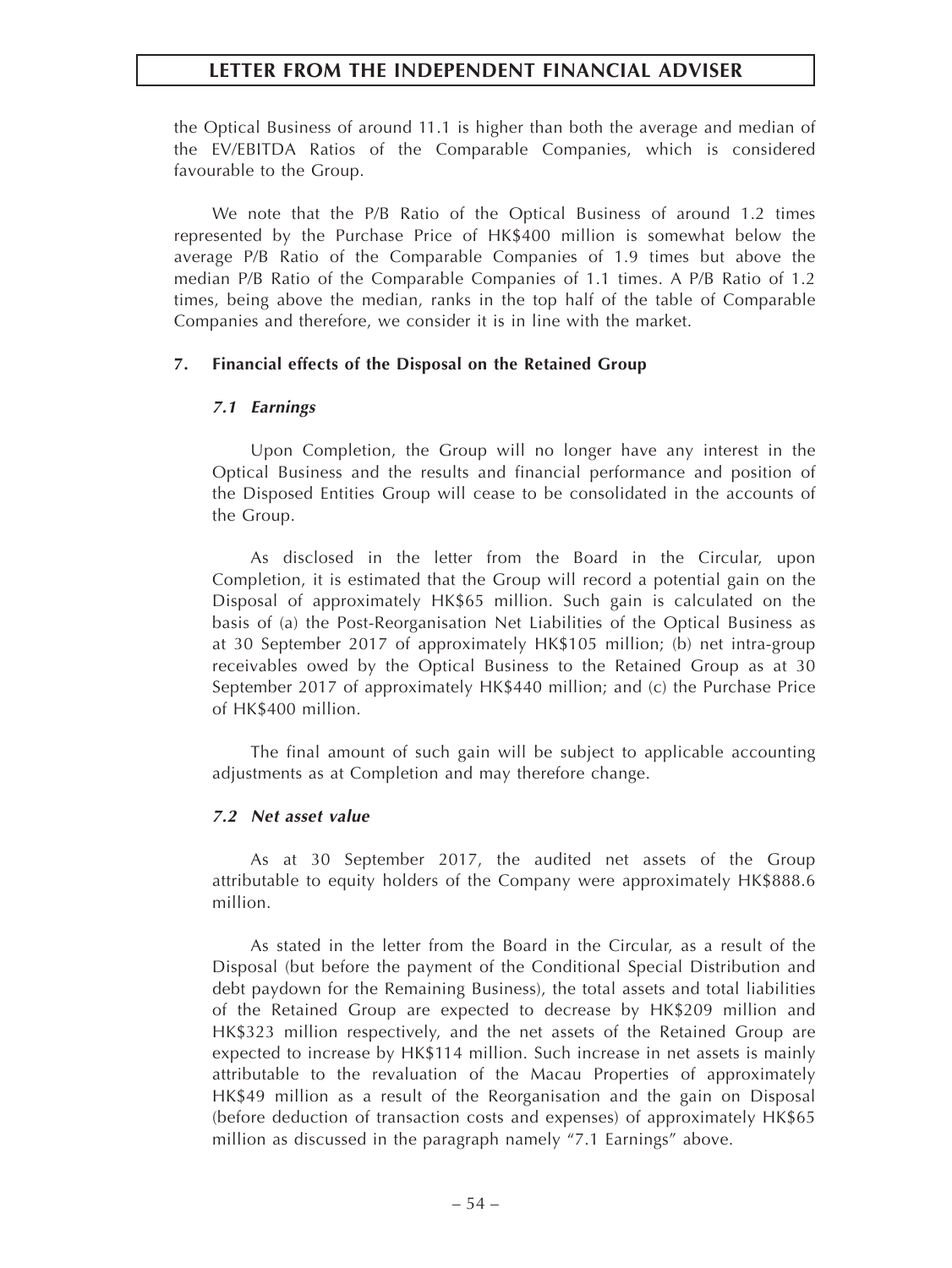# *7.3 Working capital*

The net current assets of the Group as at 30 September 2017 amounted to approximately HK\$169.1 million. As the Purchase Price will be fully settled in cash, the working capital position of the Group will improve upon Completion.

Based on the above, we are of the view that the Disposal will not have any material adverse effect on the Group's earnings, net assets and working capital immediately upon Completion. It should be noted that the aforementioned analyses are for illustrative purpose only and do not purport to represent how the financial position/ results of the Group will be upon Completion.

# **OPINION AND RECOMMENDATION**

In summary, in reaching our opinion and recommendation, we have considered the above principal factors and reasons, in particular,

- (i) as discussed in the section headed "2.2 Financial information of the Optical Business", the Optical Business has been loss-making in the last two financial years. The Optical Business operating under the Optical 88 brand is undergoing a major strategy change where further capital commitment would be needed and future profitability is not guaranteed. In light of the challenging retail markets historically and the uncertainty on whether the general retail market shall remain challenging as discussed in detail in the section headed "3. Reasons for and benefits of the Disposal and the use of net proceeds" above, we are of the view that the Disposal will, therefore, not only represent an opportunity for the Company to manage its business risks by divesting one of the loss-making business segments which requires possible further capital commitments but with no profitability being guaranteed, the Disposal also allows the Group to focus its resources on the development and turn around of the operation of the Remaining Business;
- (ii) the Remaining Business and Optical Business are serving target markets that are increasingly diverging from each other. The Remaining Business and the Optical Business operate relatively independently of each other. Consequently, the Disposal is not expected to have any material adverse impact on the operation of the Remaining Business;
- (iii) the use of net proceeds from the Disposal, which is partly for repayment of existing debt of the Group, will reduce the Group's gearing ratio, strengthen its capital structure and allow savings in finance costs for the Retained Group;
- (iv) Shareholders should note that the Board has declared a Conditional Special Distribution in cash of HK\$0.19 per Share which will be payable out of part of the proceeds from the Disposal. The payment of the Conditional Special Distribution is conditional upon Completion taking place. If the Disposal is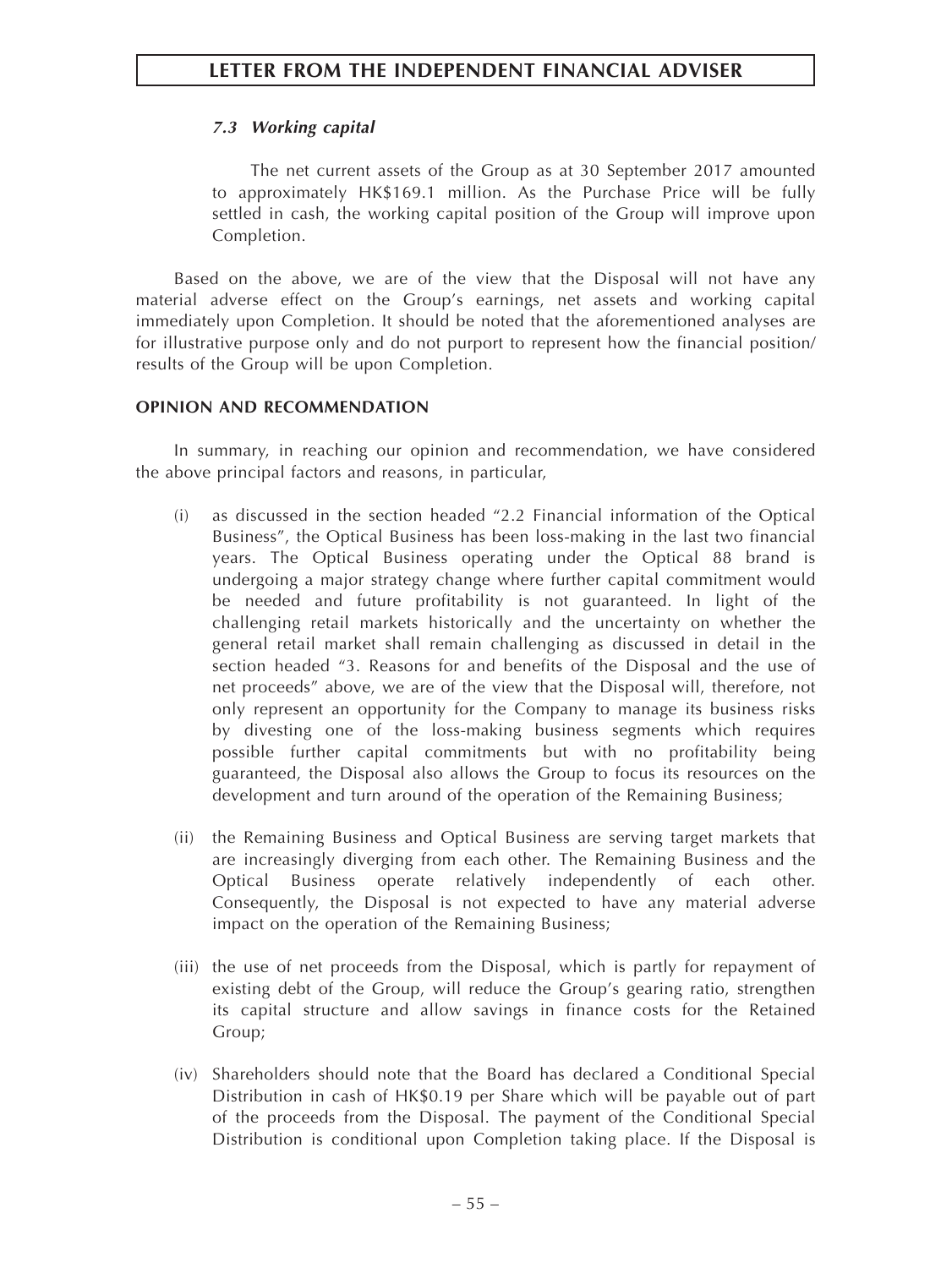approved and Completion takes place, Shareholders will benefit directly from the Disposal in cash through the Conditional Special Distribution of HK\$0.19 per Share. In addition, save for the dividend of HK\$0.03 per Share paid for FY2015, the Company has not paid other dividends for two financial years ended 31 March 2016 and 2017. Accordingly, the Conditional Special Distribution of HK\$0.19 per Share represents about 6.3 times of the accumulated dividends of HK\$0.03 per Share over the past three financial years of the Company;

- (v) as discussed in the section headed "6. Evaluation on the Purchase Price" above, the EV/EBITDA Ratio represented by the Purchase Price is in line with the market, on which basis we consider the Purchase Price fair and reasonable as far as the Company and the Shareholders as a whole are concerned; and
- (vi) as discussed in the section headed "7. Financial effects of the Disposal on the Retained Group" above, the Disposal will not have any material adverse financial effect on the Group immediately upon Completion.

Having taken into account the principal factors and reasons set out in our letter, we are of the view that that the terms of the SPA, including the Purchase Price, are on normal commercial terms, and fair and reasonable so far as the Company and the Shareholders are concerned. Although the entering into of the SPA is not in the ordinary and usual course of business of the Company, we consider that it is in the interests of the Company and its Shareholders as a whole. Accordingly, we recommend the Independent Board Committee advise, and we ourselves recommend, that the Independent Shareholders to vote in favour of the resolution(s) to approve the Disposal at the SGM.

> Yours faithfully, for and on behalf of **SOMERLEY CAPITAL LIMITED Lyan Tam** *Director*

*Ms. Lyan Tam is a licensed person registered with the Securities and Futures Commission and as a responsible officer of Somerley to carry out Type 6 (advising on corporate finance) regulated activities under the SFO and has over 12 years of experience in corporate finance industry.*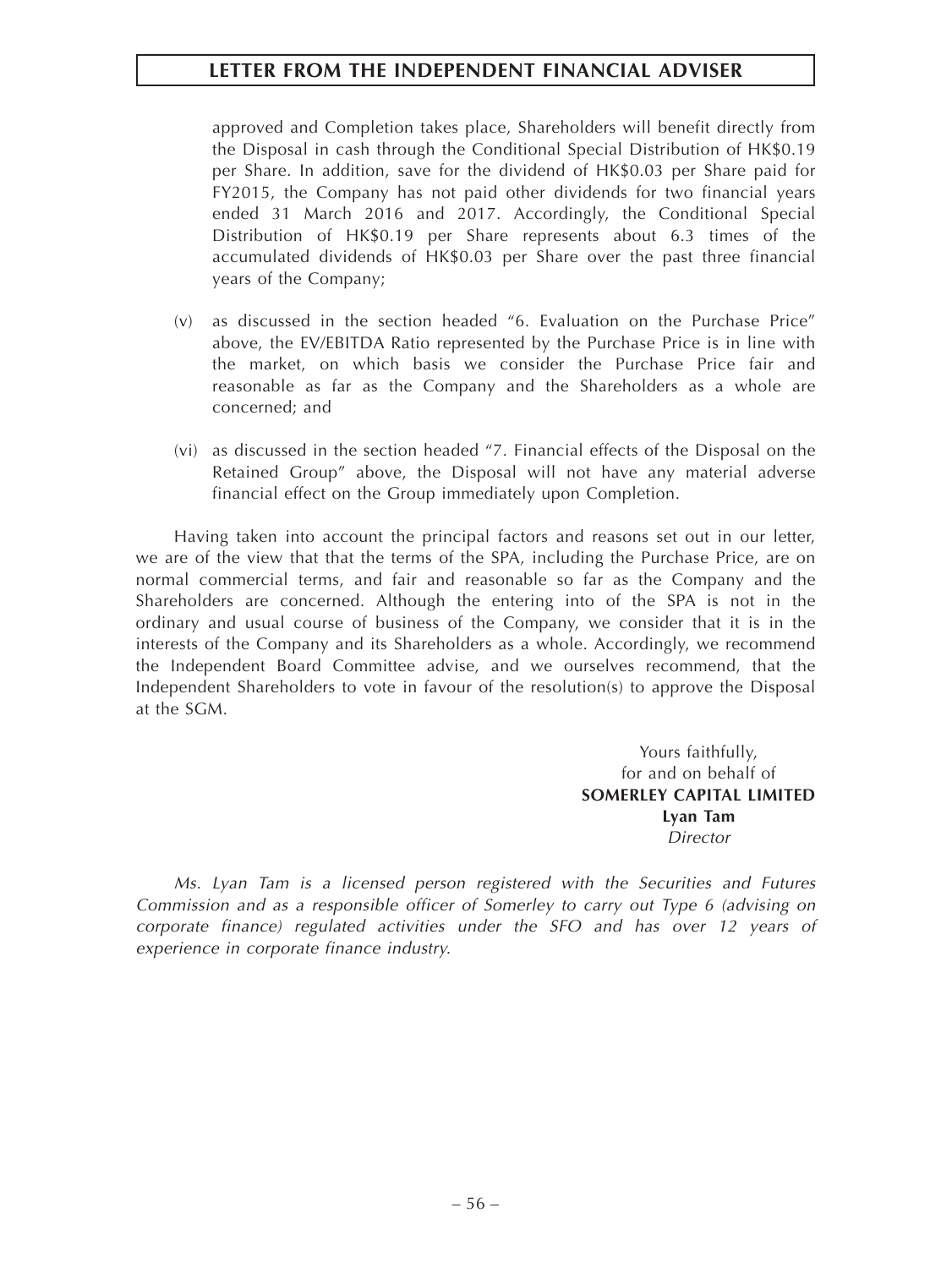# **I. FINANCIAL INFORMATION OF THE GROUP**

The published audited consolidated financial statements of the Group for each of the three financial years ended 31 March 2015, 2016 and 2017 are disclosed in the annual reports of the Group for the years ended 31 March 2015 (pages 40 to 139), 2016 (pages 40 to 142) and 2017 (pages 40 to 140), respectively.

The published unaudited consolidated financial statements of the Group for the six months ended 30 September 2017 are disclosed in the interim report of the Group of the six months ended 30 September 2017 (pages 1 to 19).

These financial statements can be accessed on both the Stock Exchange's website (http://www.hkexnews.hk) and the Company's website (http://www.stelux.com).

These financial statements are hereby incorporated by reference in, and form an integral part of, this circular.

# **II. INDEBTEDNESS STATEMENT**

As at the close of business on 31 January 2018, being the latest practicable date for the purpose of this indebtedness statement prior to the printing of this circular, the Group had total outstanding borrowings of approximately HK\$1,062 million, all of which are secured. Details of the total bank borrowings of the Group are summarised below:

|                              | <b>Disposed</b><br><b>Entities</b><br>HK\$ million<br>(unaudited) | <b>Retained</b><br>Group<br>HK\$ million<br>( <i>unaudited</i> ) | The Group<br>HK\$ million<br>( <i>unaudited</i> ) |
|------------------------------|-------------------------------------------------------------------|------------------------------------------------------------------|---------------------------------------------------|
| <b>Hong Kong</b>             |                                                                   |                                                                  |                                                   |
| Revolving loans              | 20                                                                | 10                                                               | 30                                                |
| Trade loans                  | 77                                                                | 120                                                              | 197                                               |
| Term Loans                   |                                                                   | 654                                                              | 654                                               |
| Overseas                     |                                                                   |                                                                  |                                                   |
| Revolving loan               |                                                                   | 20                                                               | 20                                                |
| Term loans                   |                                                                   | 161                                                              | 161                                               |
| <b>Total Bank Borrowings</b> | 97                                                                | 965                                                              | 1,062                                             |

In addition, the Group's obligations under finance leases as at 31 January 2018 were HK\$119,000.

The trade loans and revolving loan of the Disposed Entities utilised as at 31 January 2018 of approximately HK\$97 million are currently granted under banking facilities, with a limit of up to HK\$400 million, shared between the Retained Group and the Disposed Entities and are expected to be early settled prior to Completion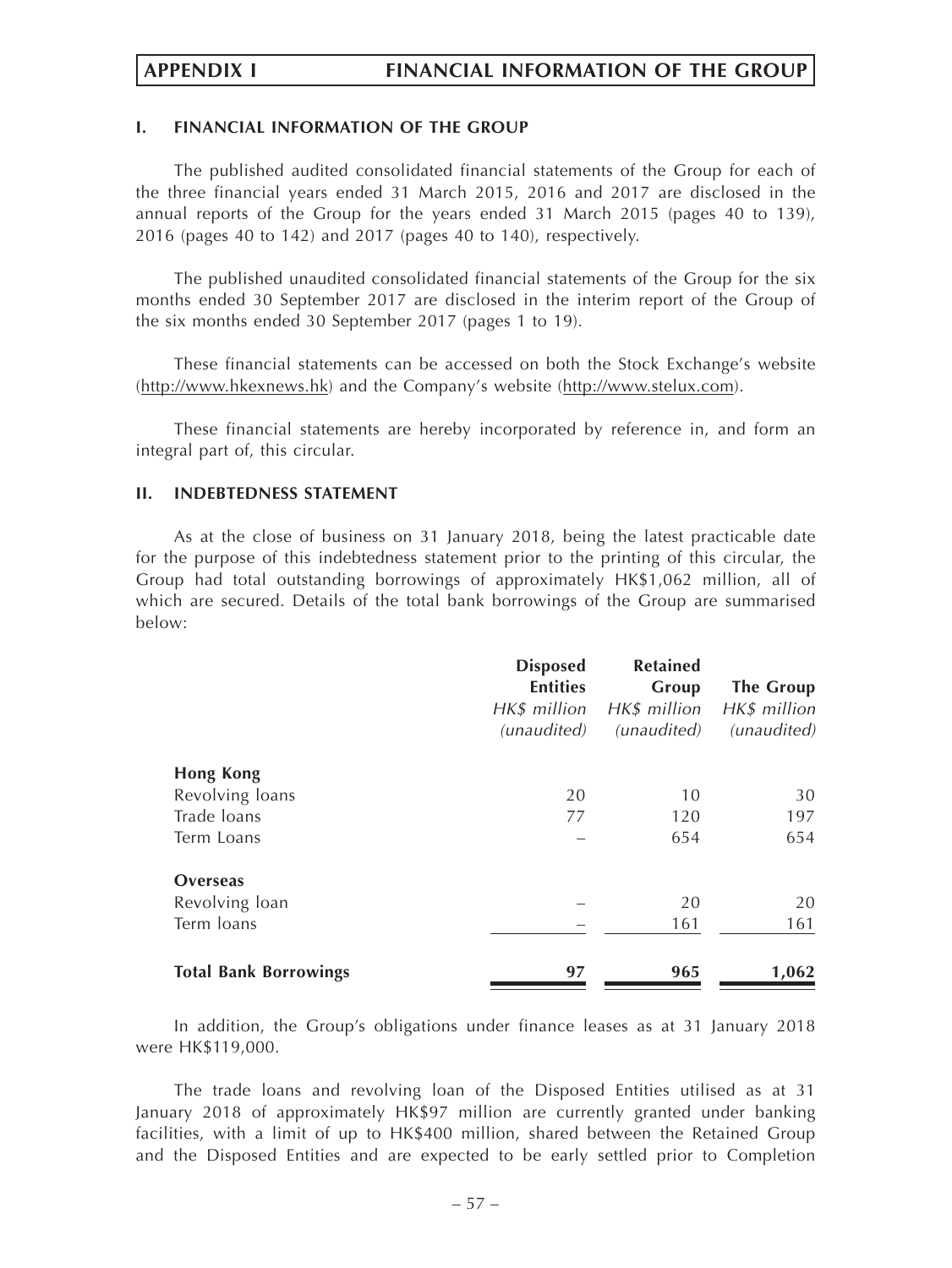pursuant to the Reorganisation. For the purpose of reducing the Retained Group's gearing ratio, it is also intended that the Retained Group's bank borrowings of approximately HK\$200 million will be early repaid upon Completion.

As at 31 January 2018, the Group's total bank borrowings of approximately HK\$1,062 million are secured by the Group's properties and/or guaranteed by the Company, of which the Group's bank borrowings of approximately HK\$1,045 million are subject to a repayment on demand clause which gives the banks the right to demand repayment at any time at the banks' sole discretion (such repayment on demand clauses are not uncommon in commercial loans). In addition, the Group's borrowings from a bank of approximately HK\$611 million as at 31 January 2018, comprising HK\$557 million and HK\$54 million for the Retained Group and the Disposed Entities respectively, are also subject to compliance with certain financial covenant requirements which the banks review from time to time. As at the date of this circular, none of the banks have requested early repayment of any of the borrowings.

In view of the Reorganisation and the Disposal, the Company's management is in the process of negotiating a revision of the existing terms, including financial covenant requirements, of the Retained Group's banking facilities with all banks following Completion. These banks have already proposed the revised terms for the Retained Group's banking facilities which are subject to formal approval procedures to be conducted by these banks. As explained in the Letter from the Board, approximately HK\$200 million of the Group's existing borrowings will be repaid by Completion. This will strengthen the Group's financial position by reducing the gearing ratio.

Except as disclosed above and apart from inter-group liabilities, as at the close of business on 31 January 2018, the Group did not have any loan capital or debt securities issued and outstanding and authorised or otherwise created but unissued, liabilities under acceptances (other than normal trade bills), acceptance credits, finance leases, hire purchase commitments, borrowings or other similar indebtedness, bank overdrafts, bank loans, mortgages, pledges, debentures, charges, contingent liabilities or guarantees.

# **III. WORKING CAPITAL**

In determining the sufficiency of the working capital of the Group, the Directors have considered the terms of the existing banking facilities for the Group and the ongoing negotiations of the revised banking facilities of the Retained Group as described under the section headed "INDEBTEDNESS STATEMENT" on pages 57 to 58 of this circular. Based on these facts and considerations, the Directors, in preparing the working capital forecast of the Group for at least 12 months from the date of this circular, have made the following assumptions: (i) that the banks will not accelerate repayment of the Group's bank borrowings as a result of any breach of covenant requirements and/or by exercising the repayment on demand clause; and (ii) the Group's existing banking facilities will be revised and renewed when due or following Completion.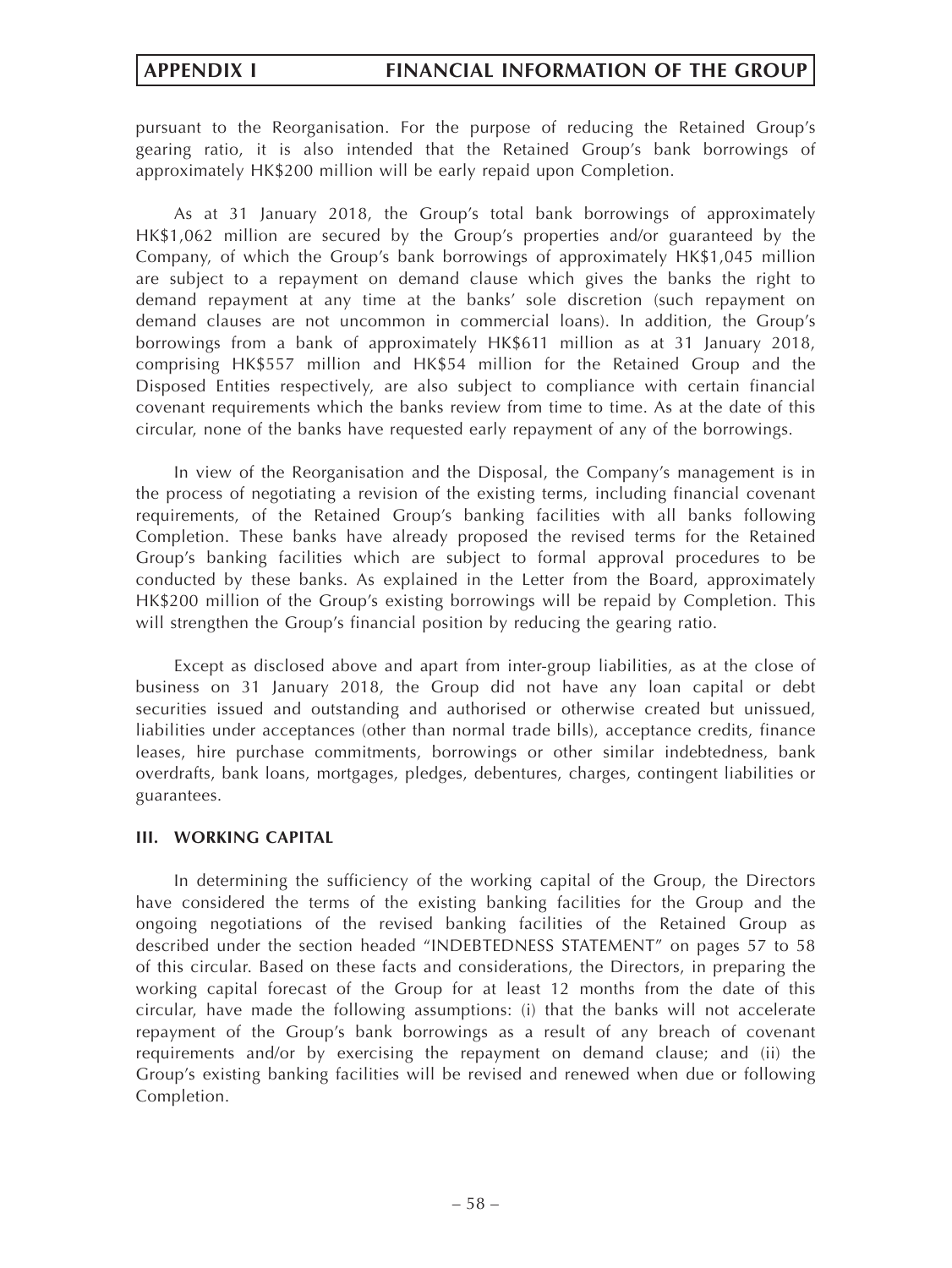# **APPENDIX I FINANCIAL INFORMATION OF THE GROUP**

The Directors are of the opinion that, in the absence of unforeseen circumstances, after taking into account the net proceeds from the Disposal, the financial resources and banking facilities available to the Group based on the above assumptions, the Group will have sufficient working capital to meet its present requirement for at least 12 months following the date of this circular.

# **IV. FINANCIAL AND TRADING PROSPECTS OF THE GROUP**

As disclosed in the Company's interim report for the half year ended 30 September 2017, the Remaining Business has been impacted by the combination of severe challenges of a cyclical downturn in the retail cycle and, more fundamentally, a structural change in the wider watch industry.

In response to these structural changes, the Remaining Business is undergoing a major transformation to attract both a younger and local customer base with further new initiatives to be introduced to enhance customer experience, including an enriched product portfolio to meet changing consumer patterns (see section headed "BUSINESS PLAN AND FUTURE PROSPECTS OF THE REMAINING BUSINESS" for further details).

At the same time, the Remaining Business has seen gradual signs of recovery in retail sentiment, as reflected in same store sales growth in its major markets since August 2017. With a recovering retail environment as a backdrop, the business plan in conjunction with the Disposal (as set out in the section headed "BUSINESS PLAN AND FUTURE PROSPECTS OF THE REMAINING BUSINESS") will allow the Company to focus on the operation and development of the Remaining Business, including strengthening its position as a pan-Asian lifestyle-oriented fast fashion accessory business.

Based on the unaudited financial statements of the Retained Group as at 30 September 2017, as a result of the Disposal (excluding the payment of the Conditional Special Distribution and debt paydown for the Remaining Business) and subject to the reorganisation adjustments as outlined in the section headed "INFORMATION ON THE PARTIES TO THE DISPOSAL – Information on the Disposed Entities Group and the Optical Business", the total assets and total liabilities of the Retained Group are expected to decrease by HK\$209 million and HK\$323 million respectively, while the net assets of the Retained Group is expected to increase by approximately HK\$114 million.

It is expected that the Disposal would result in a gain on sale of approximately HK\$65 million (before deduction of transaction costs and expenses). Please refer to the section headed "FINANCIAL EFFECTS OF THE DISPOSAL ON THE RETAINED GROUP" for more details.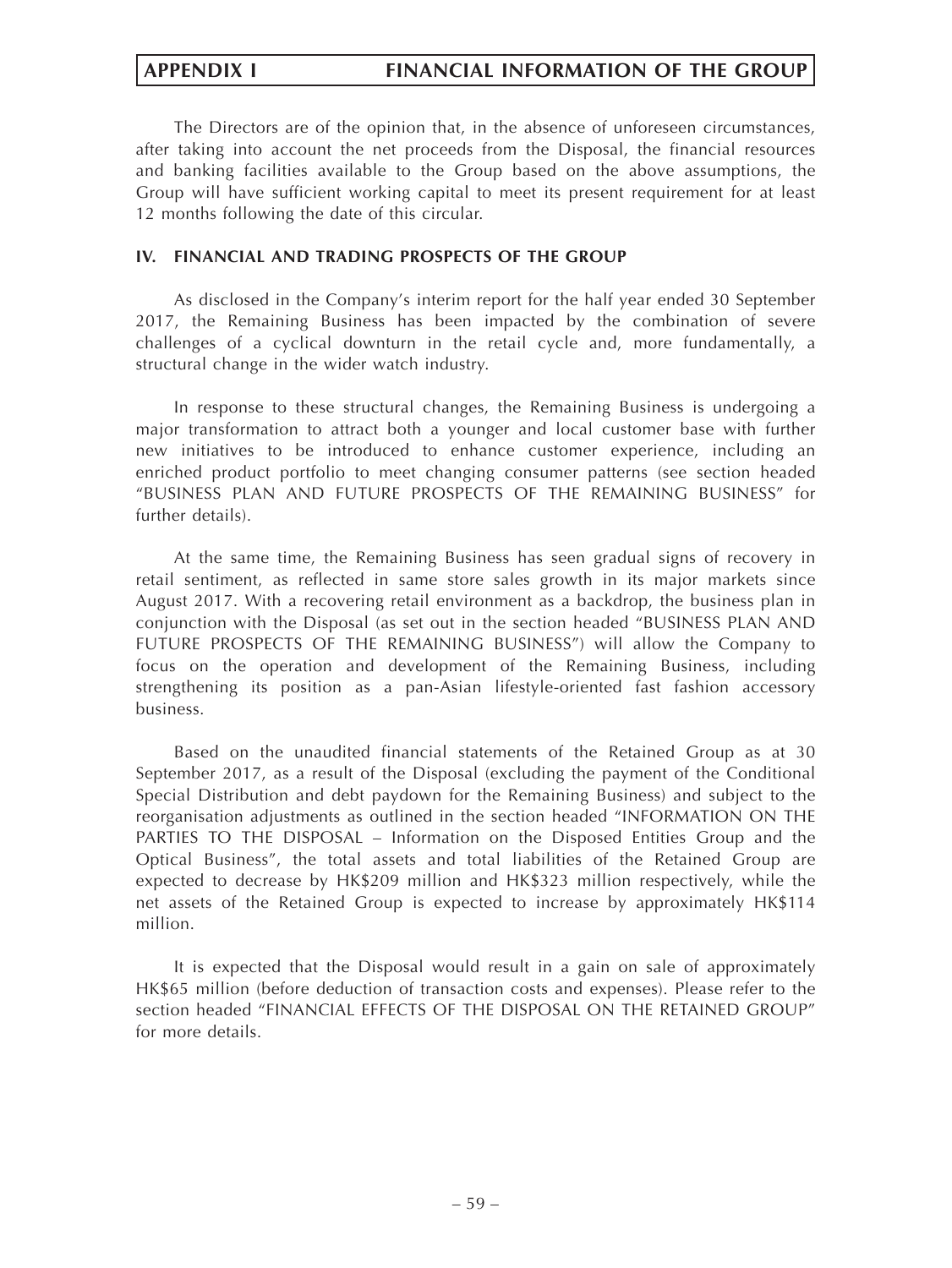# **1. RESPONSIBILITY STATEMENT**

This circular, for which the Directors collectively and individually accept full responsibility, includes particulars given in compliance with the Listing Rules for the purpose of giving information with regard to the Company.

The Directors, having made all reasonable enquiries, confirm that to the best of their knowledge and belief the information contained in this circular is accurate and complete in all material respects and not misleading or deceptive, and there are no other matters the omission of which would make any statement herein or this circular misleading.

## **2. MATERIAL ADVERSE CHANGE**

The Directors confirm that, as at the Latest Practicable Date, the Directors were not aware of any material adverse change in the financial or trading position of the Group since 31 March 2017, being the date to which the latest published audited accounts of the Company were made up.

# **3. DISCLOSURE OF INTERESTS OF DIRECTORS AND CHIEF EXECUTIVE**

As at the Latest Practicable Date, the interests of the Directors and the chief executive of the Company in the shares and underlying shares and debentures of the Company or any of its associated corporations (within the meaning of Part XV of the SFO) which were notified to the Company and the Stock Exchange pursuant to Divisions 7 and 8 of Part XV of the SFO (including interests or short positions which they are taken or deemed to have under such provisions of the SFO), or which were required pursuant to Section 352 of the SFO to be entered in the register maintained by the Company referred to therein, or which were required to be notified to the Company and the Stock Exchange pursuant to the Model Code for Securities Transactions by Directors of Listed Issuers (the "**Model Code**") set out in Appendix 10 to the Listing Rules were as follows: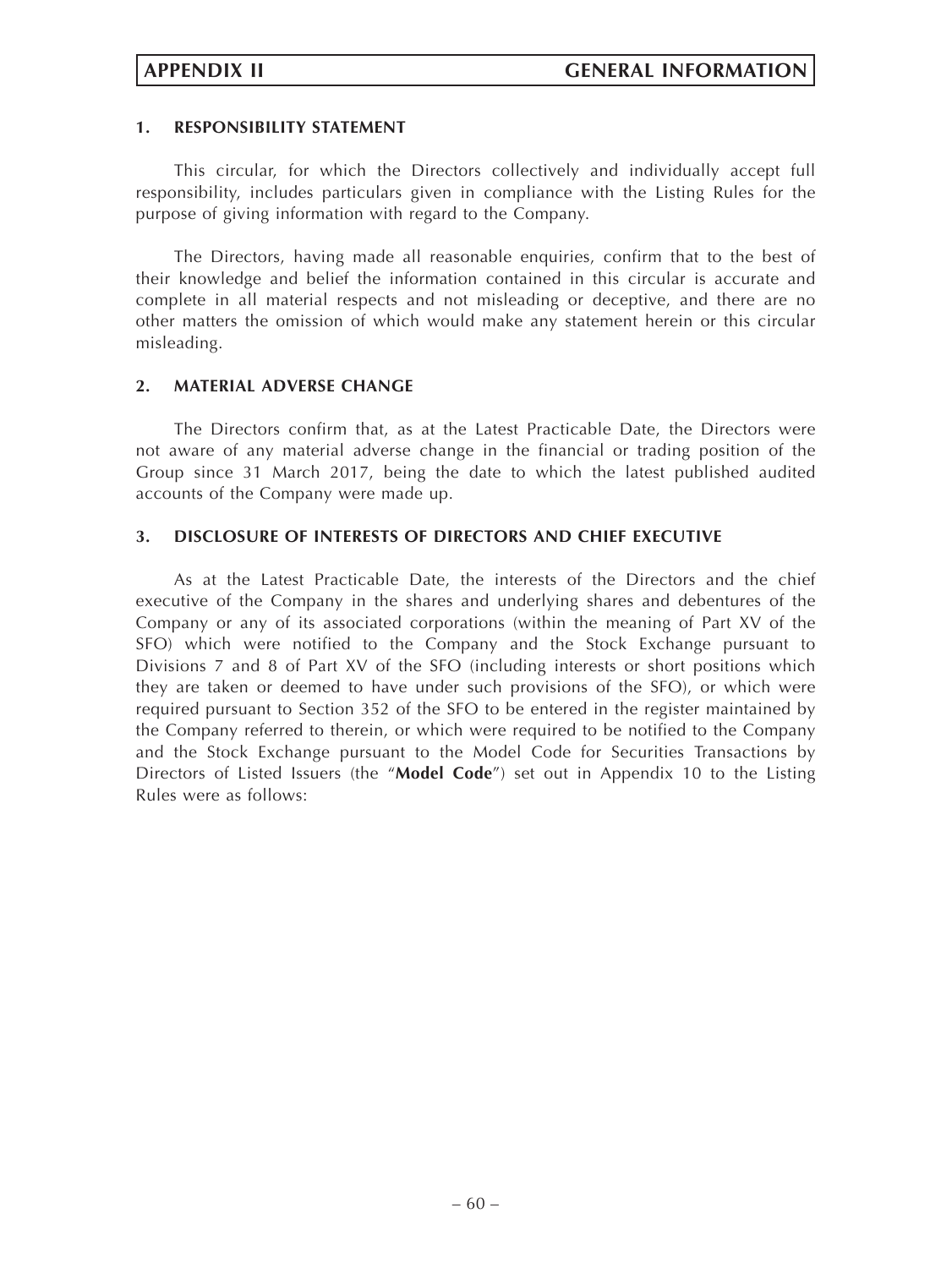**Approximate**

# **(i) Long position in the Shares and underlying shares of the Company**

|                                   |                      |                    | Number of shares held as at the Latest Practicable Date |                   |              | percentage<br>of issued<br>share capital<br>held as at<br>the Latest |
|-----------------------------------|----------------------|--------------------|---------------------------------------------------------|-------------------|--------------|----------------------------------------------------------------------|
| Name of Director                  | Personal<br>interest | Family<br>interest | Corporate/<br>trust interest                            | Other<br>interest | <b>Total</b> | Practicable<br>Date                                                  |
| Mr. Joseph C.C. Wong              | 548,474,814          | 11,000             | 855,200<br>(Note 2)                                     |                   | 549,341,014  | 52.49                                                                |
| Mr. Sakorn Kanjanapas<br>(Note 1) | 68,076,278           |                    | 855,200<br>(Note 2)                                     |                   | 68,931,478   | 6.59                                                                 |
| Mr. Wallace Kwan<br>Chi Kin       |                      |                    |                                                         |                   |              |                                                                      |

#### *Note:*

- (1) Mr. Sakorn Kanjanapas passed away on 8 April 2017.
- (2) Yee Hing Company Limited ("Yee Hing"), indirectly through its subsidiary Active Lights Company Limited, held 855,200 shares of the Company as at 30 September 2017. 55% of the total issued ordinary shares of Yee Hing Company Limited is held by Klayze Holdings Limited, which is the trustee of a discretionary trust (the "Trust"). Mr. Joseph C.C. Wong and Mr. Sakorn Kanjanapas are the beneficiaries of the Trust and were therefore deemed to be interested in 855,200 shares of the Company through the Trust's interest in Yee Hing Company Limited.

# **(ii) Long positions in the shares and underlying shares of associated corporations**

|       |                                                                            |                      |                    | Number of shares held as at the Latest Practicable Date |              | Approximate<br>percentage<br>of the total<br>issued<br>preference<br>shares held<br>as at the<br>Latest |
|-------|----------------------------------------------------------------------------|----------------------|--------------------|---------------------------------------------------------|--------------|---------------------------------------------------------------------------------------------------------|
|       |                                                                            | Personal<br>interest | Family<br>interest | Corporate/<br>trust interest                            | <b>Total</b> | Practicable<br>Date                                                                                     |
| (i)   | City Chain (Thailand) Company Limited - Preference shares <sup>(1)</sup>   |                      |                    |                                                         |              |                                                                                                         |
|       | Mr. Joseph C.C. Wong                                                       | 200                  |                    | 208,800                                                 | 209,000      | 99.52                                                                                                   |
|       | Mr. Sakorn Kanjanapas <sup>(5)</sup>                                       | 200                  |                    | 208,800                                                 | 209,000      | 99.52                                                                                                   |
| (ii)  | Stelux Watch (Thailand) Company Limited – Preference shares <sup>(2)</sup> |                      |                    |                                                         |              |                                                                                                         |
|       | Mr. Joseph C.C. Wong                                                       | 600                  |                    |                                                         | 600          | 16.67                                                                                                   |
|       | Mr. Sakorn Kanjanapas <sup>(5)</sup>                                       | 600                  |                    |                                                         | 600          | 16.67                                                                                                   |
| (iii) | Optical 88 (Thailand) Company Limited – Preference shares <sup>(3)</sup>   |                      |                    |                                                         |              |                                                                                                         |
|       | Mr. Joseph C.C. Wong                                                       | 5,000                |                    | 225,000                                                 | 230,000      | 90.20                                                                                                   |
|       | Mr. Sakorn Kanjanapas <sup>(5)</sup>                                       | 5,000                |                    | 225,000                                                 | 230,000      | 90.20                                                                                                   |
| (iv)  | Stelux (Thailand) Limited – Preference shares <sup>(4)</sup>               |                      |                    |                                                         |              |                                                                                                         |
|       | Mr. Joseph C.C. Wong                                                       | 5,100                |                    |                                                         | 5,100        | 100.00                                                                                                  |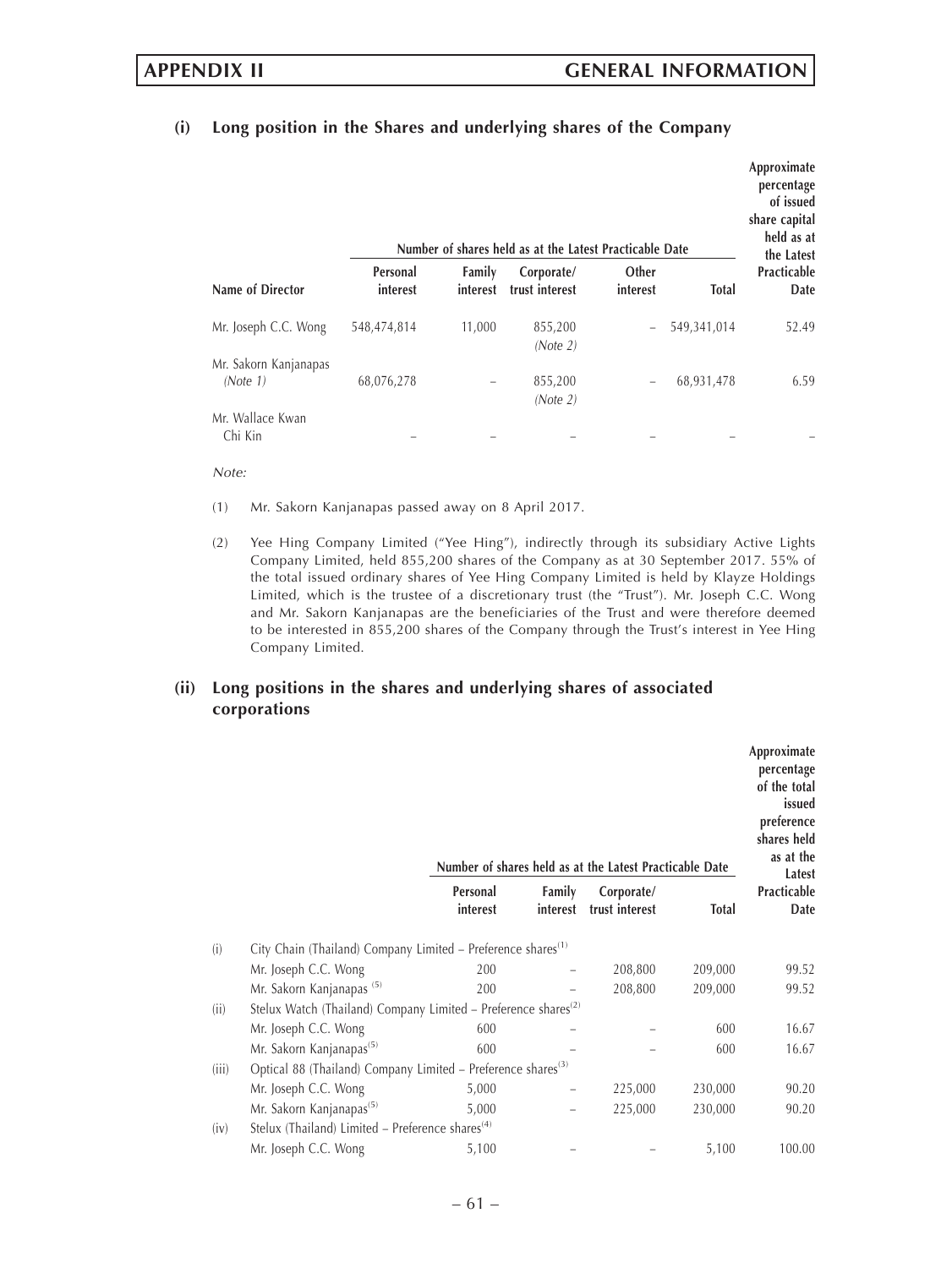*Note:*

- (1) City Chain (Thailand) Company Limited is a subsidiary of the Company. Each preference share carries a right to vote and a right to an annual fixed dividend but not to any other profit sharing. The corporate interests of each of Mr. Joseph C.C. Wong and Mr. Sakorn Kanjanapas in 208,800 preference shares duplicate with each other.
- (2) Stelux Watch (Thailand) Company Limited is a subsidiary of the Company. Each preference share carries a right to vote and a right to an annual fixed dividend but not to any other profit sharing.
- (3) Optical 88 (Thailand) Company Limited is a subsidiary of the Company. Each preference share carries a right to vote and a right to an annual fixed dividend but not to any other profit sharing. The corporate interests of each of Mr. Joseph C.C. Wong and Mr. Sakorn Kanjanapas in 225,000 preference shares duplicate with each other.
- (4) Stelux (Thailand) Limited is a subsidiary of the Company. Mr. Joseph C.C. Wong is entitled to approximately 8.6% of the voting power of such subsidiary and an annual fixed dividend by virtue of the 5,100 preference shares held by him but not to any other profit sharing.
- (5) Mr. Sakorn Kanjanapas passed away on 8 April 2017.

As at the Latest Practicable Date, so far as was known to the Directors, no Director was a director or employee of a company which has an interest or short position in the shares and underlying shares of the Company which would fall to be disclosed to the Company under provisions of Divisions 2 and 3 of Part XV of the SFO.

Save as disclosed above, as at the Latest Practicable Date, so far as was known to the Directors, (i) none of the Directors or chief executives of the Company had any interest or short positions in any shares or underlying shares or interest in debentures of the Company or any of its associated corporations (within the meaning of Part XV of the SFO) which were required to be notified to the Company and the Stock Exchange pursuant to Divisions 7 and 8 of Part XV of the SFO (including interests or short positions which they are taken or deemed to have under such provisions of the SFO), or which were required, pursuant to section 352 of the SFO, to be entered in the register referred to therein, or which were required, pursuant to the Model Code, to be notified to the Company and the Stock Exchange; and (ii) none of the Directors was a director or employee of a company which had an interest or short position in the Shares and underlying Shares of the Company which would fall to be disclosed to the Company under the provisions of Divisions 2 and 3 of Part XV of the SFO.

## **4. DIRECTORS' INTERESTS IN COMPETING BUSINESS**

As at the Latest Practicable Date, none of the Directors and their respective associates had interests in the businesses which compete or were likely to compete, whether directly or indirectly, with the business of the Group, or which would be required to be disclosed under Rule 8.10 of the Listing Rules if each of them was a controlling shareholder.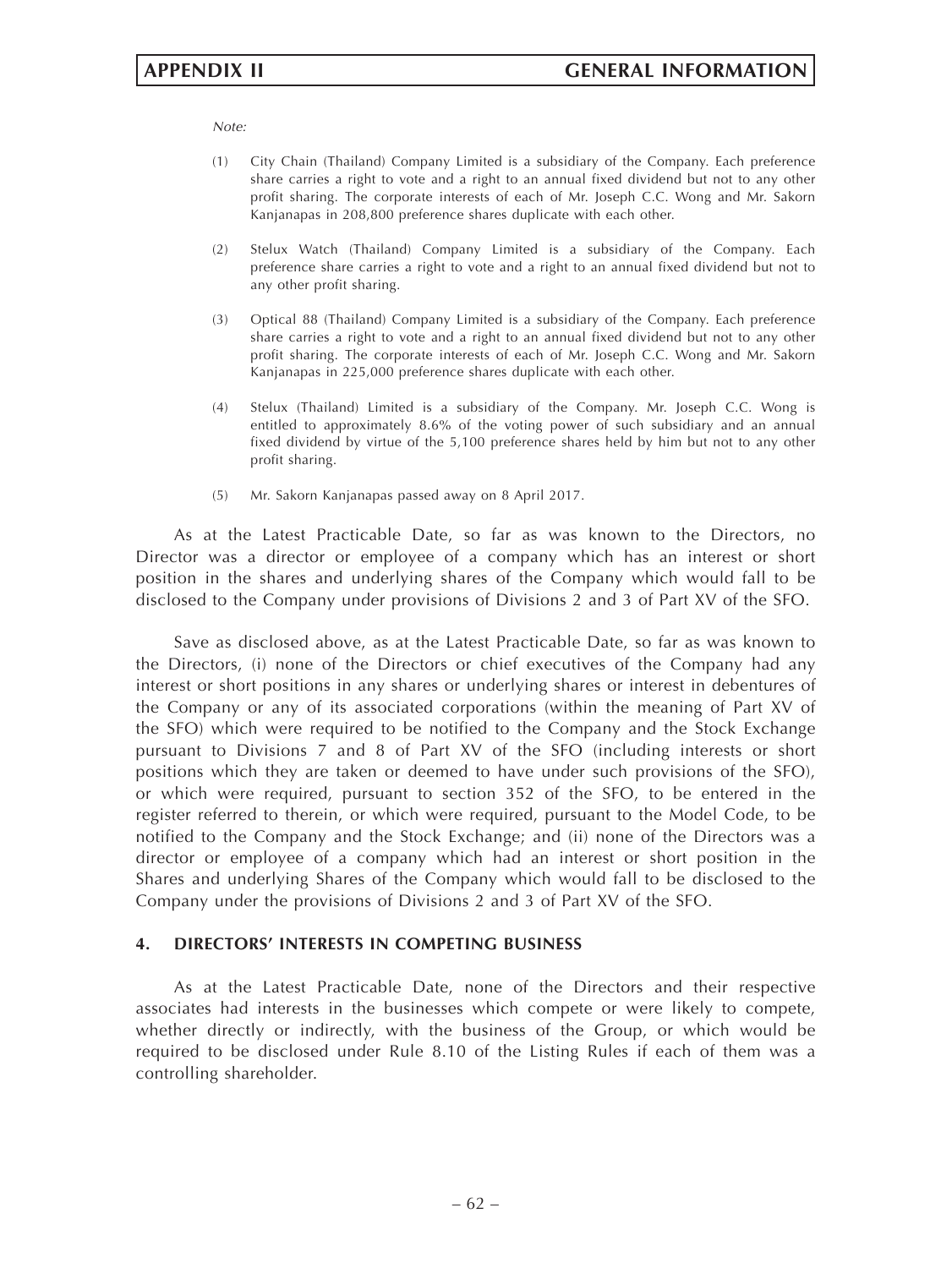# **5. DIRECTORS' INTERESTS IN ASSETS**

As at the Latest Practicable Date, none of the Directors had any interest, direct or indirect, in any assets which have been, since 31 March 2017, being the date to which the latest published audited accounts of the Group were made up, acquired or disposed of by or leased to any member of the Group, or are proposed to be acquired or disposed of by or leased to any member of the Group.

# **6. DIRECTORS' INTERESTS IN CONTRACTS**

As at the Latest Practicable Date, none of the Directors was materially interested in any contract or arrangement subsisting and which is significant in relation to the business of the Group.

# **7. DIRECTORS' INTERESTS IN SERVICE CONTRACTS**

As at the Latest Practicable Date, none of the Directors had entered, or proposed to enter into a service contract or service agreement with any member of the Group which is not determinable by the Group within one year without payment of compensation, other than statutory compensation.

# **8. EXPERT AND CONSENT**

The following are the qualifications of the expert who has been named in this circular and whose advice or opinion is contained in this circular:

| a licensed corporation under the SFO to carry<br>out Type 1 (dealing in securities) and Type 6<br>(advising on corporate finance) regulated<br>activities under the SFO |
|-------------------------------------------------------------------------------------------------------------------------------------------------------------------------|
|                                                                                                                                                                         |

As at the Latest Practicable Date, Somerley Capital Limited did not have any shareholding, direct or indirect, in any member of the Group or any right or option, whether legally enforceable or not, to subscribe for or to nominate persons to subscribe for securities in any member of the Group.

As at the Latest Practicable Date, Somerley Capital Limited did not or had not had any interest, direct or indirect, in any assets which have been, since 31 March 2017, being the date to which the latest published audited accounts of the Group were made up, acquired or disposed of by or leased to any member of the Group, or are proposed to be acquired or disposed of by or leased to any member of the Group.

Somerley Capital Limited has given and has not withdrawn their written consent to the issue of this circular with the inclusion herein of their report and references to their name, in the form and context in which they appear.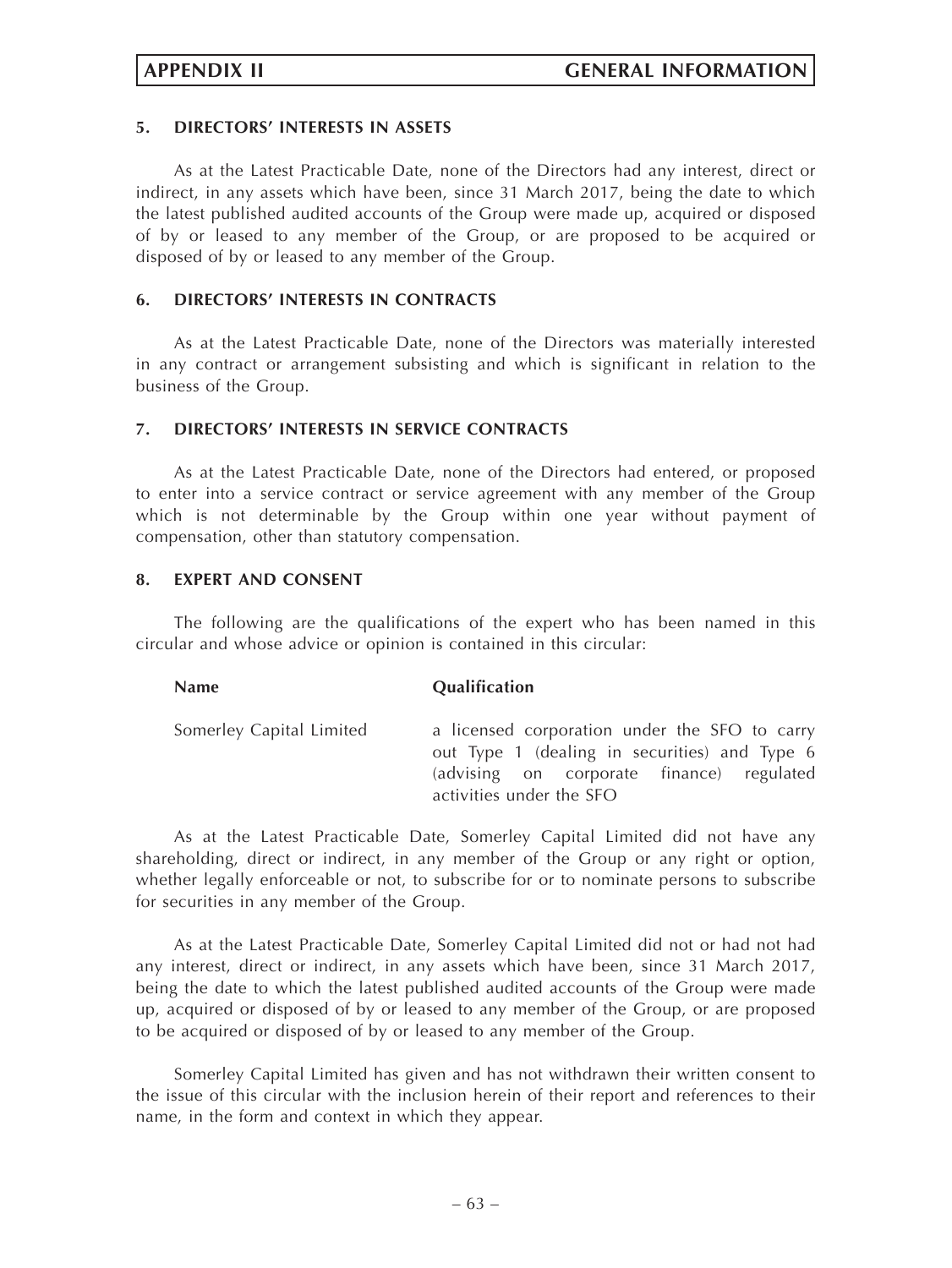# **9. LITIGATION**

There was no litigation or claims of material importance pending or threatened against any member of the Group as at the Latest Practicable Date.

# **10. MATERIAL CONTRACTS**

Other than the SPA, the Group has not entered into any material contracts (being contracts not entered into in the ordinary course of business) within the two years immediately preceding the date of this circular.

# **11. DOCUMENTS AVAILABLE FOR INSPECTION**

Copies of the following documents are available for inspection by Shareholders during normal business hours at the principal place of business of the Company at 27th Floor, Stelux House, 698 Prince Edward Road East, San Po Kong, Kowloon, Hong Kong (Saturdays and public holidays excepted) up to and including 19 April 2018:

- (a) the memorandum and articles of association of the Company;
- (b) the letter from the Independent Board Committee to the Independent Shareholders, the text of which is set out on page 31 of this circular;
- (c) the letter from the Independent Financial Advisors to the Independent Board Committee and the Independent Shareholders, the text of which is set out from page 32 to 56 of this circular;
- (d) the SPA;
- (e) the audited financial information of the Group for the two financial years ended 31 March 2016 and 31 March 2017;
- (f) the written consent from the expert referred to under the section headed "Expert and consent" in this appendix; and
- (g) this circular.

## **12. MISCELLANEOUS**

- (a) The Chief Counsel & Company Secretary of the Company is Ms. Caroline CHONG, a Barrister-at-law in Hong Kong. She is also qualified in England and Wales.
- (b) The registered office of the Company is at Canon's Court, 22 Victoria Street, Hamilton, HM12, Bermuda.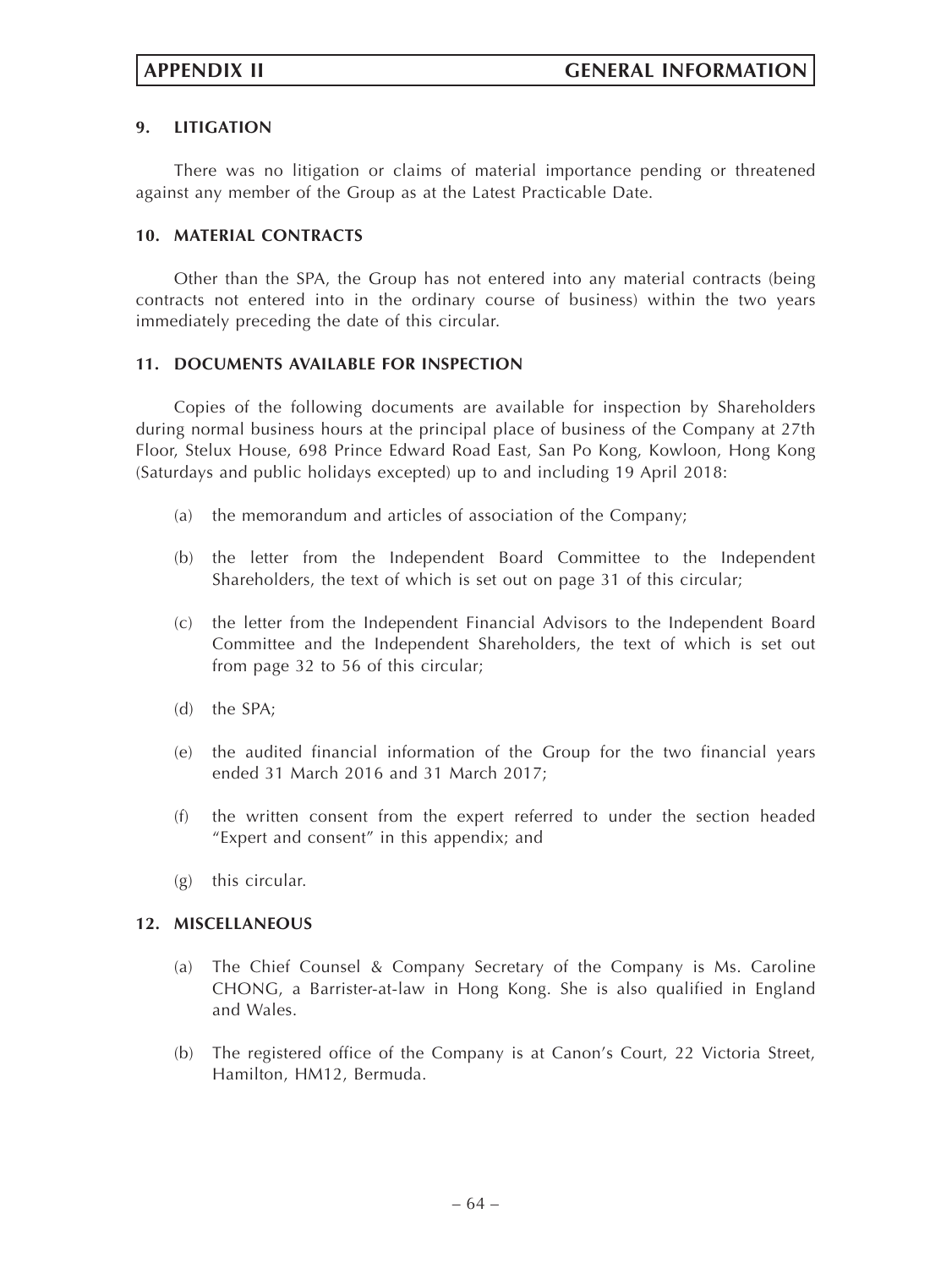- (c) The Hong Kong branch share registrar and transfer office of the Company is Computershare Hong Kong Investor Services Limited, Rooms 1712-1716, 17th Floor, Hopewell Centre, 183 Queen's Road East, Wan Chai, Hong Kong.
- (d) In the event of any inconsistency, the English language text of this circular shall prevail over the Chinese language text.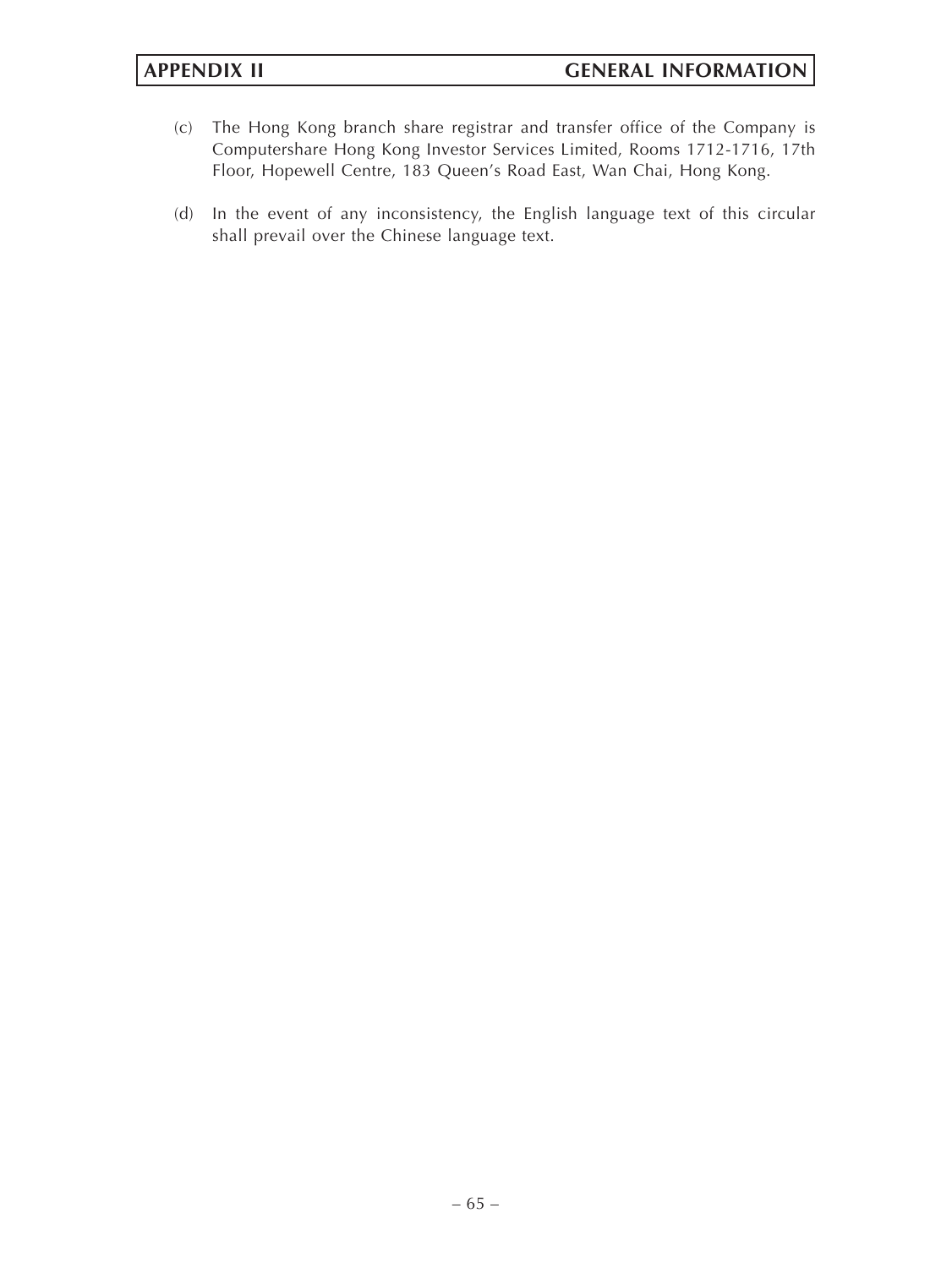# **STELUX** Holdings International Limited 寳光寳業(國際)有限公司

*http://www.stelux.com Incorporated in Bermuda with limited liability* **Stock Code: 84**

# **NOTICE OF SPECIAL GENERAL MEETING**

**NOTICE IS HEREBY GIVEN** that a Special General Meeting of Stelux Holdings International Limited (the "**Company**") will be held at Unit 901, 9/F, Stelux House, 698 Prince Edward Road East, San Po Kong, Kowloon, Hong Kong on 19 April 2018, at 3:00 pm for the purpose of considering and, if thought fit, passing with or without modifications the following as an ordinary resolution of the Company:

### **ORDINARY RESOLUTION**

"**THAT** the Disposal (as defined in the Circular), as well as all agreements in relation to and the transactions contemplated under the Disposal, and/or set out in the circular to the shareholders of the Company dated 22 March 2018 (the "**Circular**"), be and are hereby approved, confirmed, authorised and ratified, and the directors of the Company be and are hereby authorised to do all such acts and things and execute such documents on behalf of the Company as they may in their absolute discretion consider necessary, desirable or expedient to implement and/or give effect to the Disposal, as well as all agreements in relation to and the transactions contemplated under the Disposal, and/or set out in the Circular, with such changes as the Directors may in their absolute discretion consider necessary, desirable or expedient."

> On behalf of the Board **Wallace Kwan Chi Kin** *Executive Director*

Hong Kong, 22 March 2018

*Registered Office:* Canon's Court 22 Victoria Street Hamilton, HM12 Bermuda

*Principal Place of Business:* 27th Floor, Stelux House 698 Prince Edward Road East San Po Kong Kowloon Hong Kong

*<sup>\*</sup> For identification purpose only*